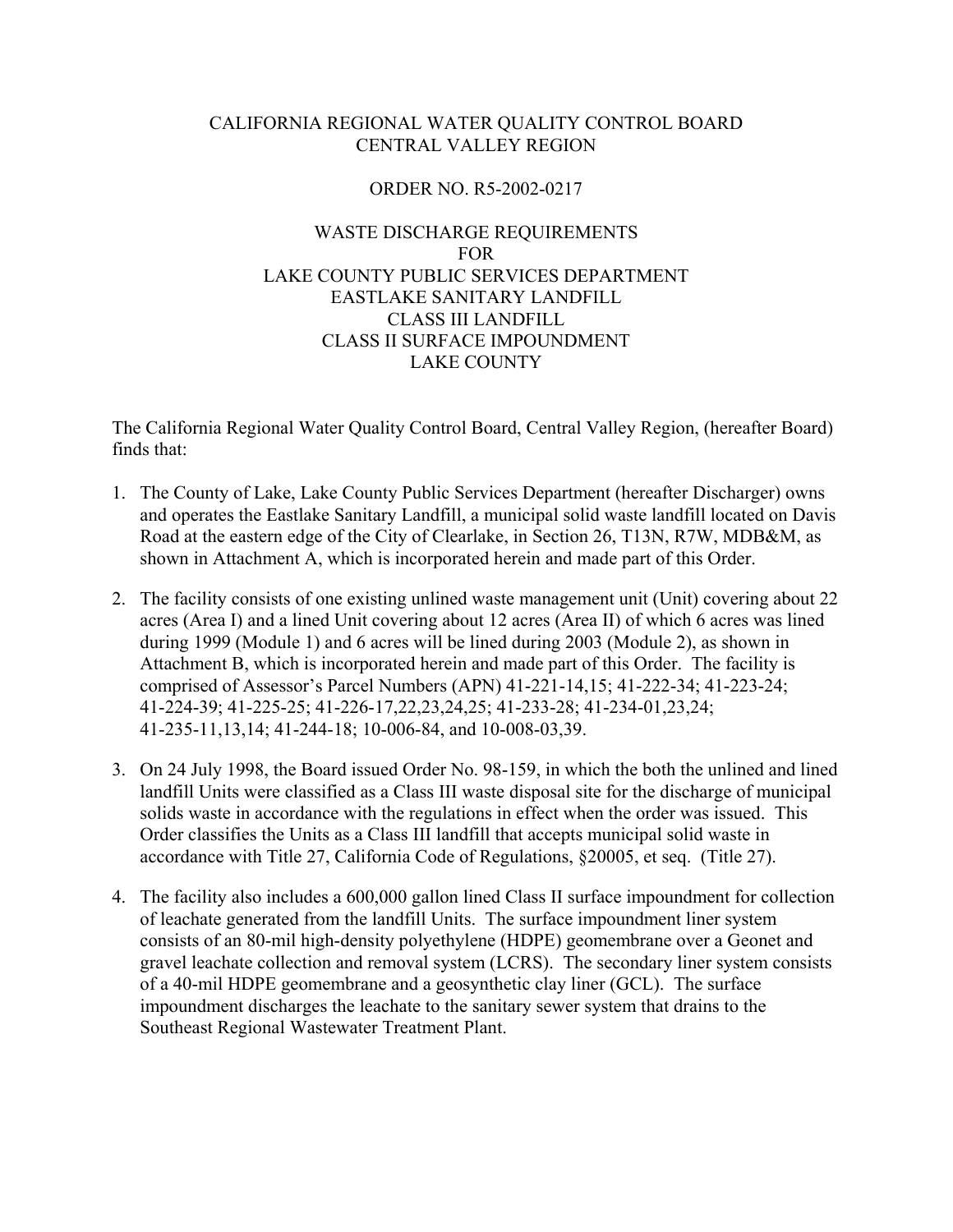## **SITE DESCRIPTION**

- 5. The geologic sequence at the site consists predominantly of the Tertiary-age Cache Formation, which is unconformably underlain by bedrock of the Franciscan Formation. The Cache Formation generally consists of a thick sequence of poorly sorted gravel, silt, clay and sand. Locally occurring lenses of silty sand to clayey silts are located throughout the Cache Formation. At the site, the Franciscan bedrock is primarily comprised of a fractured, weathered fine to medium grained sandstone with some occurrences of siltstone.
- 6. The closest Holocene faults are approximately 2 miles northwest (Cross Springs Fault) and 2 miles west (Clover Valley Fault) of the site. The Maximum Credible Earthquake for these faults range between 6.5 and 6.7 on the Richter scale. The maximum credible acceleration for the site is 0.58g.
- 7. Land uses within 1-mile radius of the facility are zoned residential, commercial and open space.
- 8. The facility receives an average of 24 inches of precipitation per year. The mean pan evaporation is 60 inches per year.
- 9. The 100-year, 24-hour precipitation event is estimated to be 5.9 inches, based on Lakeport gage, 13N/7W-20, Department of Water Resources "Rainfall Analysis for Drainage Design, No. IA", Bulletin No. 195, October 1976.
- 10. The waste management facility is not within a 100-year flood plain.
- 11. There are two domestic groundwater supply wells within one mile of the site.

# **WASTE AND SITE CLASSIFICATION**

- 12. The Discharger discharges municipal solid wastes at the facility, which are defined in §20164 of Title 27. Nonhazardous solid wastes includes municipal solid wastes, as referred to in the Code of Federal Regulations, Title 40, Part 258.2.
- 13. The site characteristics where the Unit is located do not meet the siting criteria for a new Class III landfill contained in  $\S 20260(a)$  and (b)(1) of Title 27. As such, the site is not suitable for operating new Units or lateral expansions of existing Units for the discharge and containment of Class III wastes, without the construction of additional waste containment features in accordance with §20260(b)(2) of Title 27 and State Water Resources Control Board Resolution No. 93-62.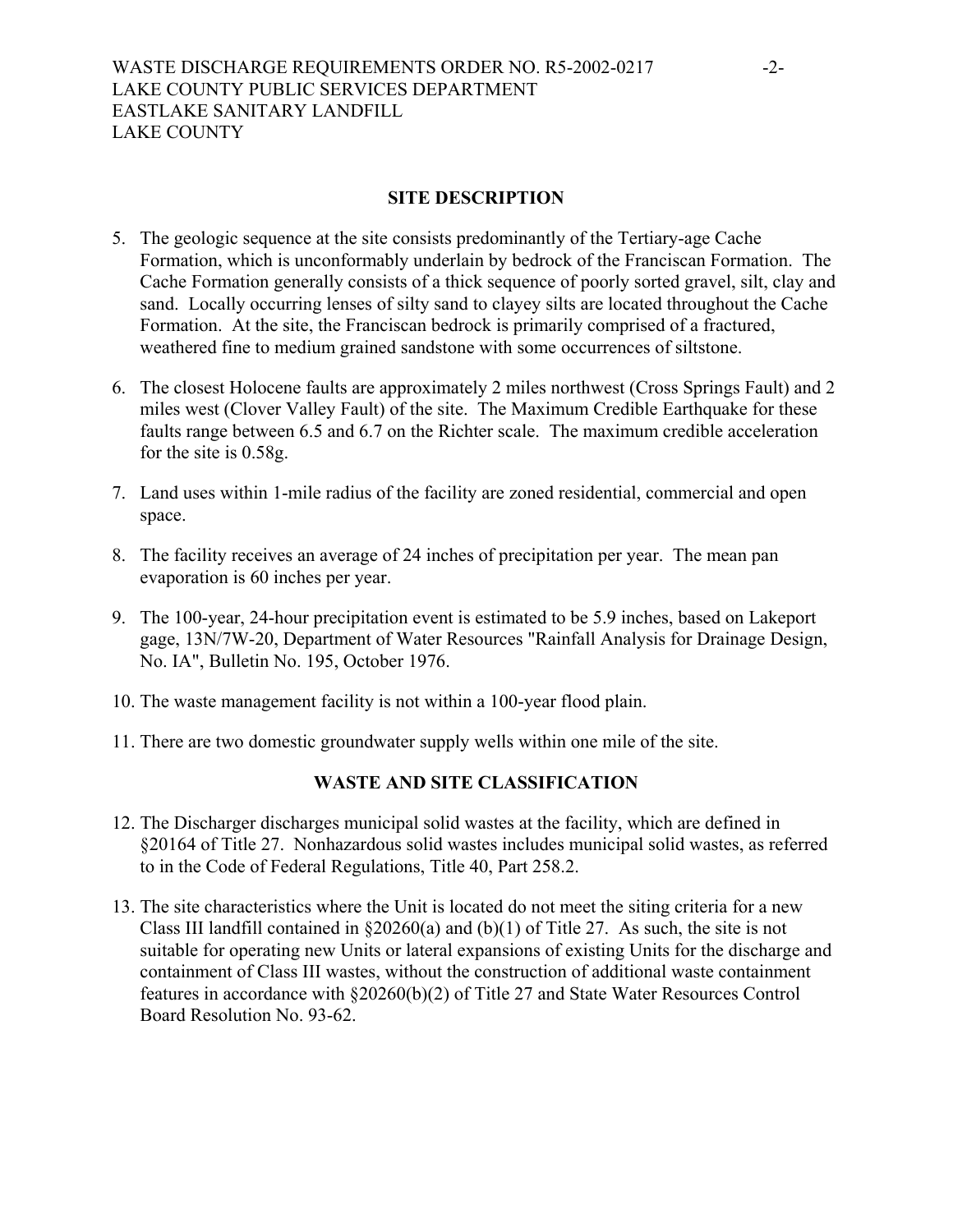## **SURFACE AND GROUND WATER CONDITIONS**

- 14. The Water Quality Control Plan for the Sacramento River and San Joaquin River Basins, Fourth Edition (hereafter Basin Plan)}, designates beneficial uses, establishes water quality objectives, and contains implementation plans and policies for all waters of the Basin.
- 15. Surface water from the facility drains to Molesworth Creek that is tributary to Clear Lake.
- 16. The landfill is in the Clear Lake basin near the foothills of the Coast Range. The designated beneficial uses of Clear Lake, as specified in the Basin Plan, are municipal and domestic supply, agricultural supply, water contact and non-contact water recreation, warm fresh water habitat, warm water spawning, and wildlife habitat.
- 17. The first encountered groundwater is about 10 to 30 feet below the native ground surface. The groundwater is unconfined. The depth to groundwater fluctuates seasonally as much as 10 feet.
- 18. Background monitoring data at MW-3 and MW-9b indicates background groundwater quality has an electrical conductivity (EC) ranging between 115 and 866 µmhos/cm, with total dissolved solids (TDS) ranging between 134 and 467 mg/l.
- 19. The direction of groundwater flow is toward the southwest (toward Molesworth Creek). The average groundwater gradient is approximately 0.07 feet per foot.
- 20. The designated beneficial uses of the groundwater, as specified in the Basin Plan, are domestic and municipal, agricultural, and industrial supply.

## **OTHER SITE INFORMATION**

- 21. Prior to 1972, a burn dump operated to the west of the present location of the unlined landfill Unit, as shown on Attachment B. The area of the burn dump covered approximately three acres. During 1990, the burn dump was excavated and the material was placed in the unlined landfill Unit.
- 22. Previously, the landfill accepted empty pesticide containers for disposal at two separate areas, as shown on Attachment B. The first area was used during the early 1970's. During 1989, numerous pesticide containers and contaminated soil were excavated from the pesticide container area. This material was disposed off-site at the Kettleman Hills disposal facility. Confirmation soil samples were collected during 1989 and during additional excavation performed during 1990 that indicated pesticides were not present in the surrounding soils. The second pesticide container disposal area accepted triple rinsed containers until 1988 at which time the area was capped.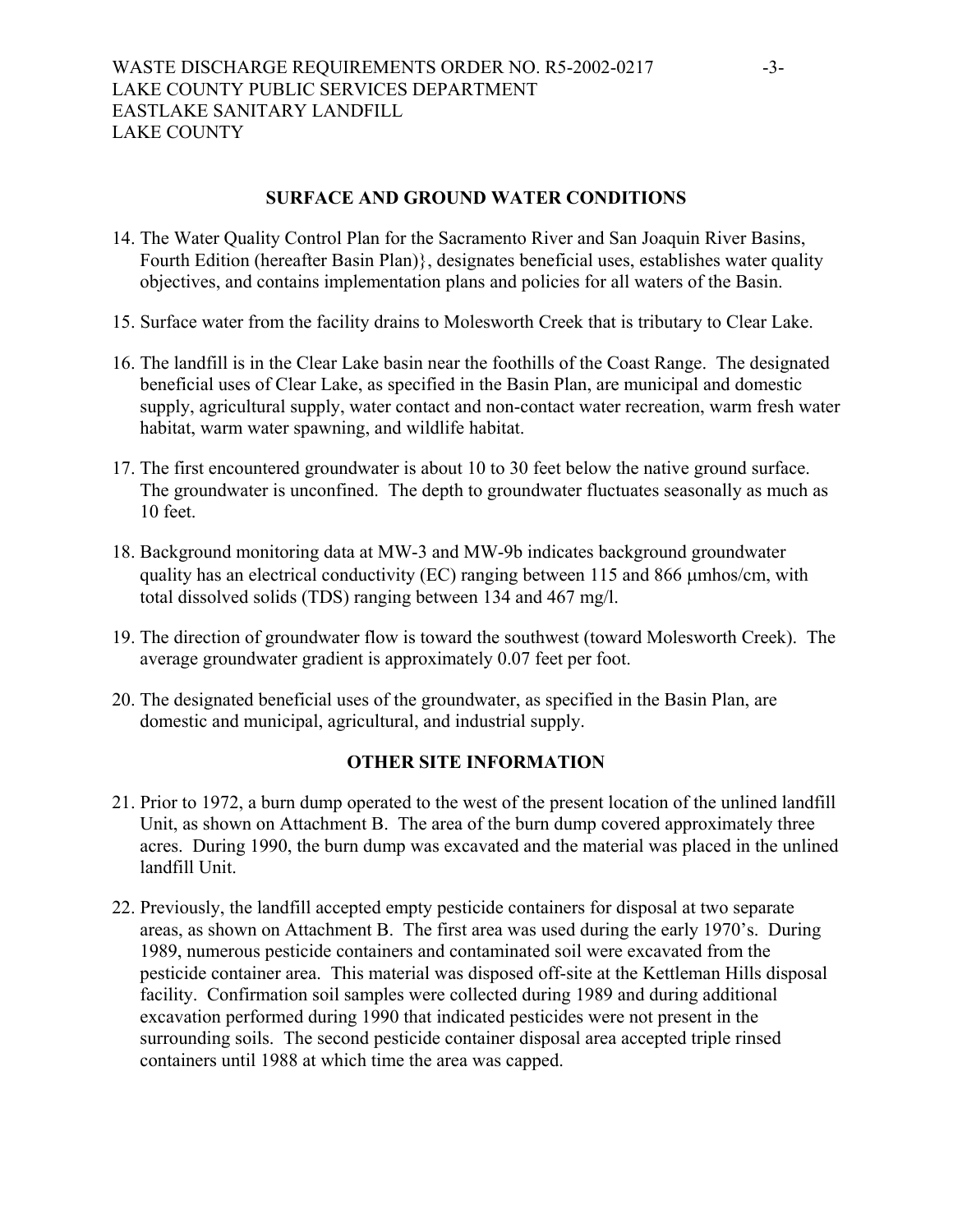- 23. Leachate collection was implemented at the landfill in 1975 through the installation of a series of plastic pipes set at the base of the unlined Unit to collect and remove leachate. Leachate and spring water commingled at the site of the collection. A cutoff wall was constructed at the base of the unlined Unit to collect the leachate. The leachate and spring water were discharged to Molesworth Creek. In 1982, the Regional Board advised the Discharger that a non-compliance condition existed at the landfill with respect to the discharge of leachate to Molesworth Creek. In March 1984, the Discharger began spray discharge of the leachate on a hillside. Leachate for spray discharge was collected from the cutoff wall and from an unlined surface impoundment located below the unlined landfill Unit. This practice was discontinued in 1997 with the completion of the Class II lined surface impoundment. Leachate continues to be collected from the cutoff wall and conveyed to the Class II surface impoundment.
- 24. Surface water monitoring is conducted at the site to comply with the Monitoring and Reporting Program and with the General Industrial Storm Water Permit for the facility.

# **GROUNDWATER MONITORING**

- 25. The groundwater monitoring system for the landfill Units consists of two background wells (MW-3 and MW-9b), four detection monitoring wells (MW-5 through MW-8 and MW-14), and six evaluation/corrective action monitoring wells (MW-1, MW-2, MW-10, MW-11, MW-12 and MW-13). Former background monitoring well MW-9a is screened in a different geologic unit than the detection monitoring wells; therefore, the data from this well is not used for calculation of concentration limits. Monitoring wells MW-11 and MW-12 were installed to define the extent of an inorganic plume from the facility consisting primarily of sulfate and high TDS. Monitoring well MW-10 was installed to define the extent of low levels of 1,1-dicholorethane and chloroethane present in MW-5. Monitoring well MW-13 was installed to evaluate groundwater quality between the unlined portion of the landfill and the Class II surface impoundment. Monitoring well MW-14 was installed as a detection monitoring wells for the lined portion of the landfill. Groundwater degradation is discussed in more detail in later Findings of the Order.
- 26. The unsaturated zone monitoring system consists of a pan lysimeter located beneath the sump in the lined Area II landfill Unit.
- 27. The Discharger's detection monitoring program for groundwater at the landfill satisfies the requirements of Title 27.
- 28. Volatile organic compounds (VOCs) are often the primary waste constituents detected in groundwater beneath a municipal solid waste landfill in cases of a release. Since volatile organic compounds are not naturally occurring and thus have no background value, they are not amenable to the statistical analysis procedures contained in Title 27 for the determination of a release of wastes from a Unit.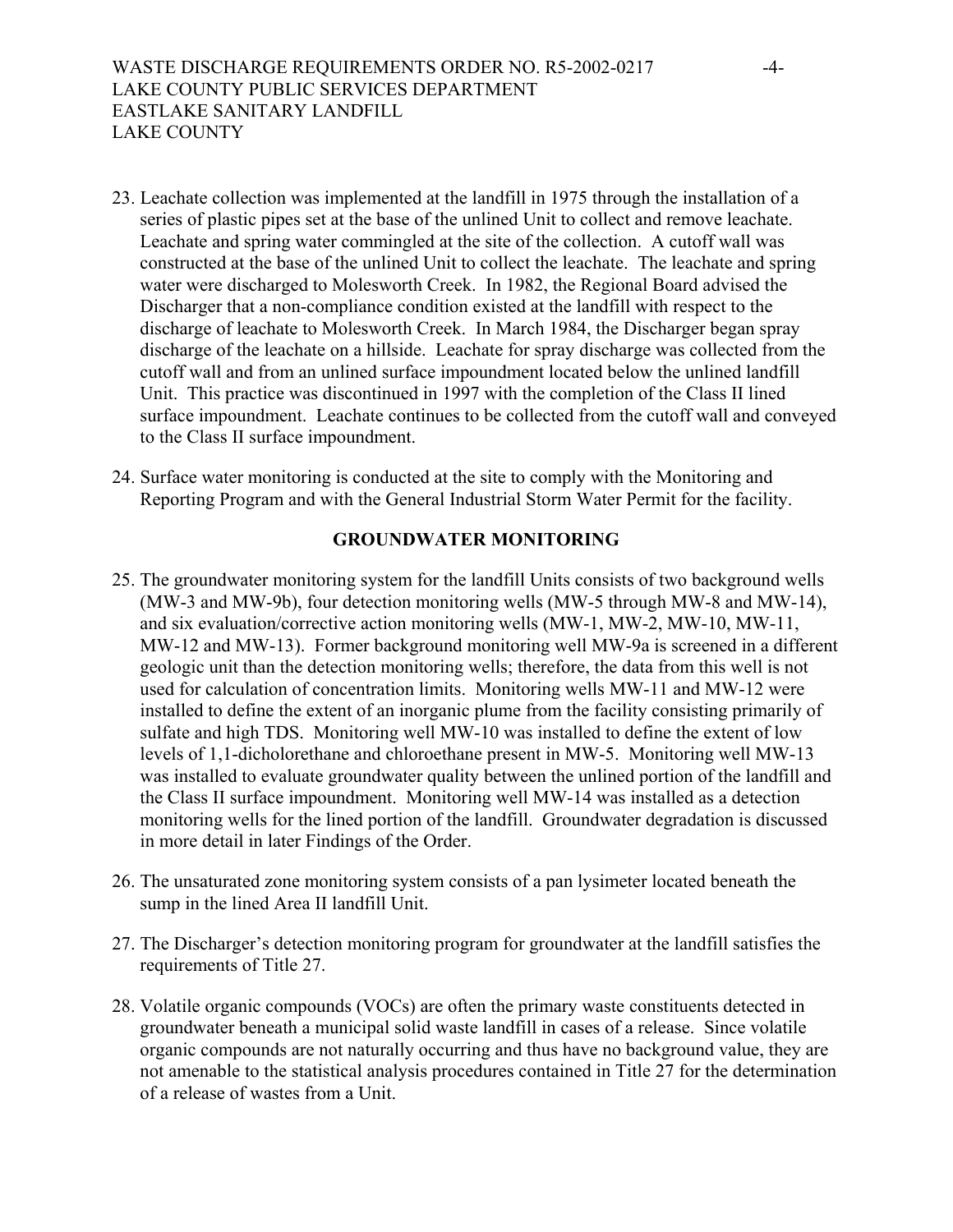- 29. Sections 20415(e)(8) and (9) of Title 27 provide for the non-statistical evaluation of monitoring data that will provide the best assurance of the earliest possible detection of a release from a Unit in accordance with §20415(b)(1)(B)2.-4. of Title 27. However, Title 27 does not specify a specific method for non-statistical evaluation of monitoring data.
- 30. The Board may specify a non-statistical data analysis method pursuant to Section 20080(a)(1) of Title 27. Section 13360(a)(1) of the California Water Code allows the Board to specify requirements to protect underground or surface waters from leakage from a solid waste site, which includes a method to provide the best assurance of determining the earliest possible detection of a release.
- 31. In order to provide the best assurance of the earliest possible detection of a release of nonnaturally occurring waste constituents from a Unit, this Order specifies a non-statistical method for the evaluation of monitoring data.
- 32. The specified non-statistical method for evaluation of monitoring data provides two criteria (or triggers) for making the determination that there is an indication of a release of nonnaturally occurring waste constituents from a Unit. The presence of two non-naturally occurring waste constituents above their respective method detection limit (MDL), or one non-naturally occurring waste constituent detected above its practical quantitation limit (PQL), indicates that a release of waste from a Unit may have occurred. Following an indication of a release, verification testing will be conducted at the same location to determine whether there has been a release from the Unit or the detection was a false detection. Although the detection of one non-naturally occurring waste constituent above its MDL is sufficient to provide for the earliest possible detection of a release, the detection of two non-naturally occurring waste constituents above the MDL as a trigger is appropriate due to the higher risk of false-positive analytical results and the corresponding increase in sampling and analytical expenses from the use of one non-naturally occurring waste constituent above its MDL as a trigger.

## **GROUNDWATER DEGRADATION**

- 33. Groundwater at the facility has been degraded from landfill activities. Groundwater downgradient from the facility contains concentrations of inorganic constituents that greatly exceed background concentrations and concentration limits established from the background data. Data from monitoring wells MW-1 and MW-2 indicate sulfate concentrations that are typically between 1,000 and 1,500 mg/L and TDS concentrations that are typically between 1,500 and 3,000 mg/L. These concentrations exceed the current background concentration limit of 44 mg/L for sulfate and 672 mg/L for TDS.
- 34. During 1999, Board staff requested an evaluation monitoring program from the Discharger to evaluate the extent of impacted groundwater downgradient from monitoring wells MW-1 and MW-2. The Discharger subsequently installed monitoring wells MW-11 and MW-12 during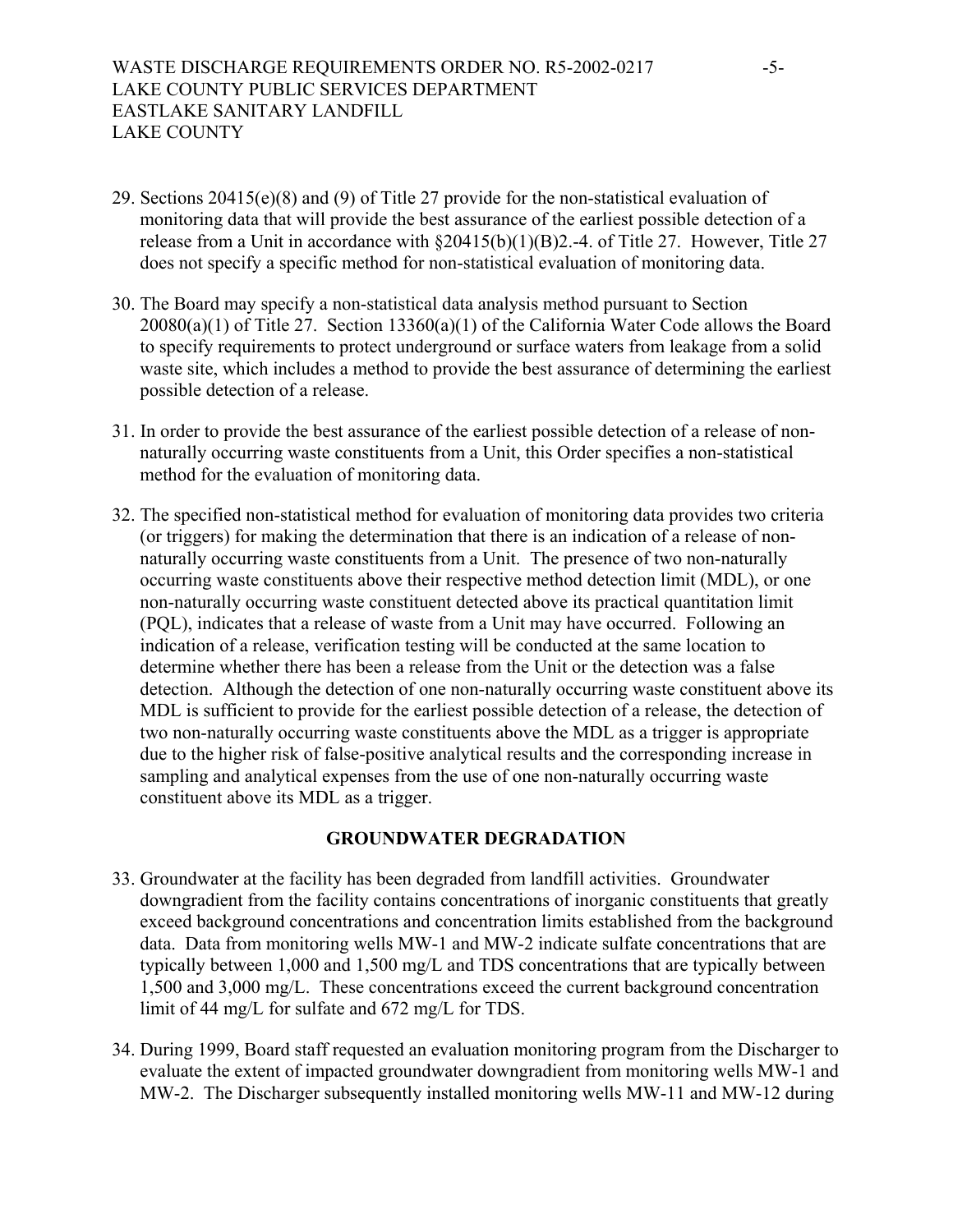2000 and 2001, respectively. Monitoring data from these wells indicated that impacted groundwater is present beyond monitoring well MW-12. During February 2002, Board staff requested that the Discharger locate all supply wells within a one-mile radius of the facility and to prepare a Corrective Action Plan for interim corrective action to prevent impacts to any downgradient supply wells. The Discharger located two domestic supply wells that are approximately 275 yards and 500 yards downgradient from monitoring well MW-12, respectively. The Discharger collected groundwater samples from each of the domestic wells. The sulfate concentrations from these wells were 261 mg/L for the closer well and 112 mg/L for the more distant well. These concentrations exceed the current background concentration limit of 44 mg/L. The Discharger proposed to define the source of the plume with the installation of MW-13 between the surface impoundment and the unlined landfill and then to propose corrective action based on the location of the source. The results of this sampling were not yet available during the authoring of this revised Order. Pursuant to §20430 of Title 27, this Order requires the Discharger to submit a Corrective Action Program to implement corrective action measures that ensure that constituents-of-concern achieve their respective concentration limits at all Monitoring Points and throughout the zone affected by the release, including any portions thereof beyond the facility boundary, by removing the waste constituents or treating them in place.

#### **LINER PERFORMANCE DEMONSTRATION**

35. On 15 September 2000 the Board adopted Resolution No. 5-00-213 Request For The State Water Resources Control Board To Review The Adequacy Of The Prescriptive Design Requirements For Landfill Waste Containment Systems To Meet The Performance Standards Of Title 27. The State Board responded, in part, that "a single composite liner system continues to be an adequate minimum standard" however, the Board "should require a more stringent design in a case where it determines that the minimum design will not provide adequate protection to a given body of groundwater."

In a letter dated 17 April 2001, the Executive Officer notified Owners and Operators of Solid Waste Landfills that "the Board will require a demonstration that any proposed landfill liner system to be constructed after 1 January 2002 will comply with Title 27 performance standards. A thorough evaluation of site-specific factors and cost/benefit analysis of single, double and triple composite liners will likely be necessary. This demonstration will be required regardless of any expansion previously authorized in current waste discharge requirements."

36. The Discharger proposes to construct Module 2 of Area II during 2003. This expansion is an extension of the Area II liner system up the eastern side slope of Area II. The side slope is inclined at no less than 3H:1V (horizontal to vertical). The liner system design and expansion had been previously approved in Order No. 98-159; however, the Discharger was required to submit a liner performance demonstration for Board approval as described in the previous Finding, above.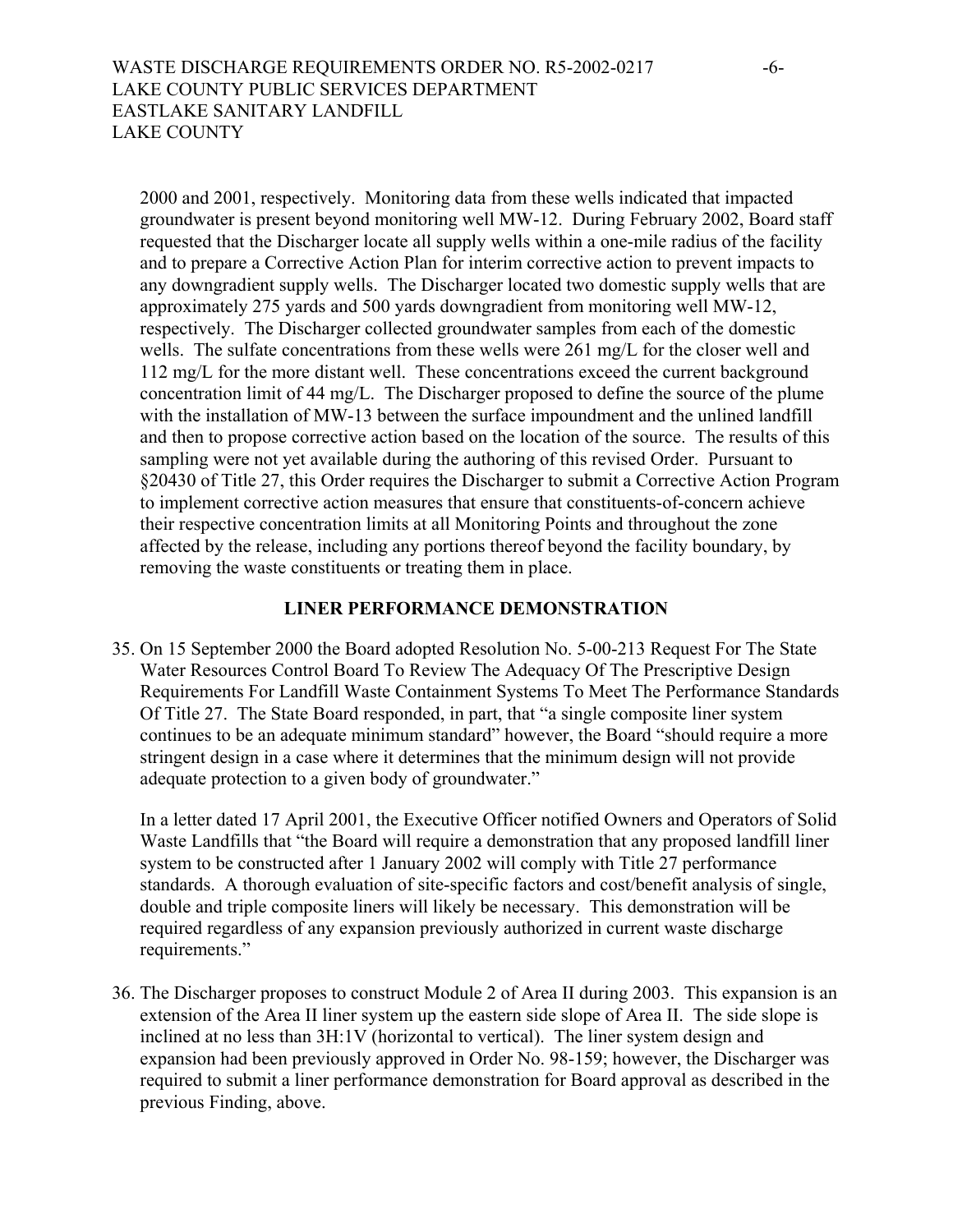- 37. The Discharger submitted a liner performance demonstration report dated 24 September 2002. The proposed design for Module 2 of Area II is the same as the previously approved liner system design that was used for Module 1, with one exception. The subdrain layer may not be necessary because zones of seepage previously observed occurred in units that have already been lined over during Module 1 construction. The Discharger therefore proposes to evaluate the need for the subdrain layer as part of Module 2 design. Therefore, the proposed liner system for Module 2 consists of (from top to bottom):
	- Two-foot thick soil operations layer;
	- LCRS drainage geocomposite;
	- 60-mil thick HDPE geomembrane (double-sided textured);
	- Geosynthetic clay liner;
	- Subdrain geocomposite drainage layer (if necessary);
	- Prepared subgrade

As part of the liner performance demonstration, the consultant for the Discharger reported having performed detailed evaluations of the performance of single-composite liner systems for slopes ranging from 3H:1V to 2H:1V. These demonstrations were completed for the Class II Altamont Landfill, the Class II Western Regional Landfill and for the Class III Neal Road Landfill. Each of the liner performance evaluations indicated that the leakage potentials on these steep side slopes are very low ranging from  $2 \times 10^{-4}$  gallons per acre per day (gpad) to 2 x 10<sup>-5</sup> gpad based on leachate generation rates ranging from 25 gpad to 60 gpad. These estimated leakage rates were reported to be considered negligible. Cost-benefit analysis further demonstrated that additional liner components added significant cost, but provided no significant increase in benefit. Based on the information presented in the liner performance demonstration report submitted by the Discharger, the Board finds that the proposed side-slope single composite liner system meets the Class III performance standard required by Title 27.

## **CONSTRUCTION AND ENGINEERED ALTERNATIVE**

- 38. On 17 June 1993, the State Water Resources Control Board adopted Resolution No. 93-62 implementing a State Policy for the construction, monitoring, and operation of municipal solid waste landfills that is consistent with the federal municipal solid waste regulations promulgated under Title 40, Code of Federal Regulations, Part 258 (Subtitle D).
- 39. Resolution No. 93-62 requires the construction of a specified composite liner system at new municipal solid waste landfills, or expansion areas of existing municipal solid waste landfills, that receive wastes after 9 October 1993.
- 40. Resolution No. 93-62 also allows the Board to consider the approval of engineered alternatives to the prescriptive standard. Section III.A.b. of Resolution No. 93-62 requires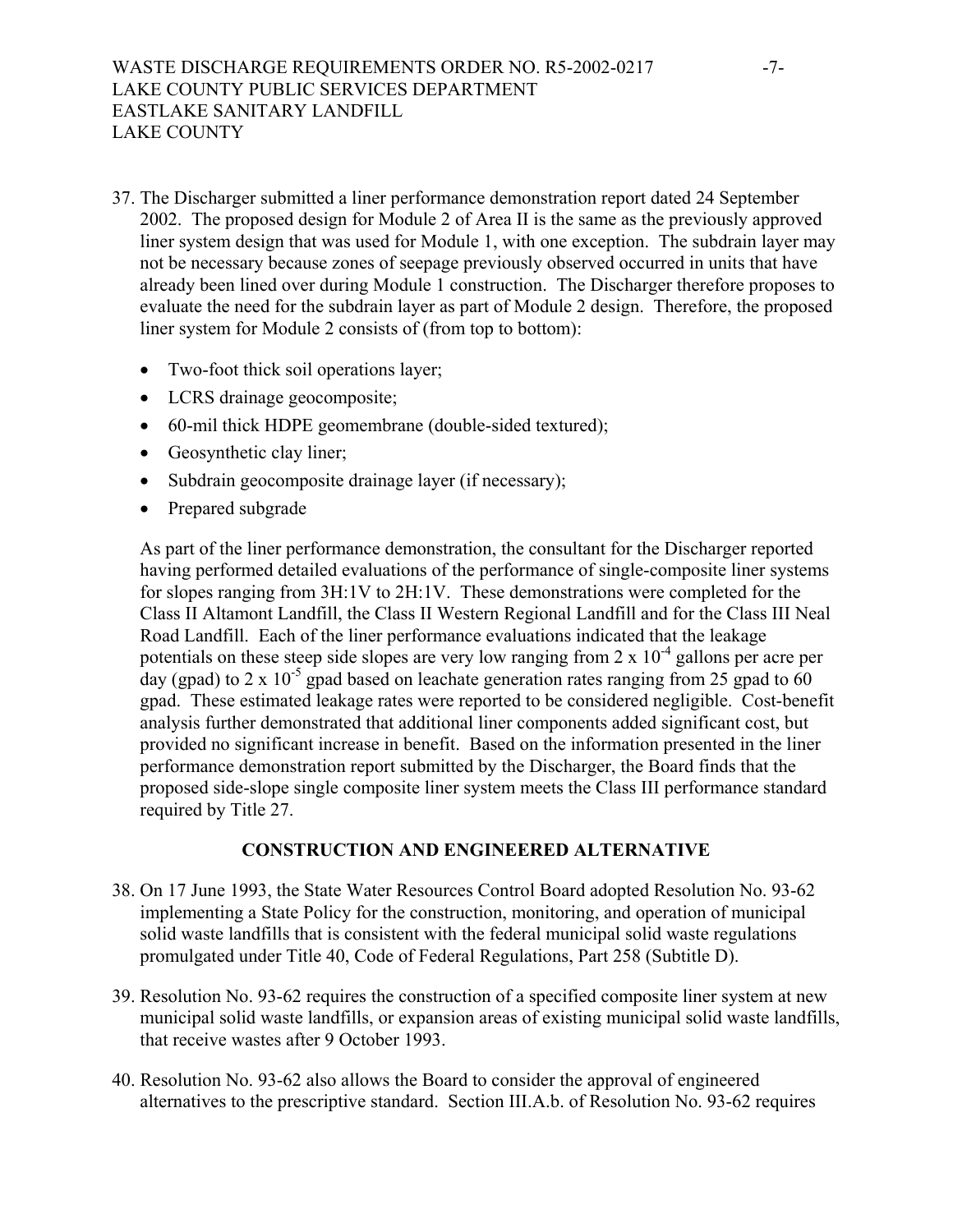that the engineered alternative liner systems be of a composite design similar to the prescriptive standard.

- 41. Section 20080(b) of Title 27 allows the Board to consider the approval of an engineered alternative to the prescriptive standard. In order to approve an engineered alternative in accordance with  $\S 20080(c)(1)$  and (2), the Discharger must demonstrate that the prescriptive design is unreasonably and unnecessarily burdensome and will cost substantially more than an alternative which will meet the criteria contained in §20080(b), or would be impractical and would not promote attainment of applicable performance standards. The Discharger must also demonstrate that the proposed engineered alternative liner system is consistent with the performance goal addressed by the particular prescriptive standard, and provides protection against water quality impairment equivalent to the prescriptive standard in accordance with §20080(b)(2) of Title 27.
- 42. Section 13360(a)(1) of the California Water Code allows the Board to specify the design, type of construction, and/or particular manner in which compliance must be met in waste discharge requirements or orders for the discharge of waste at solid waste disposal facilities.
- 43. The Discharger proposes a liner system which is capable of preventing degradation of waters of the state as a result of waste discharges to the landfill in accordance with the criteria set forth in Title 27 for a Class III landfill, and the provisions in State Water Resources Control Board Resolution No. 93-62 for municipal solid wastes.
- 44. The Discharger submitted a Report of Waste Discharge during 1998 requesting approval of an engineered alternative to liner requirements. The Board approved an engineered alternative liner system design for the Area II lined Unit in previous WDRs Order No. 98- 159 using GCL in place of two-feet of compacted clay. Module 1 of Area II was constructed during 1999 and included the entire base liner system for Area II, as well as the side slopes up to the first bench. The Board has routinely approved the substitution of GCLs for the low permeability layer of a landfill liner or cover system. The Discharger was not required to repeat the demonstrations listed in Finding No. 41 because there are no significant differences in the characteristics of already approved GCLs and the low permeability layer substitution proposed for the Area II Unit. Furthermore, GCLs are more suitable for steep side slopes such as the Module 2 side-slope liner extension at the Eastlake Landfill because of the difficulties in compacting a clay liner on a steep side-slope. The issuance of these WDRs constitutes continued Board approval of the GCL engineered alternative.
- 45. The Discharger adequately demonstrated that construction of a Subtitle D prescriptive standard liner would be unreasonable and unnecessarily burdensome when compared to the proposed engineered alternative design. The Discharger has demonstrated that the proposed engineered alternative is consistent with the performance goals of the prescriptive standard and affords equivalent protection against water quality impairment.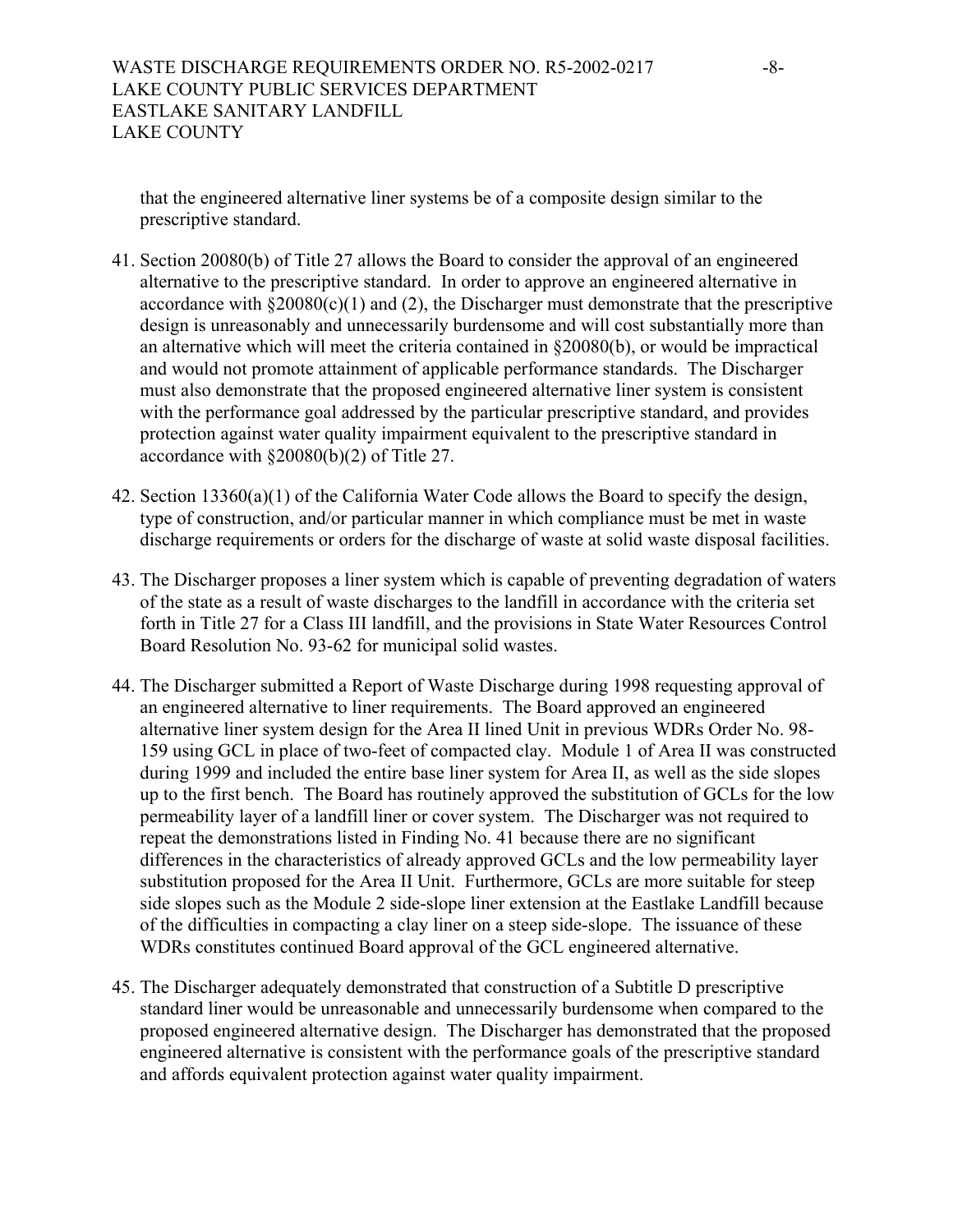46. Construction will proceed only after all applicable construction quality assurance plans have been approved by Executive Officer.

# **CEQA AND OTHER CONSIDERATIONS**

- 47. The County of Lake, Community Development Department, Planning Division certified a Notice of Exemption for the Eastlake Landfill on 30 January 1998 in accordance with the California Environmental Quality Act (Public Resources Code Section 21000 et seq.) and CEQA guidelines (14 CCR Section 15000 et seq.). The Notice of Exemption stated that the project consists of a plan for continued operation of an existing facility, and revisions will not result in new significant adverse environmental impacts.
- 48. The action to revise waste discharge requirements for this existing facility is exempt from the provisions of the California Environmental Quality Act (CEQA), Public Resource Code §21000, et seq., and the CEQA guidelines, in accordance with Title 14, CCR, §15301.
- 49. This order implements:
	- a. The Water Quality Control Plan for the Sacramento River and San Joaquin River Basins, Fourth Edition;
	- b. The prescriptive standards and performance goals of Chapters 1 through 7, Subdivision 1, Division 2, Title 27, of the California Code of Regulations, effective 18 July 1997, and subsequent revisions;
	- c. The prescriptive standards and performance criteria of RCRA Subtitle D, Part 258; and
	- d. State Water Resources Control Board Resolution No. 93-62, *Policy for Regulation of Discharges of Municipal Solid Waste*, adopted 17 June 1993.

## **PROCEDURAL REQUIREMENTS**

- 50. All local agencies with jurisdiction to regulate land use, solid waste disposal, air pollution, and to protect public health have approved the use of this site for the discharges of waste to land stated herein.
- 51. The Board notified the Discharger and interested agencies and persons of its intent to prescribe waste discharge requirements for this discharge, and has provided them with an opportunity for a public hearing and an opportunity to submit their written comments and recommendations.
- 52. The Board, in a public meeting, heard and considered all comments pertaining to the discharge.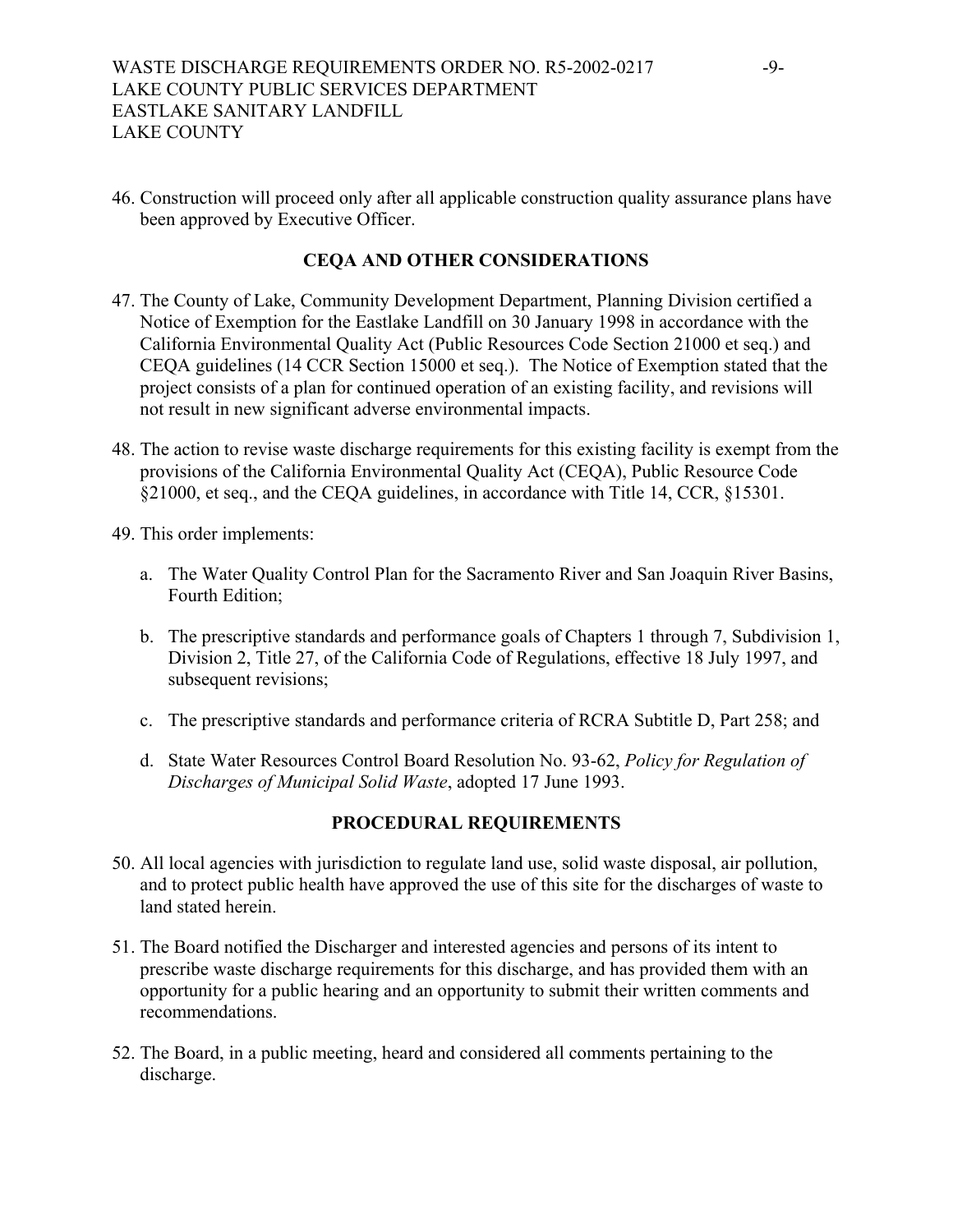53. Any person affected by this action of the Regional Board may petition the State Water Resources Control Board to review the action in accordance with Sections 2050 through 2068, Title 23, California Code of Regulations. The petition must be received by the State Water Resources Control Board, Office of Chief Counsel, P.O. Box 100, Sacramento, California 95812, within 30 days of the date of issuance of this Order. Copies of the laws and regulations applicable to the filing of a petition are available on the Internet at [http://www.swrcb.ca.gov/water\\_laws/index.html](http://www.swrcb.ca.gov/water_laws/index.html) and will be provided on request.

IT IS HEREBY ORDERED, pursuant to Sections 13263 and 13267 of the California Water Code, that Order No. 98-159 is rescinded, and that the County of Lake, Lake County Public Services Department, its agents, successors, and assigns, in order to meet the provisions of Division 7 of the California Water Code and the regulations adopted thereunder, shall comply with the following:

# **A. PROHIBITIONS**

- 1. The discharge of 'hazardous waste' is prohibited. For the purposes of this Order, the term 'hazardous waste' is as defined in Title 23, California Code of Regulations, Section 2510 et seq.
- 2. The discharge of 'designated waste' anywhere at the facility other than the Class II surface impoundment is prohibited. For the purposes of this Order, the term 'designated waste' is as defined in Title 27.
- 3. The discharge of wastes outside of a Unit or portions of a Unit specifically designed for their containment is prohibited.
- 4. The discharge of waste to a closed Unit is prohibited.
- 5. The discharge shall not cause the release of pollutants, or waste constituents in a manner which could cause a condition of nuisance, degradation, contamination, or pollution of groundwater to occur, as indicated by the most appropriate statistical or nonstatistical data analysis method and retest method listed in this Order, the Monitoring and Reporting Program, or the Standard Provisions and Reporting Requirements.
- 6. The discharge of solid or liquid waste or leachate to surface waters, surface water drainage courses, or groundwater is prohibited.
- 7. The discharge shall not cause any increase in the concentration of waste constituents in soil-pore gas, soil-pore liquid, soil, or other geologic materials outside of the Unit if such waste constituents could migrate to waters of the State — in either the liquid or the gaseous phase — and cause a condition of nuisance, degradation, contamination, or pollution.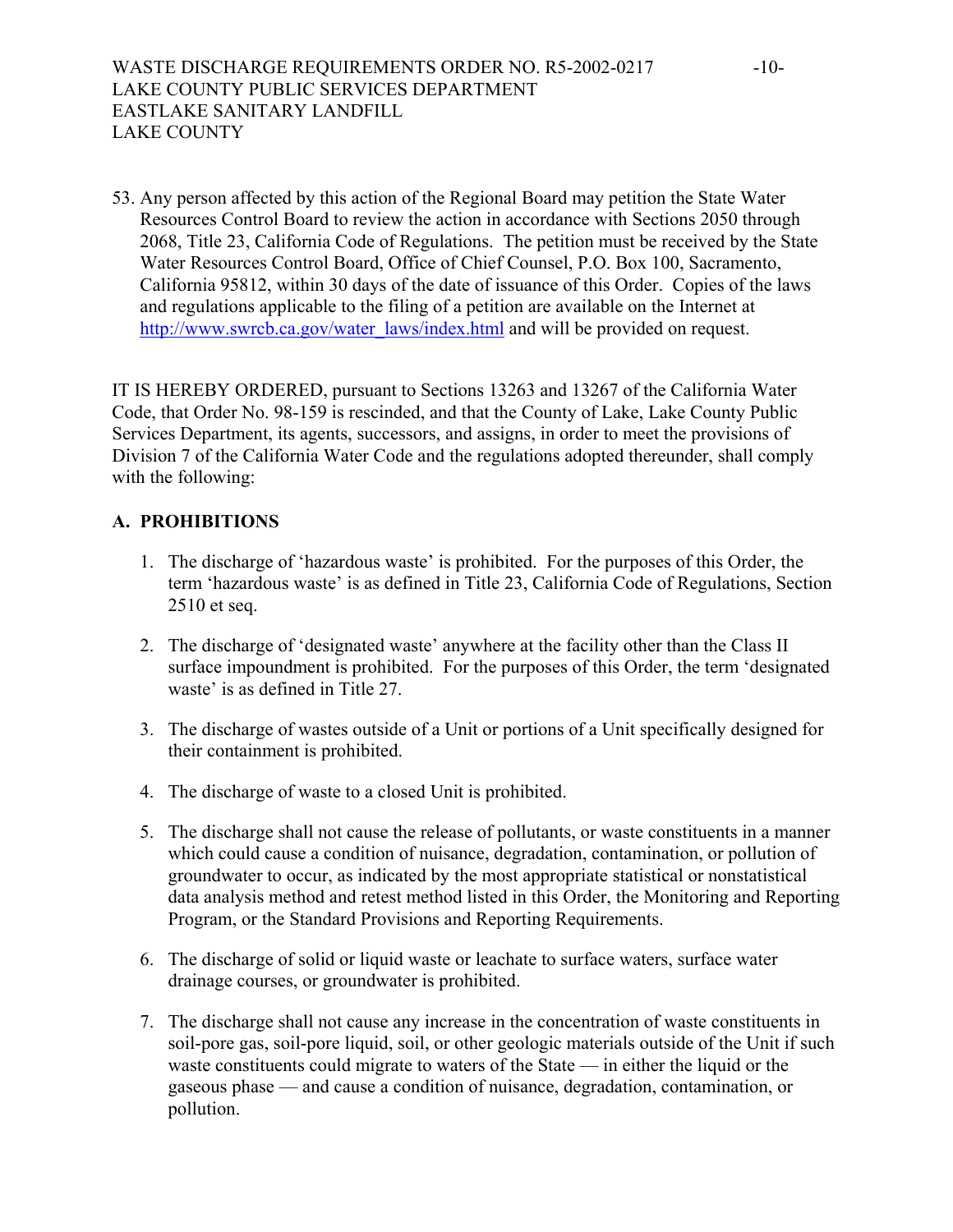# **B. DISCHARGE SPECIFICATIONS**

- 1. Nonhazardous wastes shall be discharged to either:
	- a. The Area I unlined Unit; or
	- b. To the Area II lined Unit equipped with a composite liner containment system which meets the requirements for both liners and leachate collection and removal systems specified under D. Construction Specifications.
- 2. The discharge shall remain within the designated disposal area at all times.

# **C. FACILITY SPECIFICATIONS**

- 1. The Discharger shall, in a timely manner, remove and relocate any wastes discharged at this facility in violation of this Order.
- 2. The Discharger shall immediately notify the Board of any flooding, unpermitted discharge of waste off-site, equipment failure, slope failure, or other change in site conditions which could impair the integrity of waste or leachate containment facilities or precipitation and drainage control structures.
- 3. Water used for facility maintenance shall be limited to the minimum amount necessary for dust control, and construction.
- 4. The Discharger shall maintain in good working order any facility, control system, or monitoring device installed to achieve compliance with the waste discharge requirements.
- 5. Methane and other landfill gases shall be adequately vented, removed from the Units, or otherwise controlled as needed to prevent adverse health effects, nuisance conditions, or the impairment of the beneficial uses of surface water or groundwater due to migration through the unsaturated zone.
- 6. Surface drainage within the waste management facility shall either be contained on-site or be discharged in accordance with applicable storm water regulations.
- 7. The Discharger shall maintain a *Storm Water Pollution Prevention Plan* and *Monitoring Program and Reporting Requirements* in accordance with State Water Resources Control Board Order No. 97-03-DWQ, or retain all storm water on-site.

# **Surface Impoundment Specifications**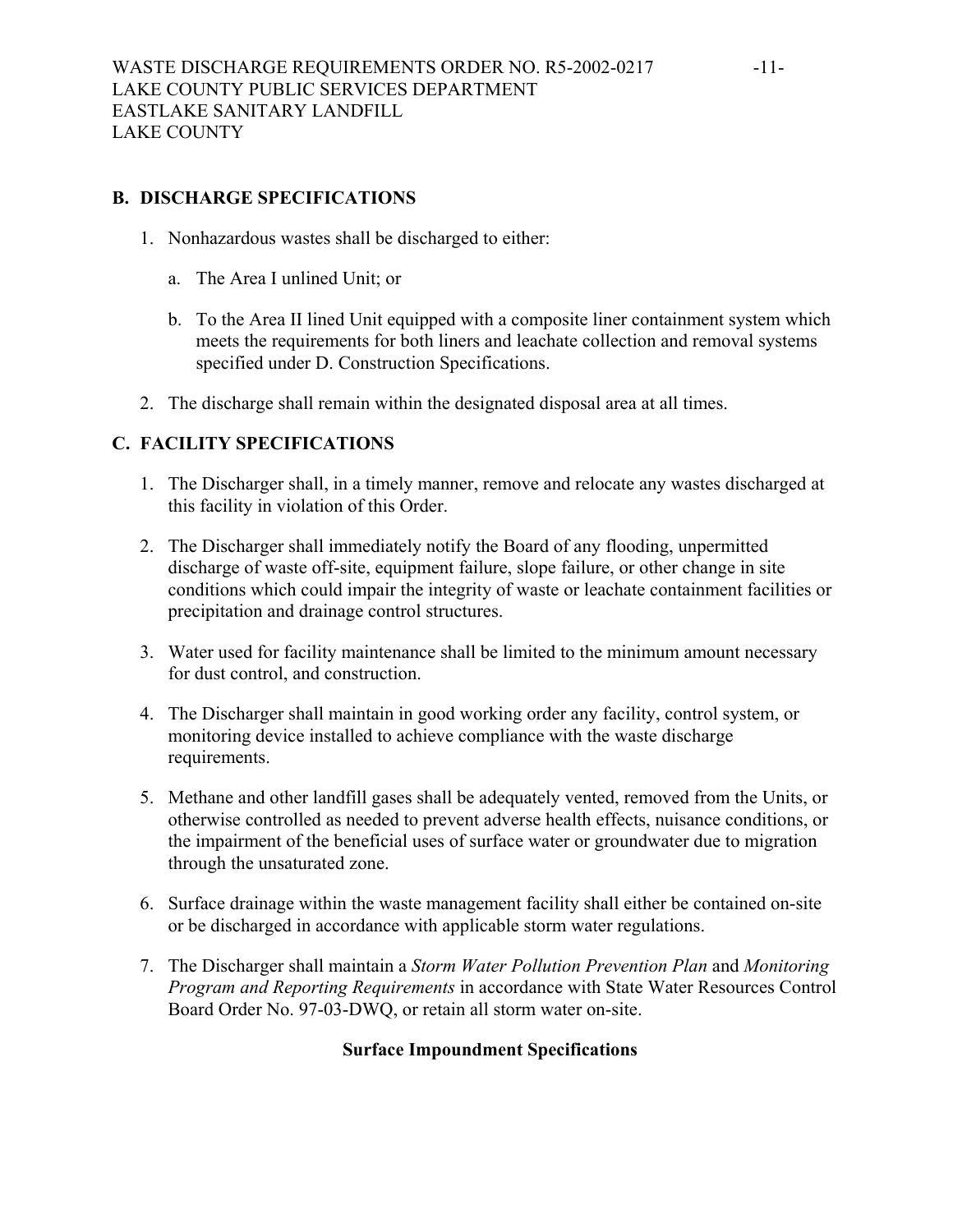- 8. Surface impoundments shall consist of, described from top to bottom, a 80-mil HDPE geomembrane primary liner, a geonet LCRS on the sidewalls of the pond with a one foot layer of drainage gravel on the bottom of the pond, a 40-mil HDPE geomembrane liner with geosynthetic clay liner (GCL) composite secondary liner, and an appropriate bedding layer. The Discharger proposes to drain leachate from the impoundment using a gravity drainage system from the base of the sump.
- 9. Surface impoundments shall be designed, constructed, and operated to maintain at least two feet of freeboard. At no time shall the freeboard of an impoundment be less than two feet.
- 10. Surface impoundments shall be designed, constructed, and maintained to prevent scouring and/or erosion of the liners and other containment features at points of discharge to the impoundments and by wave action at the waterline.
- 11. Leachate removed from a surface impoundment LCRS shall be discharged to the impoundment from which it originated.
- 12. Solids that accumulate in any surface impoundments shall be periodically removed to maintain minimum freeboard requirements and to maintain sufficient capacity for landfill and surface impoundment leachate and for the discharge of wastes. Prior to removal of these solids, sufficient samples shall be taken for their characterization and classification pursuant to Title 27, Division 2, Subdivision 1, Chapter 3, Article 2. The rationale for the sampling protocol used, the results of this sampling, and a rationale for classification of the solids shall be submitted to Board staff for review. The solids may be discharged to the Class III landfill units only if Board staff determine that the solids qualify for classification as 'nonhazardous solid waste' or 'inert waste'.

# **D. CONSTRUCTION SPECIFICATIONS**

- 1. The Discharger shall submit for Executive Officer review and approval **prior to** construction, design plans and specifications for new Units and expansions of existing Units, that include the following:
	- a. A Construction Quality Assurance Plan meeting the requirements of §20324 of Title 27; and
	- b. A geotechnical evaluation of the area soils, evaluating their use as the base layer; and
	- c. An unsaturated zone monitoring system, which is demonstrated to remain effective throughout the active life, closure, and postclosure maintenance periods of the Unit, which shall be installed beneath the composite liner system in accordance with §20415(d) of Title 27.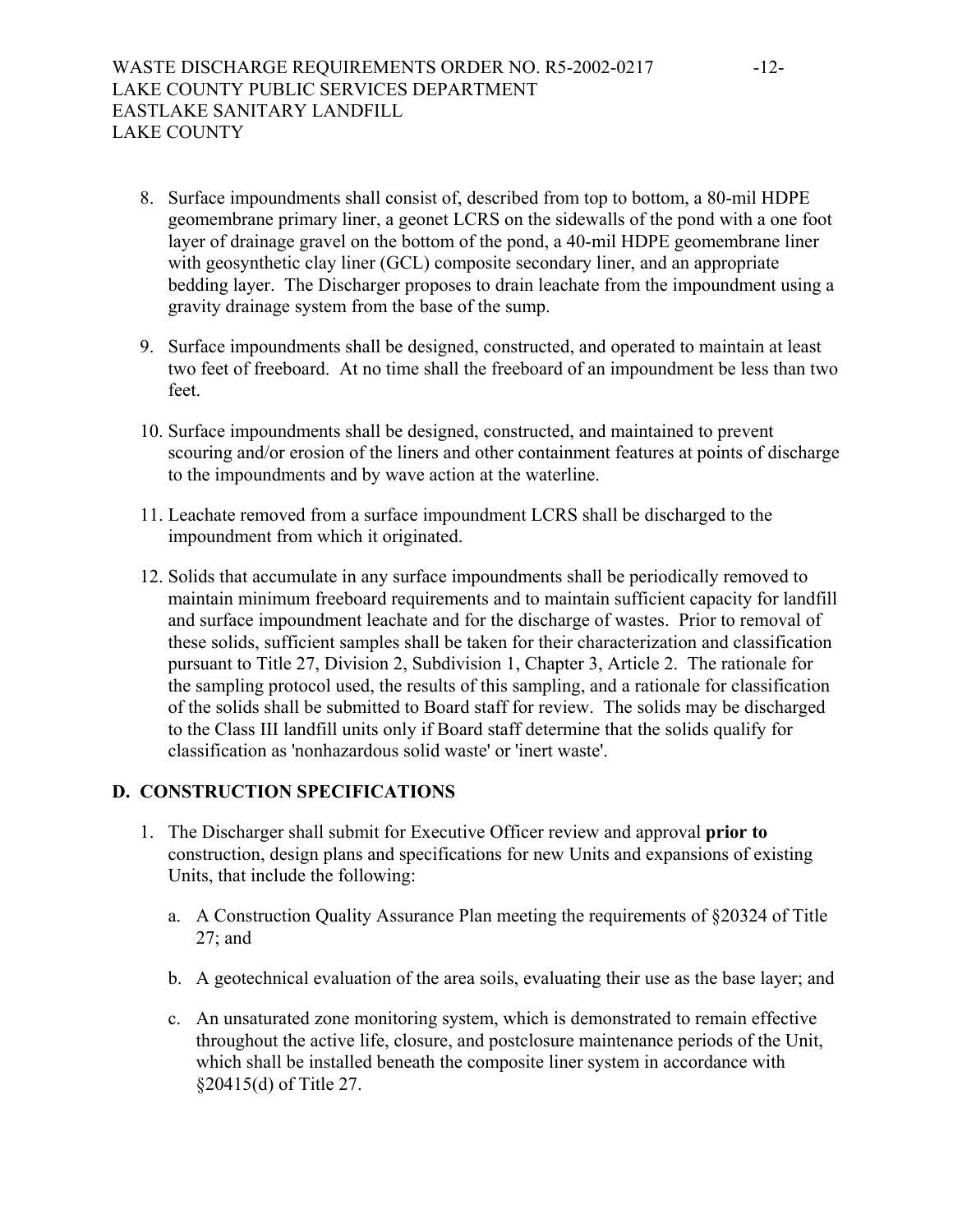- 2. The liner system for Module 2 of the Area II Unit shall be constructed in accordance with the following composite liner design (from top to bottom):
	- a. a two-foot thick soil operations layer;
	- b. LCRS drainage geocomposite;
	- c. 60-mil thick HDPE geomembrane (double-sided textured);
	- d. a geosynthetic clay liner that shall exhibit appropriate strength characteristics (hydrated) to accommodate stresses associated with specific landfill design parameters, with particular attention to interface, long-term creep shear, and bearing capacity;
	- e. a subdrain geocomposite drainage layer (if necessary);
	- f. prepared subgrade that is prepared in an appropriate manner using accepted engineering and construction methods so as to provide a smooth surface that is free from rocks, sticks, or other debris that could damage or otherwise limit the performance of the GCL or the HDPE geomembrane.
- 3. The Discharger may propose changes to the liner system design prior to construction, provided that approved components are not eliminated, the engineering properties of the components are not substantially reduced, and the proposed liner system results in the protection of water quality equal to or greater than the design prescribed by Title 27 and this Order. The proposed changes may be made following approval by the Executive Officer. Substantive changes to the design require reevaluation as an engineered alternative and approval by the Board.
- 4. Construction shall proceed only after all applicable construction quality assurance plans have been approved by Executive Officer.
- 5. Following the completion of construction of a Unit or portion of a Unit, and prior to discharge onto the newly constructed liner system, the final documentation required in §20324(d)(1)(C) of Title 27 shall be submitted to the Executive Officer for review and approval. The report shall be certified by a registered civil engineer or a certified engineering geologist. It shall contain sufficient information and test results to verify that construction was in accordance with the design plans and specifications, and with the prescriptive standards and performance goals of Title 27.
- 6. A third party independent of both the Discharger and the construction contractor shall perform all of the construction quality assurance monitoring and testing during the construction of a liner system.
- 7. If monitoring reveals substantial or progressive increases of leachate generation above the design leachate flow volume for the Unit or portion of the Unit (landfill or surface impoundment), such that the depth of fluid on any portion of the LCRS (excluding the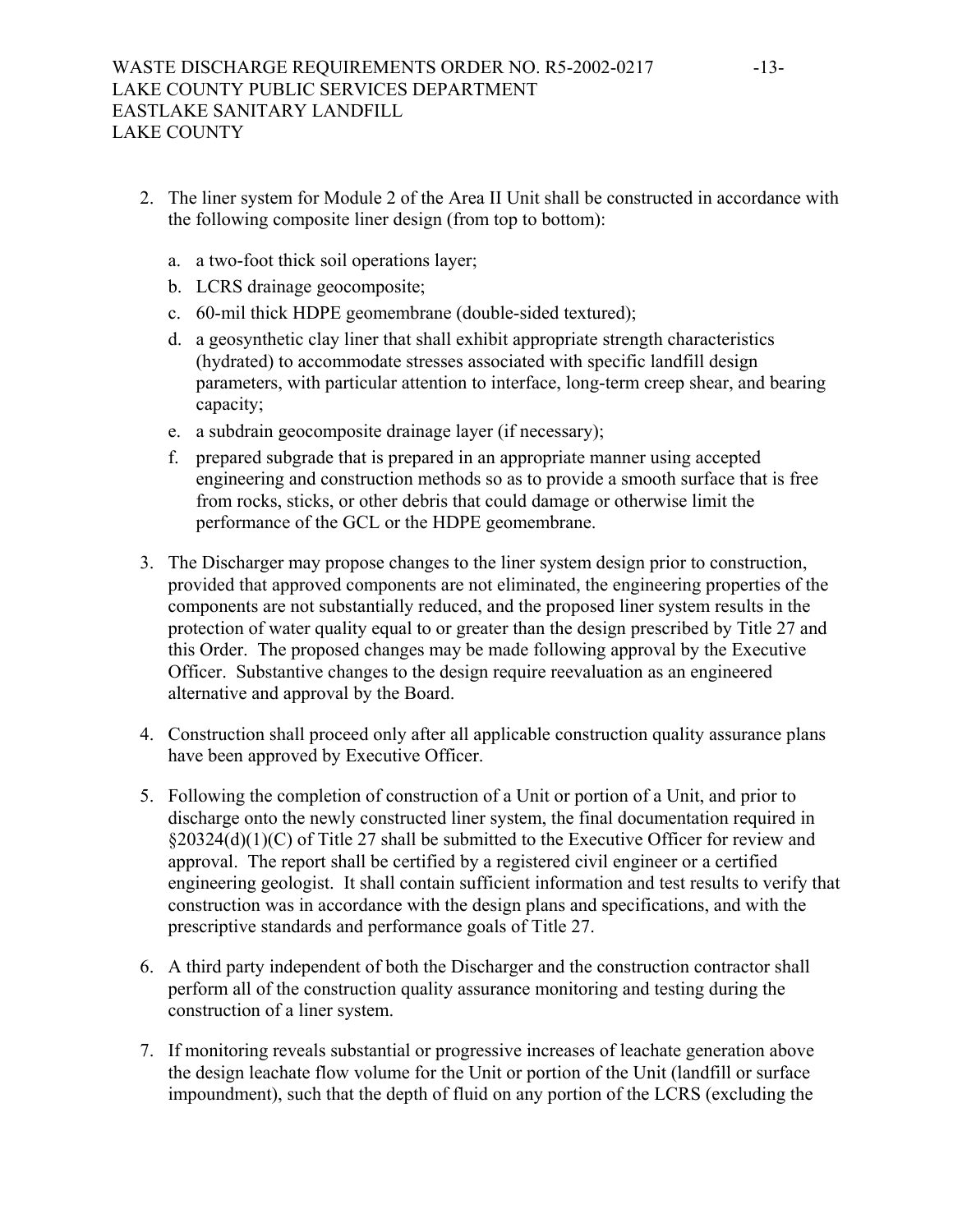leachate removal pump sump) exceeds 30 cm, the Discharger shall immediately notify the Board in writing within seven days. The notification shall include a timetable for remedial or corrective action necessary to achieve compliance with the leachate depth limitation.

8. Closure shall not proceed without the adoption of closure waste discharge requirements.

# **E. DETECTION MONITORING SPECIFICATIONS**

- 1. The Discharger shall comply with the detection monitoring program provisions of Title 27 for groundwater, surface water, and the unsaturated zone, and in accordance with Monitoring and Reporting Program No. R5-2002-0217.
- 2. The Discharger shall provide Board staff a minimum of **one week** notification prior to commencing any field activities related to the installation, repair, or abandonment of monitoring devices, and a minimum 48 hour notification prior to the collection of samples associated with a detection monitoring program, evaluation monitoring program, or corrective action program.
- 3. The Discharger shall comply with the Water Quality Protection Standard as specified in this Order, Monitoring and Reporting Program No. R5-2002-0217, and the Standard Provisions and Reporting Requirements, dated April 2000.
- 4. The Water Quality Protection Standard for organic compounds which are not naturally occurring and not detected in background groundwater samples shall be taken as the method detection limit of the analytical method used (i.e., US-EPA methods 8260 and 8270). The presence of non-naturally occurring organic compounds in samples above the Water Quality Protection Standard from detection monitoring wells is evidence of a release from the Unit.
- 5. The concentrations of the constituents of concern in waters passing the Point of Compliance shall not exceed the concentration limits established pursuant to Monitoring and Reporting Program No. R5-2002-0217.
- 6. For each monitoring event, the Discharger shall determine whether the landfill is in compliance with the Water Quality Protection Standard using procedures specified in Monitoring and Reporting Program No. R5-2002-0217 and §20415(e) of Title 27.
- 7. For any given monitored medium, the samples taken from all monitoring points and background monitoring points to satisfy the data analysis requirements for a given reporting period shall all be taken **within a span not to exceed 30 days**, unless the Executive Officer approves a longer time period, and shall be taken in a manner that ensures sample independence to the greatest extent feasible.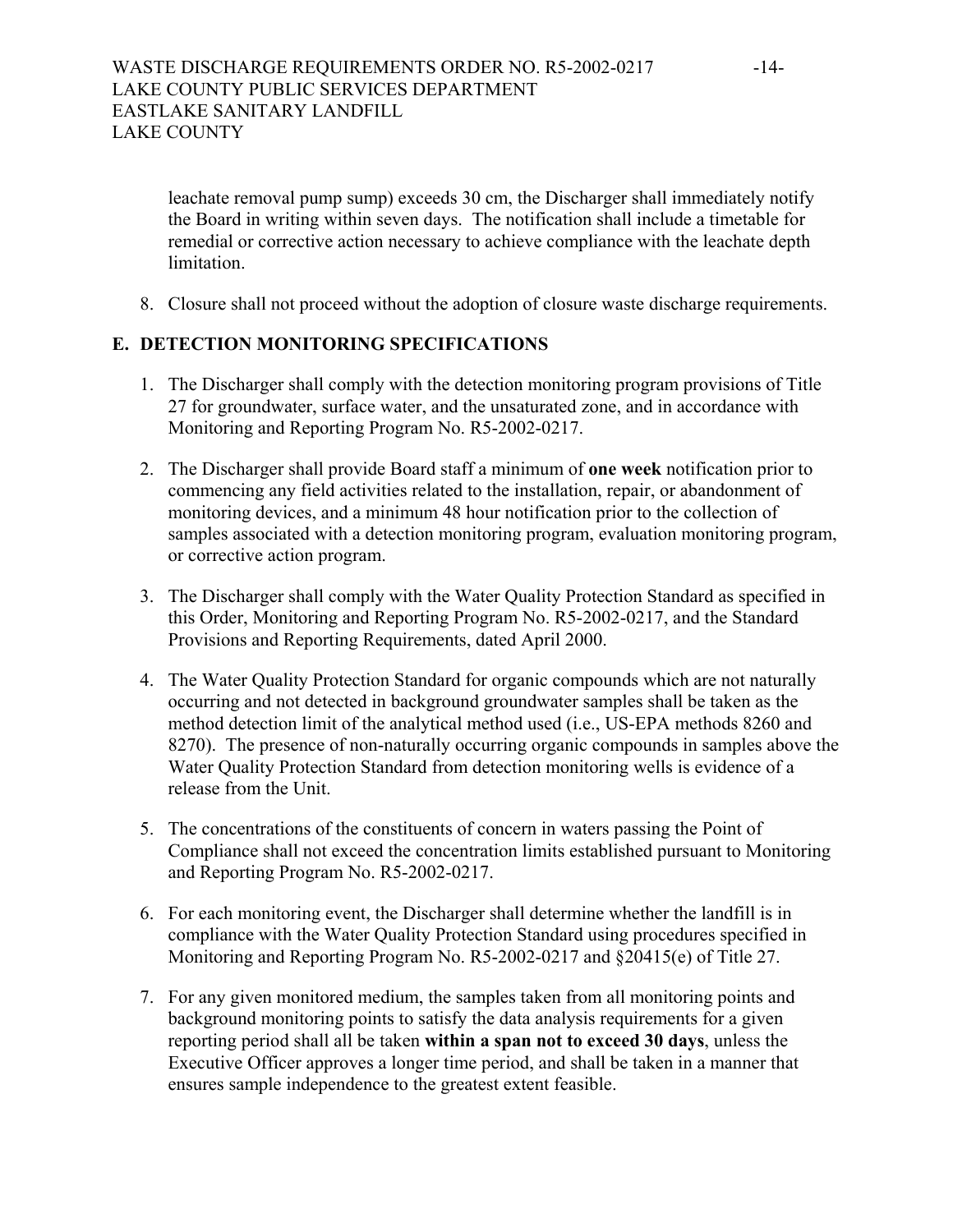- 8. Specific methods of collection and analysis must be identified. Sample collection, storage, and analysis shall be performed according to the most recent version of USEPA Methods, such as the latest editions, as applicable, of: (1) *Methods for the Analysis of Organics in Water and Wastewater* (USEPA 600 Series), (2) *Test Methods for Evaluating Solid Waste* (SW-846, latest edition), and (3) *Methods for Chemical Analysis of Water and Wastes* (USEPA 600/4-79-020), and in accordance with the approved Sample Collection and Analysis Plan.
- 9. If methods other than USEPA-approved methods or Standard Methods are used, the exact methodology shall be submitted for review and approval by the Executive Officer prior to use.
- 10. The **methods of analysis and the detection limits** used must be appropriate for the expected concentrations. For the monitoring of any constituent or parameter that is found in concentrations which produce more than 90% non-numerical determinations (i.e., "trace" or "ND") in data from background monitoring points for that medium, the analytical method having the lowest method detection limit (MDL) shall be selected from among those methods which would provide valid results in light of any matrix effects or interferences.
- 11. **"Trace" results** results falling between the MDL and the practical quantitation limit (PQL) - shall be reported as such, and shall be accompanied both by the estimated MDL and PQL values for that analytical run.
- 12. **MDLs and PQLs** shall be derived by the laboratory for each analytical procedure, according to State of California laboratory accreditation procedures. These MDLs and PQLs shall reflect the detection and quantitation capabilities of the specific analytical procedure and equipment used by the lab, rather than simply being quoted from USEPA analytical method manuals. In relatively interference-free water, laboratory-derived MDLs and PQLs are expected to closely agree with published USEPA MDLs and PQLs.
- 13. If the laboratory suspects that, due to a change in matrix or other effects, the true detection limit or quantitation limit for a particular analytical run differs significantly from the laboratory-derived MDL/PQL values, the results shall be flagged accordingly, along with estimates of the detection limit and quantitation limit actually achieved. The **MDL shall always be calculated such that it represents the lowest achievable concentration associated with a 99% reliability of a nonzero result**. The PQL shall always be calculated such that it represents the lowest constituent concentration at which a numerical value can be assigned with reasonable certainty that it represents the constituent's actual concentration in the sample. Normally, PQLs should be set equal to the concentration of the lowest standard used to calibrate the analytical procedure.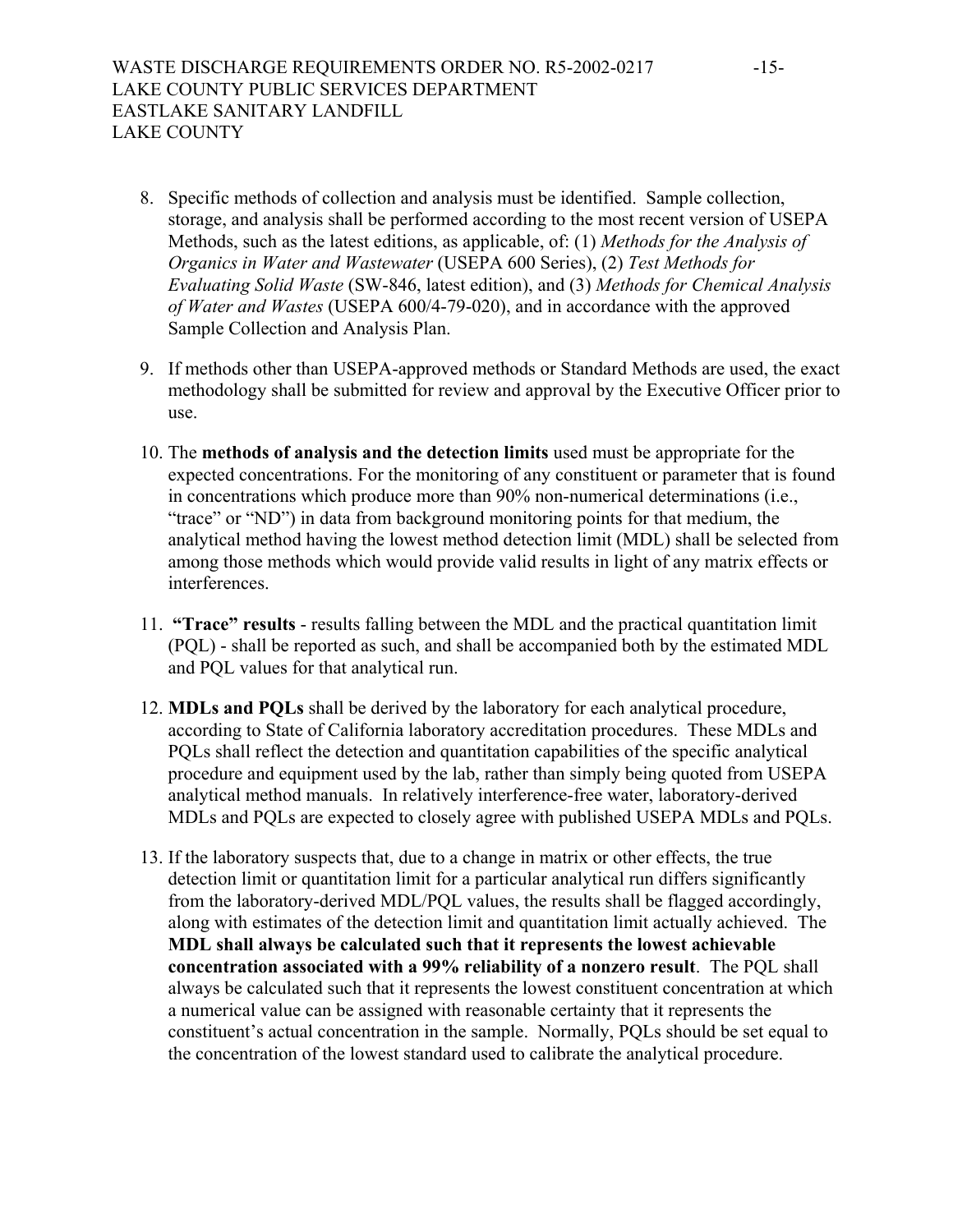- 14. All **QA/QC data** shall be reported, along with the sample results to which they apply, including the method, equipment, analytical detection and quantitation limits, the percent recovery, an explanation for any recovery that falls outside the QC limits, the results of equipment and method blanks, the results of spiked and surrogate samples, the frequency of quality control analysis, and the name and qualifications of the person(s) performing the analyses. Sample results shall be reported unadjusted for blank results or spike recoveries. In cases where contaminants are detected in QA/QC samples (i.e., field, trip, or lab blanks), the accompanying sample results shall be appropriately flagged.
- 15. Unknown chromatographic peaks shall be reported, along with an estimate of the concentration of the unknown analyte. When unknown peaks are encountered, second column or second method confirmation procedures shall be performed to attempt to identify and more accurately quantify the unknown analyte.
- 16. The statistical method shall account for data below the practical quantitation limit (PQL) with one or more statistical procedures that are protective of human health and the environment. Any PQL validated pursuant to  $\S20415(e)(7)$  of Title 27 that is used in the statistical method shall be **the lowest concentration (or value) that can be reliably achieved** within limits of precision and accuracy specified in the WDRs for routine laboratory operating conditions that are available to the facility. The Discharger's technical report, pursuant to §20415(e)(7) of Title 27, shall consider the PQLs listed in Appendix IX to Chapter 14 of Division 4.5 of Title 22, California Code of Regulations, for guidance when specifying limits of precision and accuracy. For any given constituent monitored at a background or downgradient monitoring point, an indication that falls between the MDL and the PQL for that constituent (hereinafter called a "trace" detection) shall be identified and used in appropriate statistical or nonstatistical tests. Nevertheless, for a statistical method that is compatible with the proportion of censored data (trace and ND indications) in the data set, the Discharger can use the laboratory's concentration estimates in the trace range (if available) for statistical analysis, in order to increase the statistical power by decreasing the number of "ties".
- 17. The Discharger may propose an alternate statistical method [to the methods listed under 27 CCR  $\S 20415(e)(8)(A-D)$ ] in accordance with  $\S 20415(e)(8)(E)$  of Title 27, for review and approval by the Executive Officer. Upon receiving written approval from the Executive Officer, alternate statistical procedures may be used for determining the significance of analytical results for common laboratory contaminants (i.e., methylene chloride, acetone, diethylhexyl phthalate, and di-n-octyl phthalate). Nevertheless, analytical results involving detection of these analytes in any background or downgradient sample shall be reported and flagged for easy reference by Board staff.
- 18. The Discharger shall use the following nonstatistical method for the VOC<sub>water</sub> and VOCspg (Soil Pore Gas) Monitoring Parameters and for all Constituents of Concern which are not amenable to the statistical tests above (i.e., less than 10% of the data from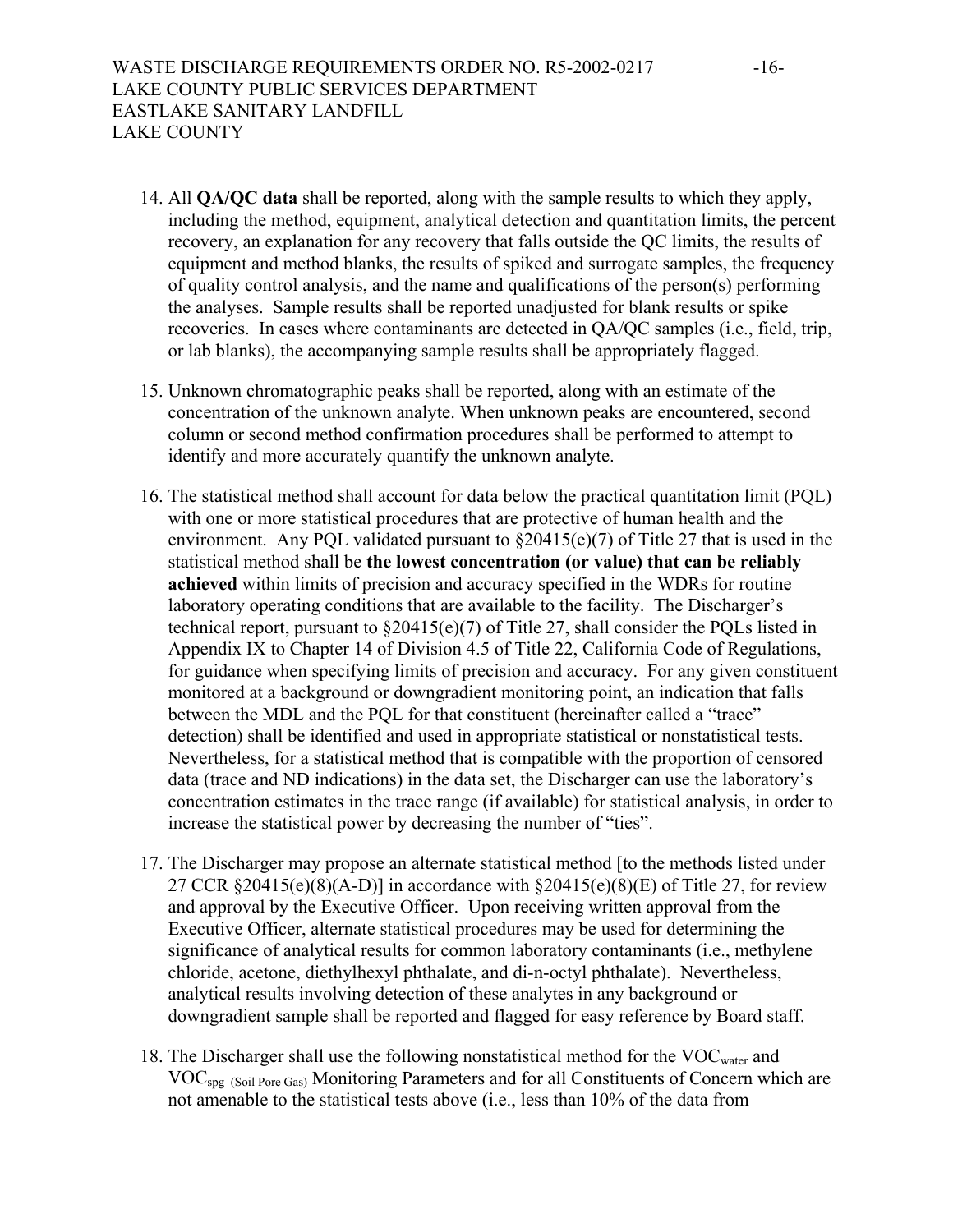background samples that equal or exceed their respective MDL). Each qualifying constituent at a monitoring point shall be determined based on either:

- a. The data from a single sample for that constituent, taken during that reporting period from that monitoring point; or
- b. The data from the sample which contains the largest number of qualifying constituents, where several independent samples have been analyzed for that constituent at a given monitoring point.
- c. Background for water samples or soil-pore gas samples shall be represented by the data from all samples taken from applicable background monitoring points during that reporting period (at least one sample from each background monitoring point). The Discharger may propose an alternate statistical method [to the methods listed under 27 CCR  $\S 20415(e)(8)(A-D)$ ] in accordance with  $\S 20415(e)(8)(E)$  of Title 27, for review and approval by the Executive Officer.
- 19. The method shall be implemented as follows:
	- a. *For the Volatile Organic Compounds Monitoring Parameter For Water Samples [VOC<sub>water</sub>]*: For any given monitoring point, the VOC<sub>water</sub> Monitoring Parameter is a composite parameter addressing all "qualifying VOCs" (in this case, VOCs that are detected in less than 10% of background samples).

The Discharger shall conduct verification testing (see Detection Monitoring Specifications E.21. and E.23 below, as appropriate) to determine whether a release of VOCwater Monitoring Parameter has occurred if the data for any monitoring point meets either of the following triggering conditions:

- 1) The data contains two or more qualifying VOCs that equal or exceed their respective MDLs; or
- 2) The data contains one qualifying VOC that equals or exceeds its PQL.
- b. *For the Volatile Organic Compounds Monitoring Parameter For Soil Pore Gas Samples [VOC<sub>spg</sub>]*: the VOC<sub>spg</sub> Monitoring Parameter is a composite parameter for soil pore gas addressing all "qualifying VOCs" detectable using either GC or GC/MS analysis for at least a ten liter sample of soil pore gas (e.g., collected in a vacuum canister). It involves the same scope of VOCs as does the  $VOC_{water}$  Monitoring Parameter. For the VOC<sub>spg</sub> test, "qualifying VOCs" consist of all those VOCs which are detectable in less than 10% of background soil pore gas samples.

The Discharger shall conduct verification testing (see Detection Monitoring Specifications E.21. and E.23 below, as appropriate) to determine whether a release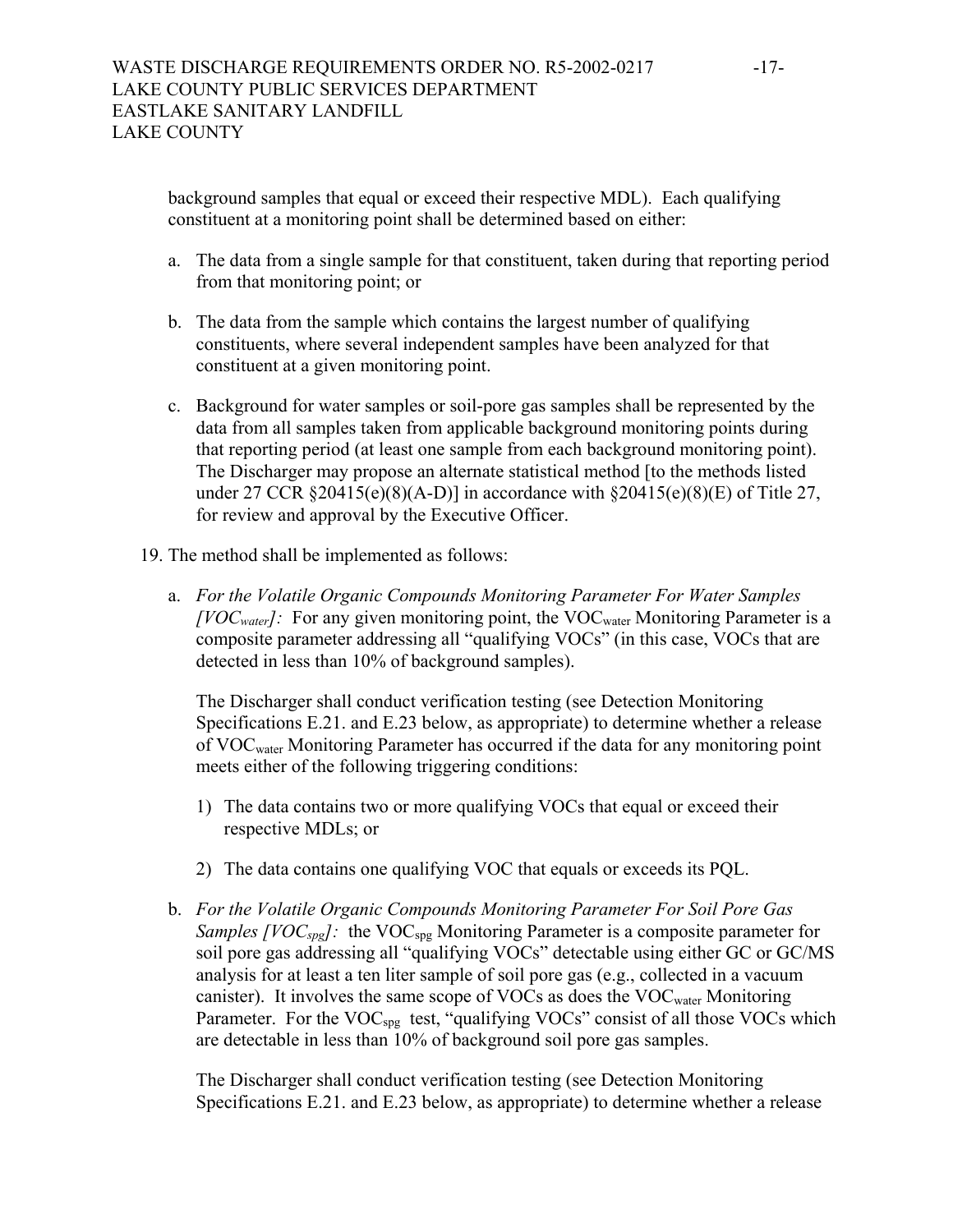of VOCspg Monitoring Parameter has occurred if the data for any monitoring point meets either of the following triggering conditions:

- 1) The data contains two or more qualifying VOCs that equal or exceed their respective MDLs; or
- 2) The data contains one qualifying VOC that equals or exceeds its PQL.
- c. *For Constituents of Concern:* For five-yearly testing of all Constituents of Concern (COCs), the "qualifying constituents" consist of COCs that are detected in less than 10% of applicable background samples.

The Discharger shall conduct verification testing (see Detection Monitoring Specifications E.21. and E.23 below, as appropriate) to determine whether a release of COCs has occurred if the data for any monitoring point meets either of the following triggering conditions:

- 1) The data contains two or more qualifying constituents that equal or exceed their respective MDLs; or
- 2) The data contains one qualifying constituent that equals or exceeds its PQL.
- 20. **Non-Statistical Method Retest**. A non-statistical test method may be used by the Discharger to analyze the monitoring data for which it is impractical to conduct a statistical analysis. A non-statistical test method shall include a procedure to verify that there is "measurably significant" evidence of a release from the Unit. For the  $VOC_{water}$ , VOCspg, and nonstatistical COC test, the Discharger shall use a discrete retest consisting of two new samples from each indicating monitoring point. The Discharger shall conduct the retest for the standard non-statistical method as follows:
	- a. **For VOCwater and VOCspg** . Because the VOC composite Monitoring Parameter (for water or soil pore gas) is a single parameter which addresses an entire family of constituents likely to be present in any landfill release, **the scope of the laboratory analysis for each of the two retest samples shall include all VOCs detectable in that retest sample**. Therefore, a confirming retest, in accordance with Detection Monitoring Specification E.20.a. and b., above, for either triggering condition in either of the two retest samples, shall have validated the original indication even if the detected constituents in the confirming retest sample(s) differs from those detected in the sample which initiated the retest.
	- b. **For Constituents of Concern**. Because all Constituents of Concern that are jointly addressed in the non-statistical test above, remain as individual Constituents of Concern, **the scope of the laboratory analysis for the non-statistical retest of Constituents of Concern shall address only those constituents detected in the**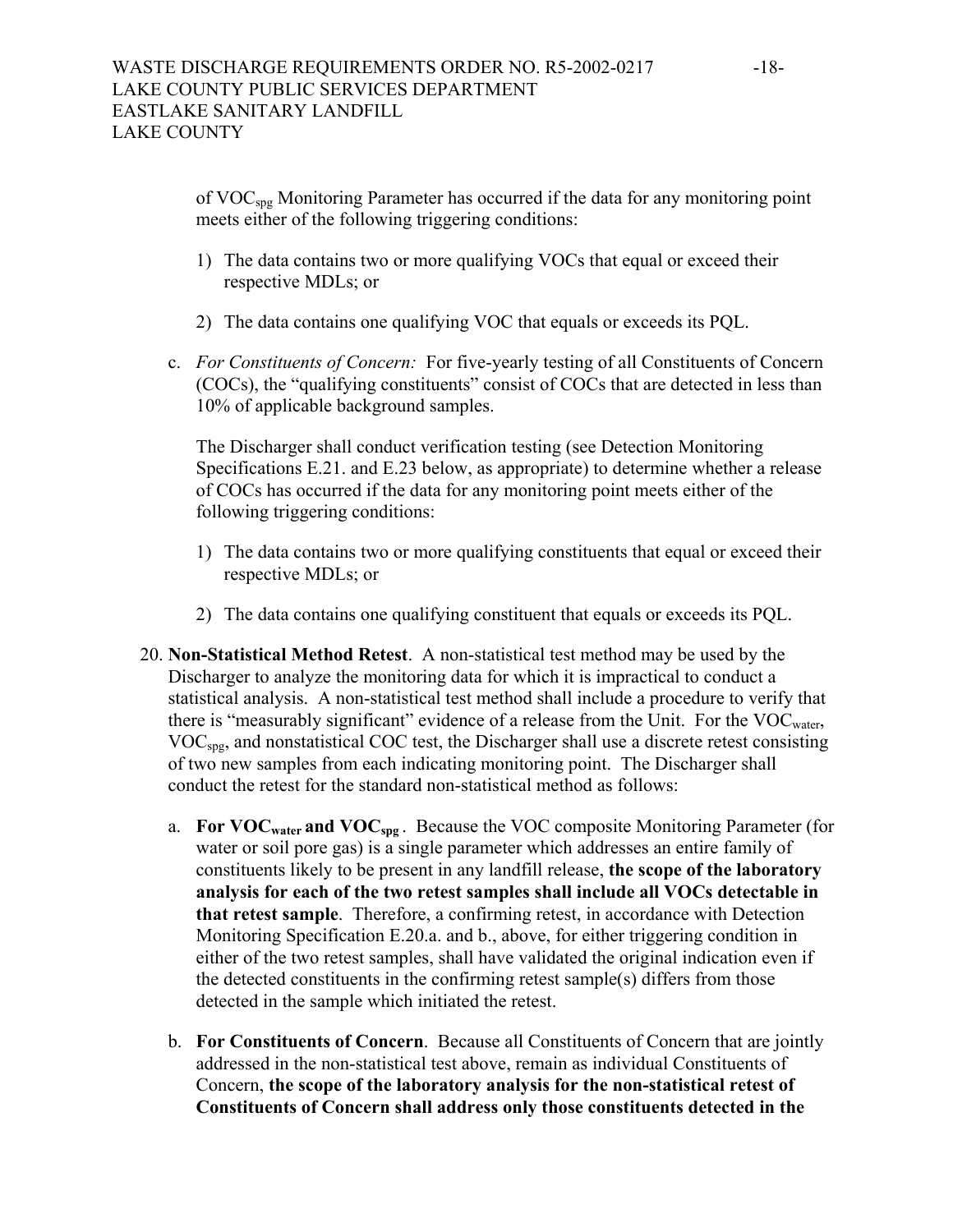**sample which initiated the retest**. Therefore, the list of "qualifying constituents" for use in the retest, under Detection Monitoring Specification E.20.c., shall consist of those constituents which provided the original indication at that monitoring point. If the retest meets either triggering condition in either of the two retest samples, the retest shall have validated the original indication.

- 21. **Response to Detection in Background of VOCs** (or any other constituent which is not naturally in the background and thus is not amenable to statistical analysis):
	- a. Any time the laboratory analysis of a sample from a background monitoring point, sampled for VOCs, shows either:
		- 1) Two or more VOCs at or above their respective MDL; or
		- 2) One VOC at or above its respective PQL.

Then the Discharger shall:

- a) **Immediately** notify the Board by phone;
- b) Follow up with written notification by certified mail **within seven days**;
- c) Obtain **two** new independent VOC samples from that background monitoring point; and
- d) Send such samples for laboratory analysis of all detectable VOCs **within thirty days**.
- b. If either or both the new samples validates the presence of VOC(s), using the above criteria, the Discharger shall:
	- 1) **Immediately** notify the Board about the VOC(s) verified to be present at that background monitoring point, and follow up with written notification submitted by certified mail **within seven days** of validation; and
	- 2) If the Discharger believes that the VOC(s) in background is from a source other than the Unit, then:
		- a) **Within seven days** of determining "measurably significant" evidence of a release, submit to the Board by certified mail a Notification of Intent to make such a demonstration pursuant to  $\S20420(k)(7)$  of Title 27; and
		- b) **Within 90 days** of determining "measurably significant" evidence of a release, submit a report to the Board that demonstrates that a source other than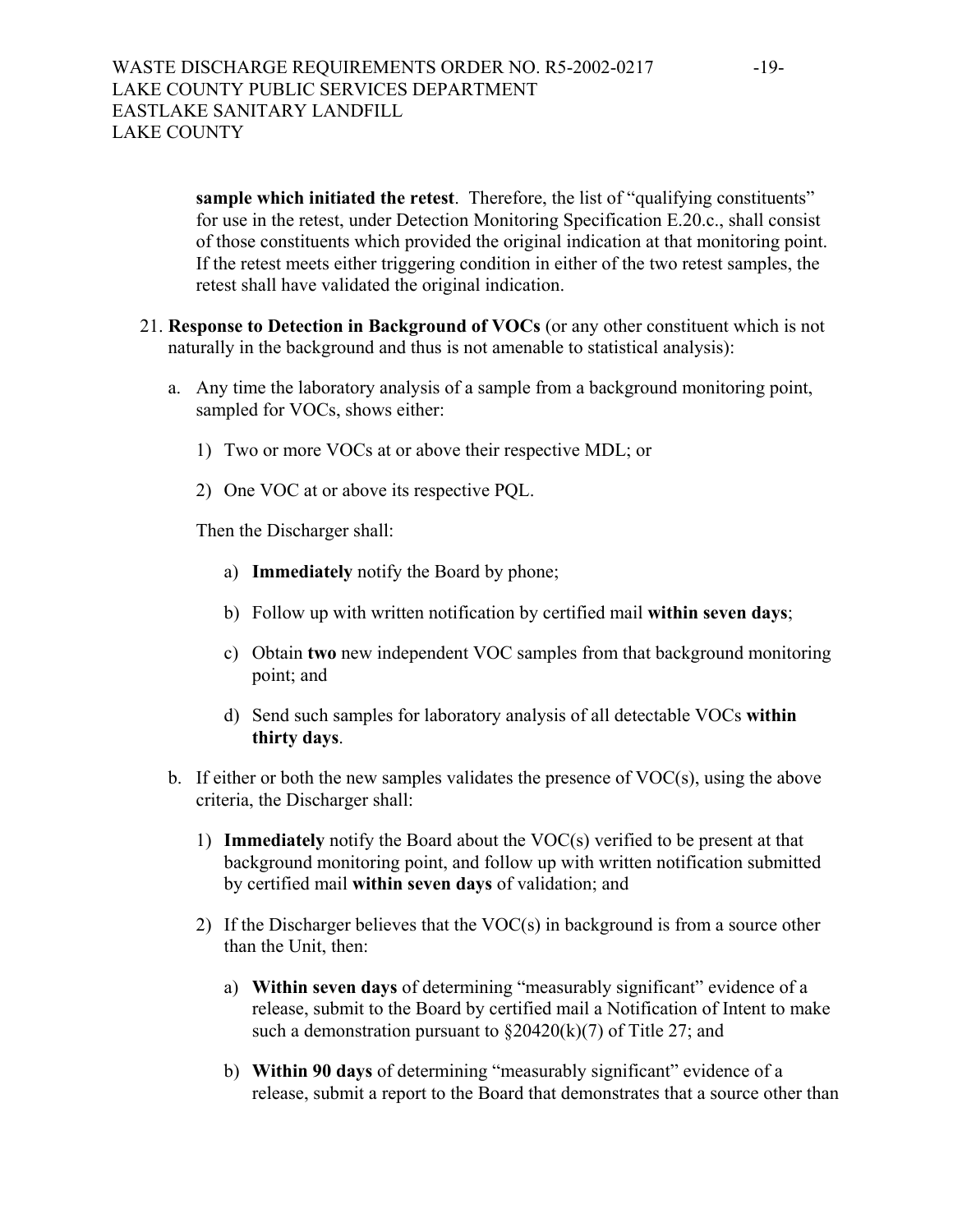the Unit caused the evidence, or that the evidence resulted from error in sampling, analysis or evaluation, or from natural variation in groundwater, surface water, or the unsaturated zone.

- c. If the Executive Officer determines, after reviewing the submitted report(s), that the VOC(s) detected originated from a source other than the Unit(s), the Executive Officer will make appropriate changes to the monitoring program.
- 22. If the Executive Officer determines, after reviewing the submitted report, that the detected VOC(s) most likely originated from the Unit(s), the Discharger shall **immediately** implement the requirements of XI. Response To A Release, C. Release Has Been Verified, contained in the Standard Provisions and Reporting Requirements.

# **F. REPORTING REQUIREMENTS**

- 1. In the event the Discharger does not comply or will be unable to comply with any prohibition or limitation of this Order for any reason, the Discharger shall notify the appropriate Board office by telephone **as soon as** it or its agents have knowledge of such noncompliance or potential for noncompliance, and shall confirm this notification in writing **within two weeks**. The written notification shall state the nature, time, and cause of noncompliance, and shall describe the measures being taken to prevent recurrences and shall include a timetable for corrective actions.
- 2. The Discharger shall retain records of all monitoring information, including all calibration and maintenance records, all original strip chart recordings of continuous monitoring instrumentation, copies of all reports required by this Order, and records of all data used to complete the application for this Order. Records shall be maintained throughout the life of the facility including the postclosure period.

Such legible records shall show the following for each sample:

- a. Sample identification and the monitoring point or background monitoring point from which it was taken, along with the identity of the individual who obtained the sample;
- b. Date, time, and manner of sampling;
- c. Date and time that analyses were started and completed, and the name of the personnel and laboratory performing each analysis;
- d. Complete procedure used, including method of preserving the sample, and the identity and volumes of reagents used;
- e. Calculation of results; and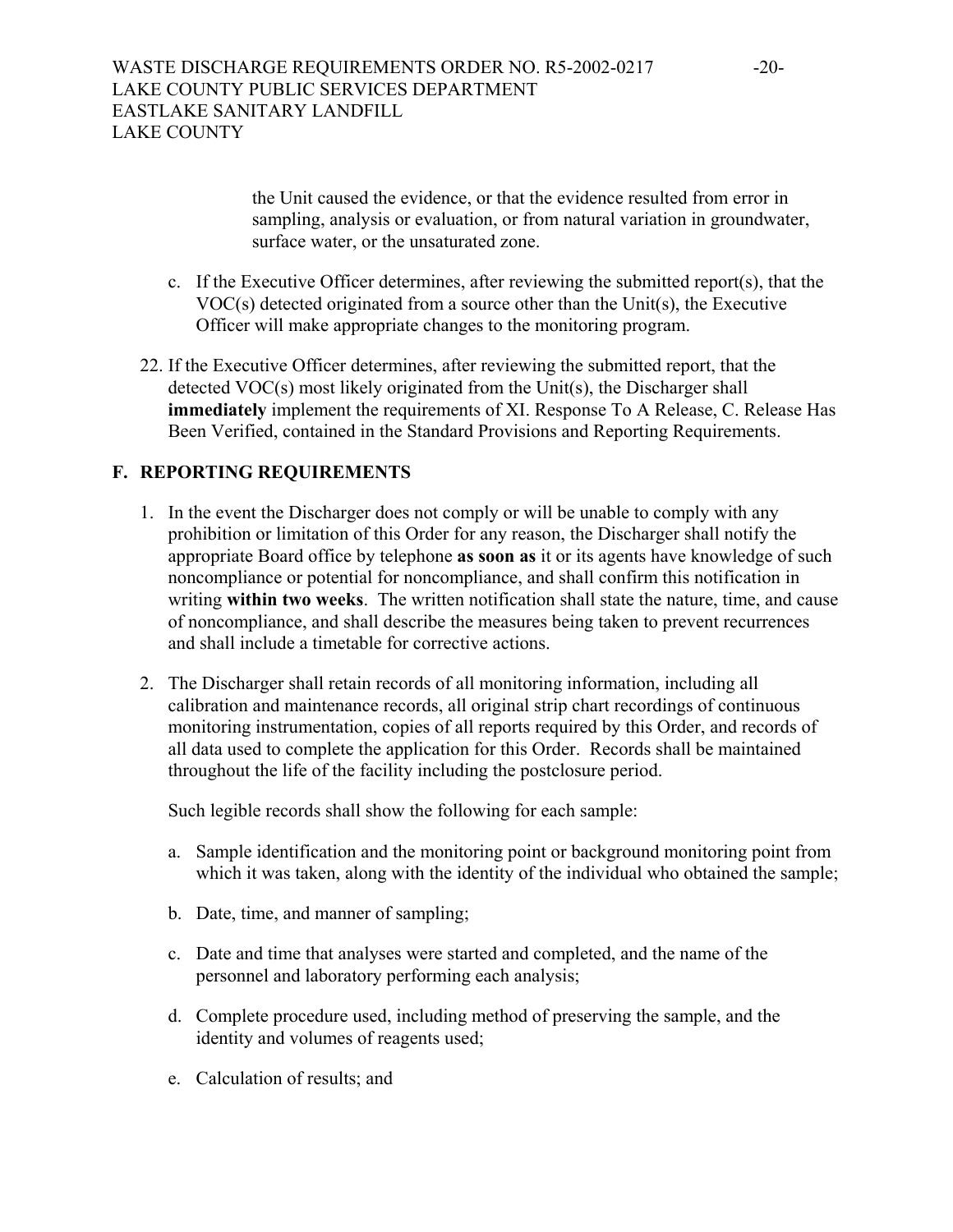- f. Results of analyses, and the MDL and PQL for each analysis.
- 3. A transmittal letter explaining the essential points shall accompany each report. At a minimum, the transmittal letter shall identify any violations found since the last report was submitted, and if the violations were corrected. If no violations have occurred since the last submittal, this shall be stated in the transmittal letter. The transmittal letter shall also state that a discussion of any violations found since the last report was submitted, and a description of the actions taken or planned for correcting those violations, including any references to previously submitted time schedules, is contained in the accompanying report.
- 4. Each monitoring report shall include a compliance evaluation summary. The summary shall contain at least:
	- a. For each monitoring point and background monitoring point addressed by the report, a description of:
		- 1) The time of water level measurement;
		- 2) The type of pump or other device used for purging and the elevation of the pump intake relative to the elevation of the screened interval;
		- 3) The method of purging (the pumping rate; the equipment and methods used to monitor field pH, temperature, and conductivity during purging; the calibration of the field equipment; results of the pH, temperature, conductivity, and turbidity testing; and the method of disposing of the purge water) to remove all portions of the water that was in the well bore while the sample was being taken;
		- 4) The type of pump or other device used for sampling, if different than the pump or device used for purging; and
		- 5) A statement that the sampling procedure was conducted in accordance with the approved Sampling and Analysis Plan.
	- b. A map or aerial photograph showing the locations of observation stations, monitoring points, and background monitoring points.
	- c. For each groundwater body, a description and graphical presentation of the gradient and direction of groundwater flow under/around the Unit, and the groundwater flow rate, based upon water level elevations taken prior to the collection of the water quality data submitted in the report.
	- d. Laboratory statements of results of all analyses evaluating compliance with requirements.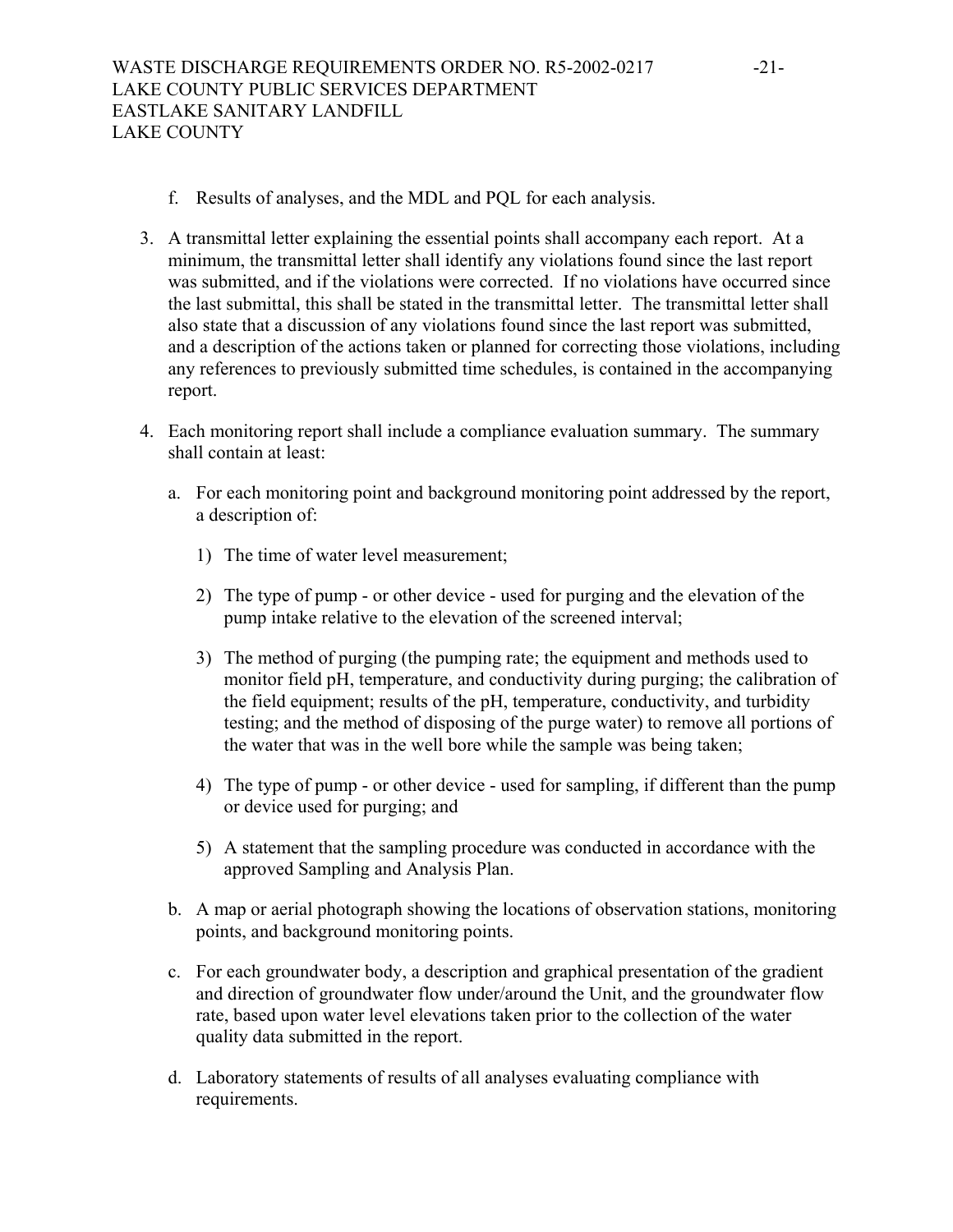- e. An evaluation of the effectiveness of the leachate monitoring and control facilities, and of the run-off/run-on control facilities.
- f. A summary and certification of completion of all **Standard Observations** for the Unit(s), for the perimeter of the Unit, and for the receiving waters. The Standard Observations shall include:
	- 1) For the Unit:
		- a) Evidence of ponded water at any point on the facility (show affected area on map);
		- b) Evidence of odors presence or absence, characterization, source, and distance of travel from source; and
		- c) Evidence of erosion and/or of day-lighted refuse.
	- 2) Along the perimeter of the Unit:
		- a) Evidence of liquid leaving or entering the Unit, estimated size of affected area, and flow rate (show affected area on map);
		- b) Evidence of odors presence or absence, characterization, source, and distance of travel from source; and
		- c) Evidence of erosion and/or of day-lighted refuse.
	- 3) For receiving waters:
		- a) Floating and suspended materials of waste origin presence or absence, source, and size of affected area;
		- b) Discoloration and turbidity description of color, source, and size of affected area;
		- c) Evidence of odors presence or absence, characterization, source, and distance of travel from source;
		- d) Evidence of water uses presence of water-associated wildlife;
		- e) Flow rate; and
		- f) Weather conditions wind direction and estimated velocity, total precipitation during recent days and on the day of observation.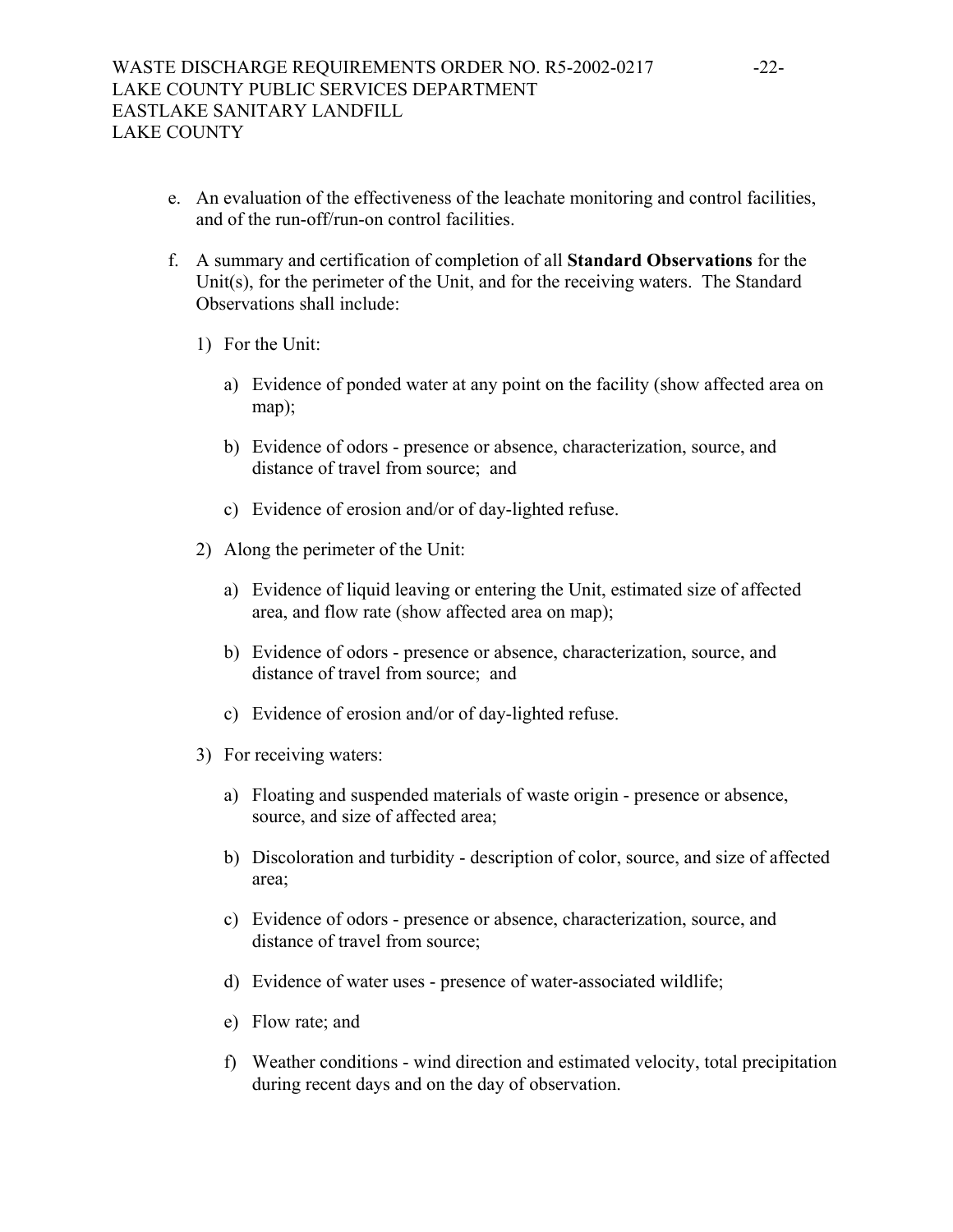- g. The quantity and types of wastes discharged and the locations in the Unit where waste has been placed since submittal of the last such report.
- 5. The Discharger shall report by telephone any seepage from the disposal area **immediately** after it is discovered. A written report shall be filed with the Board **within seven days**, containing at least the following information:
	- a. A map showing the location(s) of seepage;
	- b. An estimate of the flow rate;
	- c. A description of the nature of the discharge (e.g., all pertinent observations and analyses);
	- d. Verification that samples have been submitted for analyses of the Constituents of Concern and Monitoring Parameters, and an estimated date that the results will be submitted to the Board; and
	- e. Corrective measures underway or proposed, and corresponding time schedule.
- 6. The Discharger shall submit an **Annual Monitoring Summary Report** to the Board covering the reporting period of the previous monitoring year. This report shall contain:
	- a. All monitoring parameters and constituents of concern shall be graphed so as to show historical trends at each monitoring point and background monitoring point, for all samples taken within at least the previous five calendar years. Each such graph shall plot the concentration of one or more constituents for the period of record for a given monitoring point or background monitoring point, at a scale appropriate to show trends or variations in water quality. The graphs shall plot each datum, rather than plotting mean values. For any given constituent or parameter, the scale for background plots shall be the same as that used to plot downgradient data. Graphical analysis of monitoring data may be used to provide significant evidence of a release.
	- b. Unless otherwise exempted by the Executive Officer, all monitoring analytical data obtained during the previous two six-month reporting periods, shall be submitted in tabular form as well as in a digital file format acceptable to the Executive Officer. The Board regards the submittal of data in hard copy and in digital format as "...the form necessary for..." statistical analysis [§20420(h)], in that this facilitates periodic review by the Board.
	- c. A comprehensive discussion of the compliance record, and the result of any corrective actions taken or planned which may be needed to bring the Discharger into full compliance with the waste discharge requirements.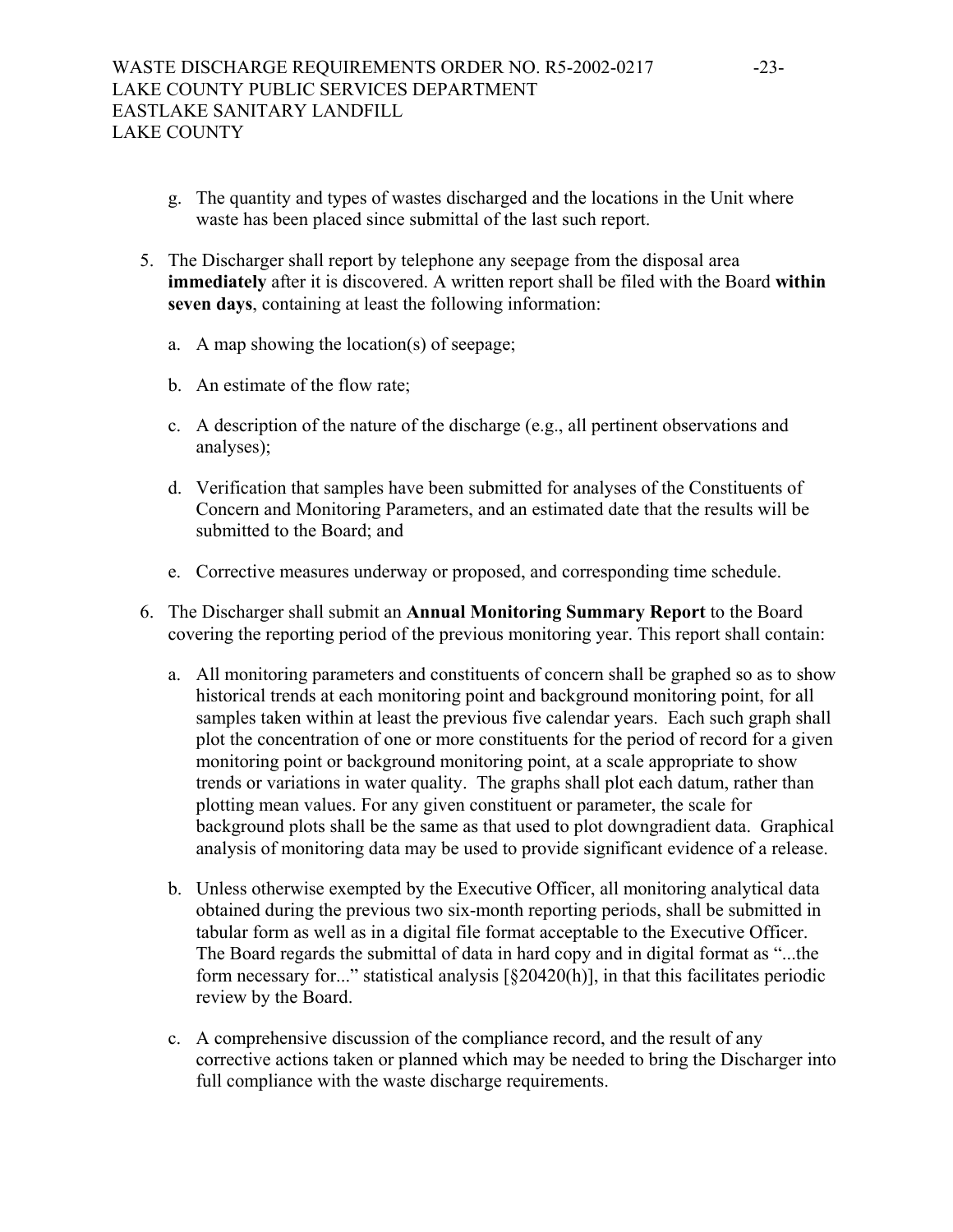- d. A map showing the area and elevations in which filling has been completed during the previous calendar year and a comparison to final closure design contours.
- e. A written summary of the monitoring results, indicating any changes made or observed since the previous annual report.
- f. An evaluation of the effectiveness of the leachate monitoring/control facilities.

# **G. PROVISIONS**

- 1. The Discharger shall maintain a copy of this Order at the facility and make it available at all times to facility operating personnel, who shall be familiar with its contents, and to regulatory agency personnel.
- 2. The Discharger shall comply with all applicable provisions of Title 27 and 40 Code of Federal Regulations Part 258 (Subtitle D) that are not specifically referred to in this Order.
- 3. The Discharger shall comply with Monitoring and Reporting Program No. R5-2002- 0217, which is incorporated into and made part of this Order.
- 4. The Discharger shall comply with the applicable portions of the Standard Provisions and Reporting Requirements for Waste Discharge Requirements for Nonhazardous Solid Waste Discharges Regulated by Title 27 and/or Subtitle D (27 CCR §20005 et seq. and 40 CFR 258 et seq.), dated April 2000, which are hereby incorporated into this Order.
- 5. All reports and transmittal letters shall be signed by persons identified below:
	- a. For a corporation: by a principal executive officer of at least the level of senior vice-president.
	- b. For a partnership or sole proprietorship: by a general partner or the proprietor.
	- c. For a municipality, state, federal or other public agency: by either a principal executive officer or ranking elected or appointed official.
	- d. A duly authorized representative of a person designated in a, b or c above if;
		- 1) The authorization is made in writing by a person described in a, b, or c of this provision;
		- 2) The authorization specifies either an individual or a position having responsibility for the overall operation of the regulated facility or activity, such as the position of plant manager, operator of a Unit, superintendent, or position of equivalent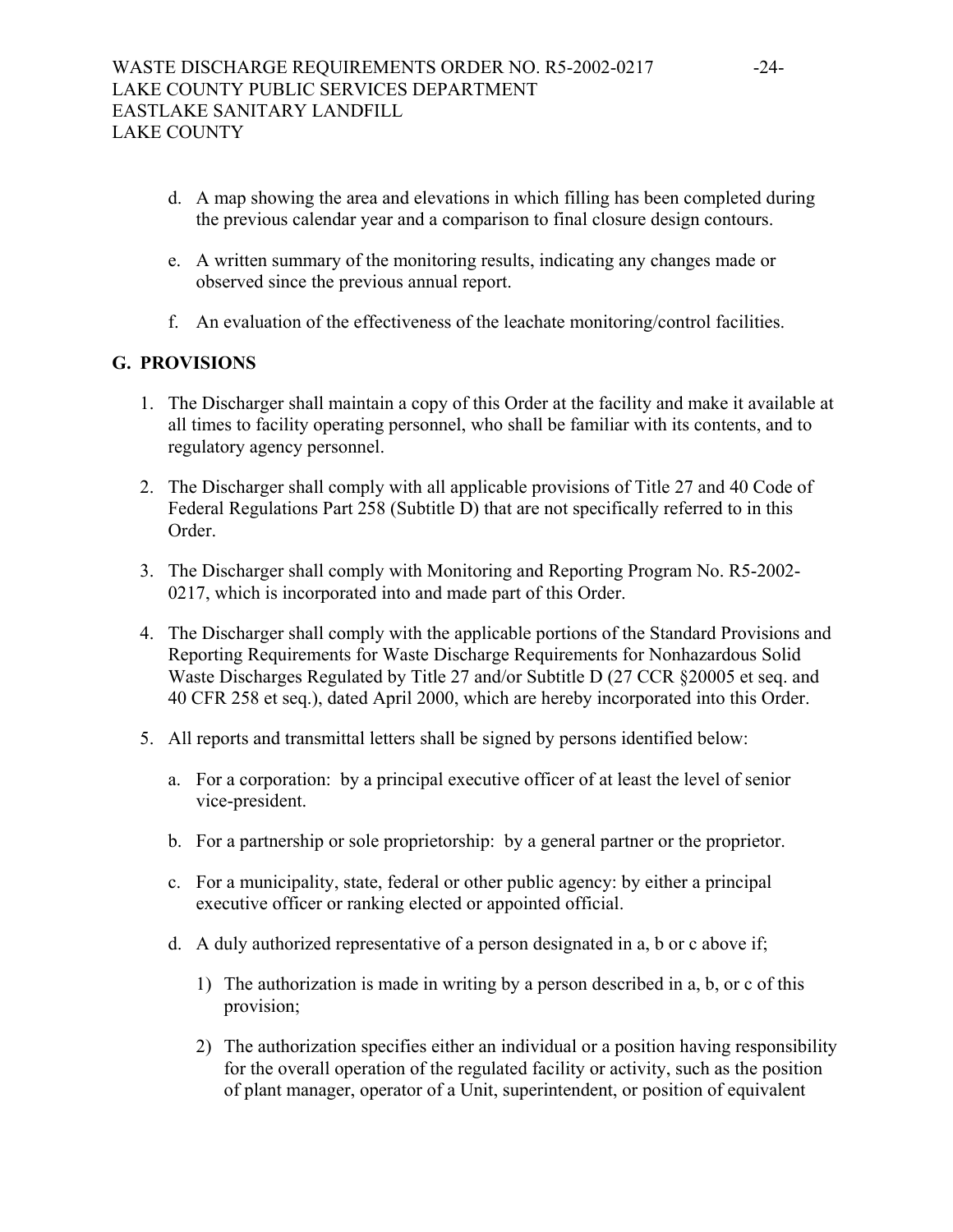responsibility. (A duly authorized representative may thus be either a named individual or any individual occupying a named position); and

- 3) The written authorization is submitted to the Board.
- e. Any person signing a document under this Section shall make the following certification:

"I certify under penalty of law that I have personally examined and am familiar with the information submitted in this document and all attachments and that, based on my inquiry of those individuals immediately responsible for obtaining the information, I believe that the information is true, accurate, and complete. I am aware that there are significant penalties for submitting false information, including the possibility of fine and imprisonment."

- 6. The Discharger shall take all reasonable steps to minimize any adverse impact to the waters of the State resulting from noncompliance with this Order. Such steps shall include accelerated or additional monitoring as necessary to determine the nature, extent, and impact of the noncompliance.
- 7. The owner of the waste management facility shall have the continuing responsibility to assure protection of waters of the state from discharged wastes and from gases and leachate generated by discharged waste during the active life, closure, and postclosure maintenance period of the Unit(s) and during subsequent use of the property for other purposes.
- 8. The fact that it would have been necessary to halt or reduce the permitted activity in order to maintain compliance with this Order shall not be regarded as a defense for the Discharger's violations of the Order.
- 9. To assume ownership or operation under this Order, the succeeding owner or operator must apply in writing to the Board requesting transfer of the Order within 14 days of assuming ownership or operation of this facility. The request must contain the requesting entity's full legal name, the State of incorporation if a corporation, the name and address and telephone number of the persons responsible for contact with the Board, and a statement. The statement shall comply with the signatory requirements contained in Provision F.5. and state that the new owner or operator assumes full responsibility for compliance with this Order. Failure to submit the request shall be considered a discharge without requirements, a violation of the California Water Code. Transfer of this Order shall be approved or disapproved by the Board.
- 10. The Discharger shall establish cost estimates for initiating and completing corrective action for all known or reasonably foreseeable releases from the landfill, and submit these estimates to the Executive Officer for review and approval.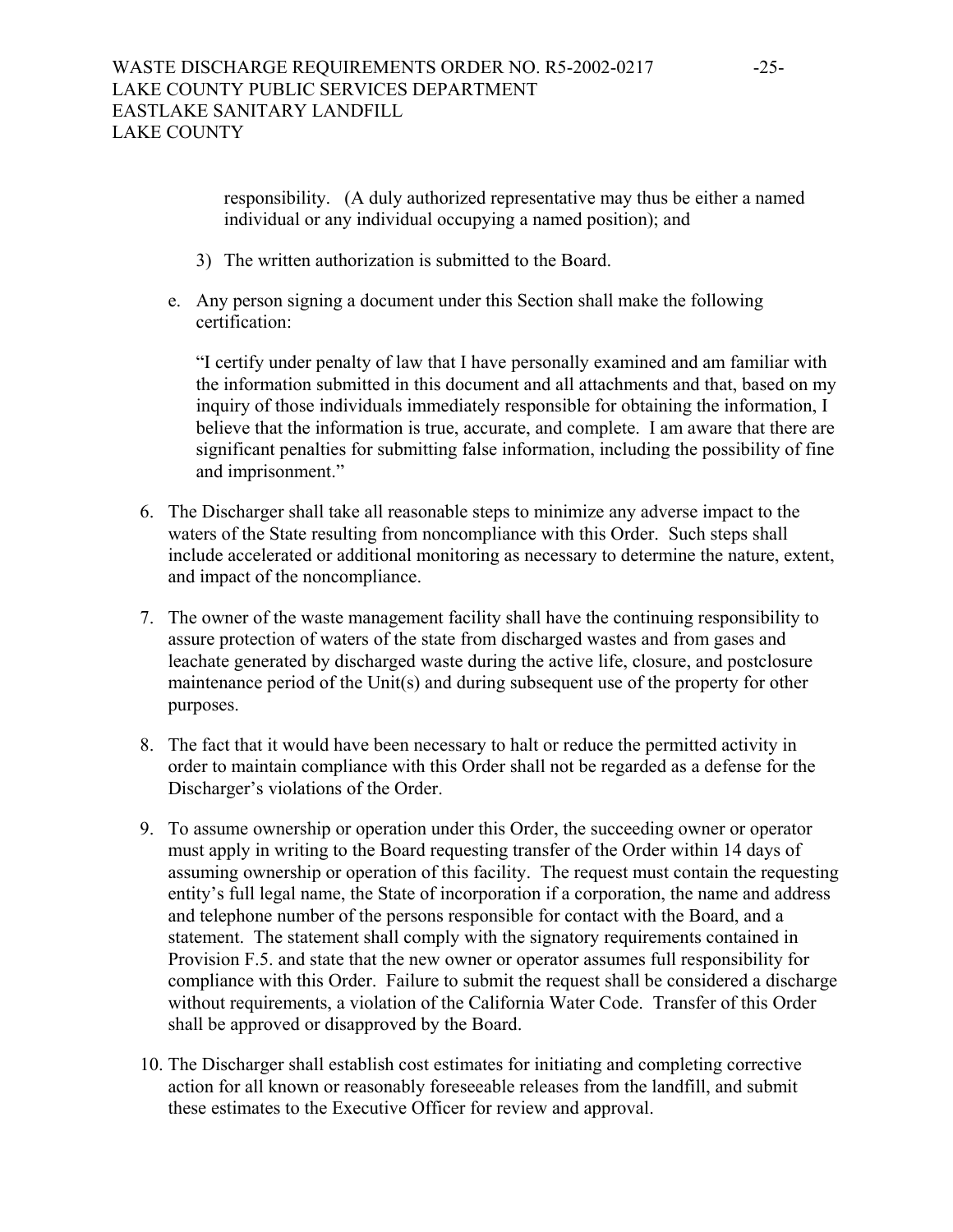- 11. The Discharger shall obtain and maintain assurances of financial responsibility for initiating and completing corrective action for all known or reasonably foreseeable releases from the landfill in an amount approved by the Executive Officer, and shall submit the financial assurance mechanism to the Financial Assurances Section of the California Integrated Waste Management Board.
- 12. The Discharger is required to maintain financial assurance mechanisms for closure and post-closure maintenance costs as specified in Chapter 6 of Title 27. The Discharger is required to submit the financial assurance mechanism to the Financial Assurances Section of the California Integrated Waste Management Board, which determines if the mechanism meets the requirements of Chapter 6, Title 27, and if the amount of coverage is adequate.
- 13. The Discharger shall complete the tasks contained in these waste discharge requirements in accordance with the following time schedule:

| Task                                                                                                                                                                                                                                                                                                                                                                                                                                                      | Compliance Date              |
|-----------------------------------------------------------------------------------------------------------------------------------------------------------------------------------------------------------------------------------------------------------------------------------------------------------------------------------------------------------------------------------------------------------------------------------------------------------|------------------------------|
| <b>A. Construction Plans</b>                                                                                                                                                                                                                                                                                                                                                                                                                              |                              |
| Submit construction and design plans<br>for Executive Officer review and approval.<br>(see Construction Specification D.1)                                                                                                                                                                                                                                                                                                                                | <b>Prior to construction</b> |
| <b>B. Construction Report</b>                                                                                                                                                                                                                                                                                                                                                                                                                             |                              |
| Submit a construction report upon completion<br>demonstrating construction was in accordance<br>with approved construction plans for Executive<br>Officer review and approval.<br>(see Construction Specification D.5)                                                                                                                                                                                                                                    | <b>Prior to discharge</b>    |
| C. Establish a Corrective Action Program<br>Submit a Corrective Action Program pursuant to<br>§20430 of Title 27 that is designed to ensure<br>that constituents-of-concern achieve their respective<br>concentration limits at all Monitoring Points and<br>throughout the zone affected by the release, including<br>any portions thereof that extend beyond the facility<br>boundary, by removing the waste constituents or<br>treating them in place. | 1 February 2003              |

# **D. Initiate approved Corrective Action Program**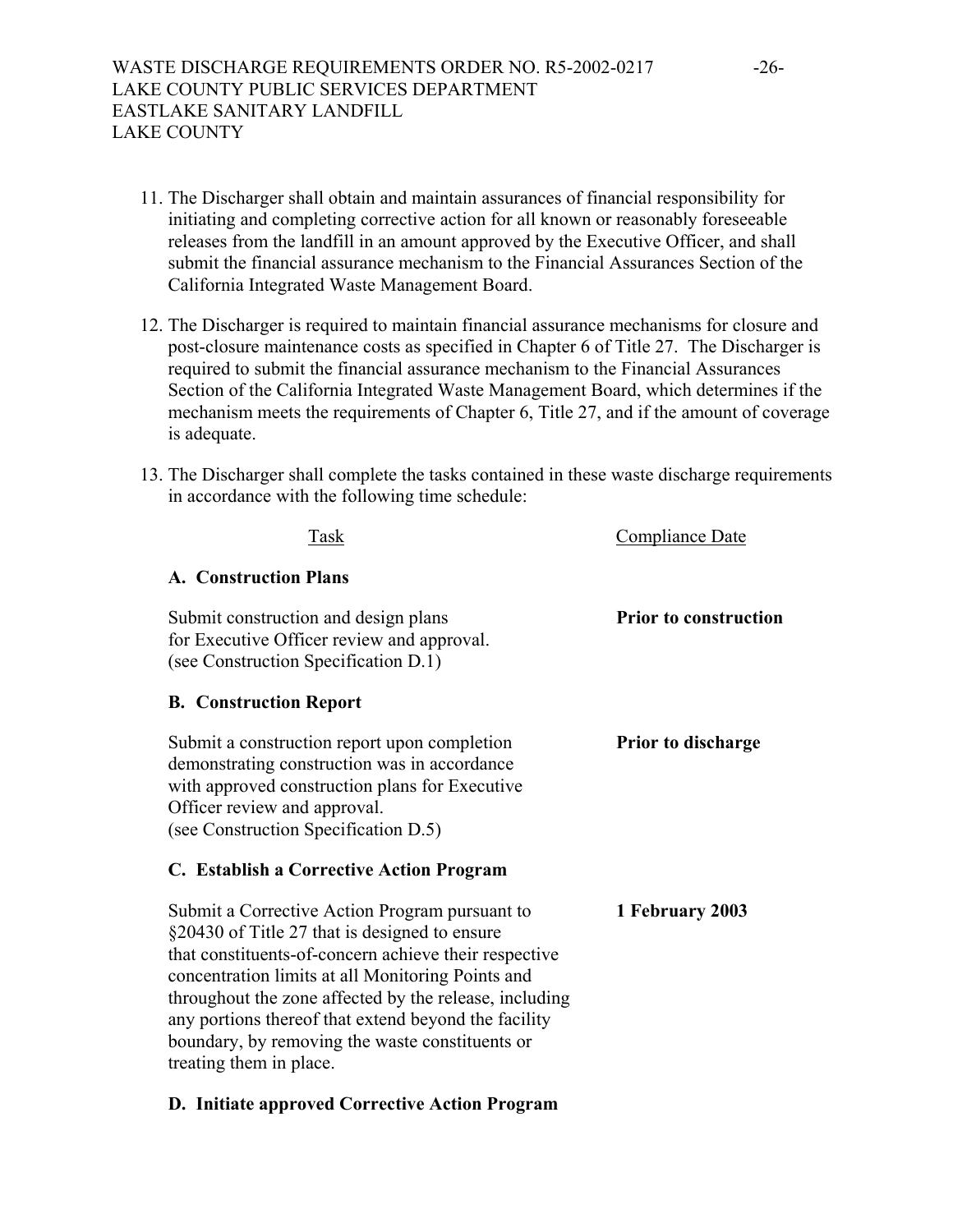Initiate the approved Corrective Action Program **1 July 2003** pursuant to §20430(e) of Title 27 by beginning the approved measures of an approved corrective action program.

# **E. Complete approved Corrective Action Program**

Complete the approved Corrective Action Program **1 November 2003** pursuant to  $\S 20430(e)$  of Title 27 by completing the approved measures of an approved corrective action program and/or beginning the operation of a corrective action program system.

I, THOMAS R. PINKOS, Executive Officer, do hereby certify that the foregoing is a full, true, and correct copy of an Order adopted by the California Regional Water Quality Control Board, Central Valley Region, on 6 December 2002.

> \_\_\_\_\_\_\_\_\_\_\_\_\_\_\_\_\_\_\_\_\_\_\_\_\_\_\_\_\_\_\_\_\_\_\_ THOMAS R. PINKOS, Executive Officer

WLB: 12/6/2002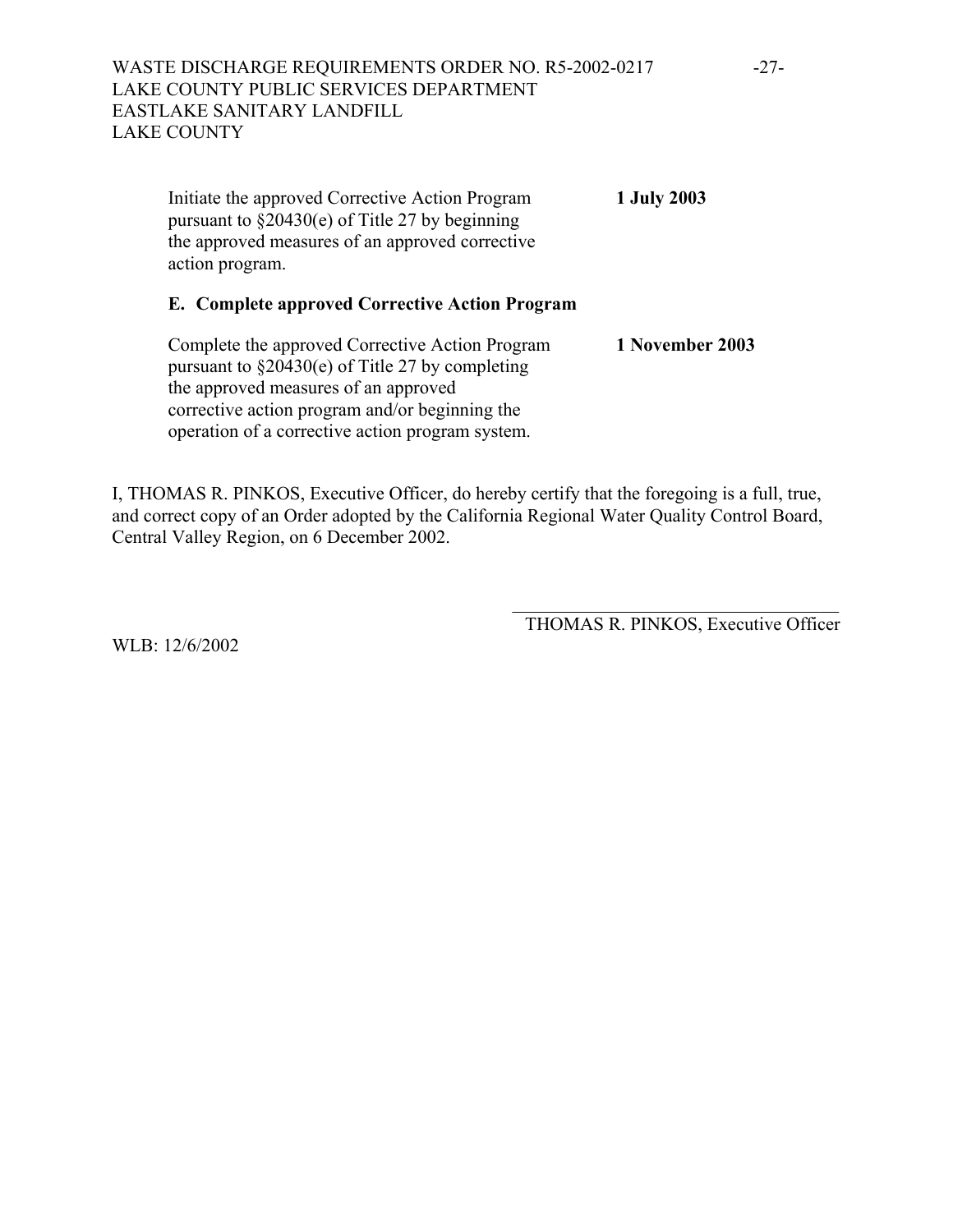# CALIFORNIA REGIONAL WATER QUALITY CONTROL BOARD CENTRAL VALLEY REGION

# MONITORING AND REPORTING PROGRAM NO. R5-2002-0217 FOR LAKE COUNTY PUBLIC SERVICES DEPARTMENT EASTLAKE SANITARY LANDFILL CLASS III LANDFILL CLASS II SURFACE IMPOUNDMENT LAKE COUNTY

Compliance with this Monitoring and Reporting Program, with Title 27, California Code of Regulations, Section 20005, et seq. (hereafter Title 27), and with the *Standard Provisions and Reporting Requirements for Waste Discharge Requirements for Nonhazardous Solid Waste Discharges Regulated by Title 27 and/or Subtitle D (27 CCR §20005 et seq. and 40 CFR 258)*, dated April 2000, is ordered by Waste Discharge Requirements Order No. R5-2002-0217.

# **A. REQUIRED MONITORING REPORTS**

| Report |                                                                           | Due                  |
|--------|---------------------------------------------------------------------------|----------------------|
| 1.     | Groundwater Monitoring (Section D.1)                                      | <b>See Table I</b>   |
| 2.     | <b>Annual Monitoring Summary Report</b><br>(Order No. R5-2002-0217, F.6.) | <b>Annually</b>      |
| 3.     | Unsaturated Zone Monitoring (Section D.2)                                 | <b>See Table II</b>  |
| 4.     | Leachate Monitoring (Section D.3)                                         | <b>See Table III</b> |
| 5.     | Surface Water Monitoring (Section D.4)                                    | <b>See Table IV</b>  |
| 6.     | Facility Monitoring (Section D.5)                                         | As necessary         |
| 7.     | Response to a Release<br>(Standard Provisions and Reporting Requirements) | As necessary         |

## **B. REPORTING**

 The Discharger shall report monitoring data and information as required in this Monitoring and Reporting Program and as required in Order No. R5-2002-0217 and the Standard Provisions and Reporting Requirements. Reports which do not comply with the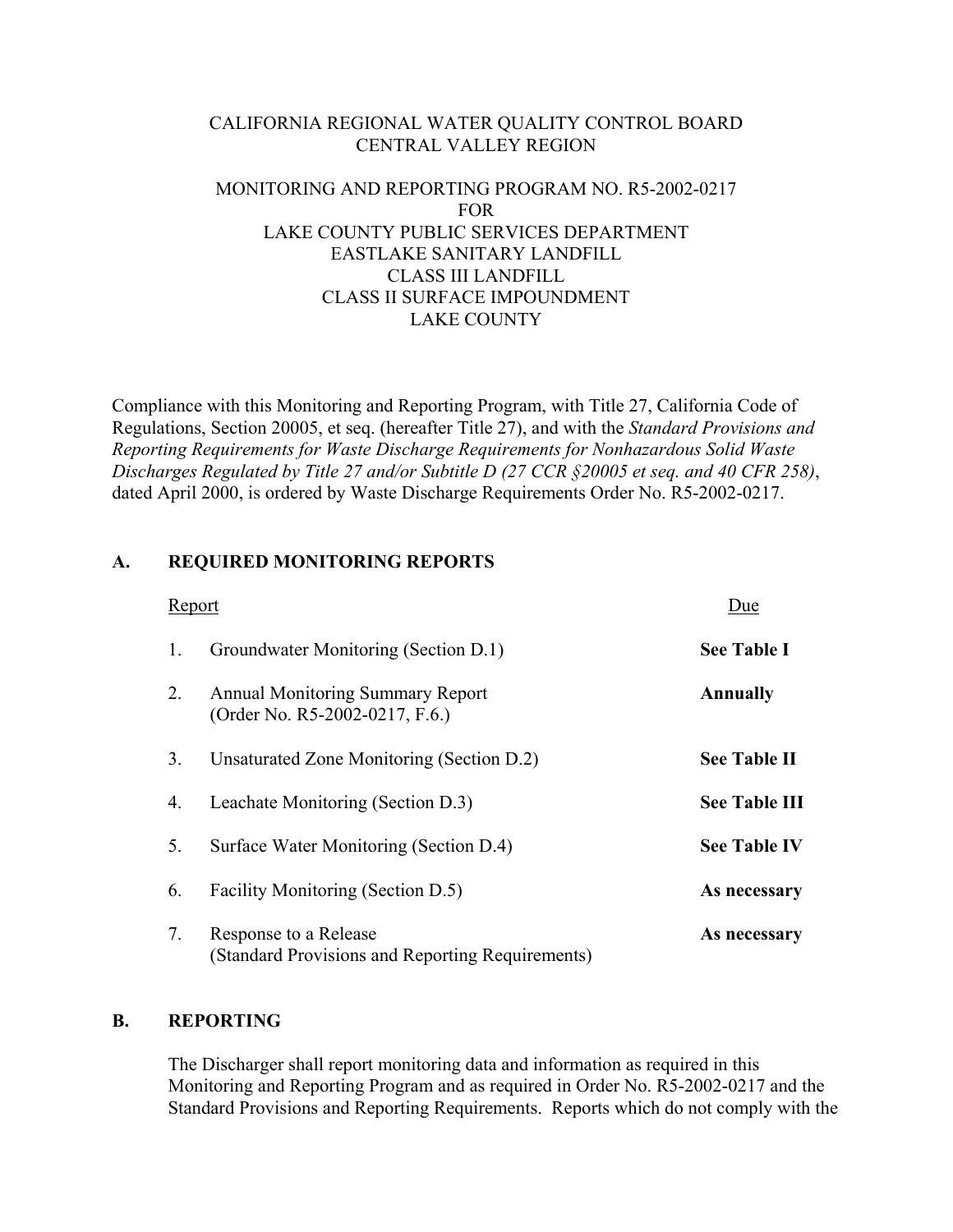required format will be **REJECTED** and the Discharger shall be deemed to be in noncompliance with the waste discharge requirements. In reporting the monitoring data required by this program, the Discharger shall arrange the data in tabular form so that the date, the constituents, the concentrations, and the units are readily discernible. The data shall be summarized in such a manner so as to illustrate clearly the compliance with waste discharge requirements or the lack thereof. Data shall also be submitted in a digital format acceptable to the Executive Officer.

 Each monitoring report shall include a compliance evaluation summary as specified in F. Reporting Requirements, of Order No. R5-2002-0217.

 Field and laboratory tests shall be reported in each monitoring report. Monthly, quarterly, semiannual, and annual monitoring reports shall be submitted to the Board in accordance with the following schedule for the calendar period in which samples were taken or observations made.

| <b>Sampling</b><br><b>Frequency</b> | Reporting<br><b>Frequency</b> | Reporting<br>Periods End                           | Report<br>Date Due                              |
|-------------------------------------|-------------------------------|----------------------------------------------------|-------------------------------------------------|
| Monthly                             | Quarterly                     | Last Day of Month                                  | by Semiannual Schedule                          |
| Quarterly                           | Quarterly                     | 31 March<br>30 June<br>30 September<br>31 December | 30 April<br>31 July<br>31 October<br>31 January |
| Semiannually                        | Semiannually                  | 30 June<br>31 December                             | 31 July<br>31 January                           |
| Annually                            | Annually                      | 31 December                                        | 31 January                                      |

 The Discharger shall submit an **Annual Monitoring Summary Report** to the Board covering the previous monitoring year. The annual report shall contain the information specified in F. Reporting Requirements, of Order No. R5-2002-0217, and a discussion of compliance with the waste discharge requirements and the Water Quality Protection Standard.

 The results of **all monitoring** conducted at the site shall reported to the Board in accordance with the reporting schedule above for the calendar period in which samples were taken or observations made.

# **C. CONSTITUENTS OF CONCERN, MONITORING POINTS, CONCENTRATION**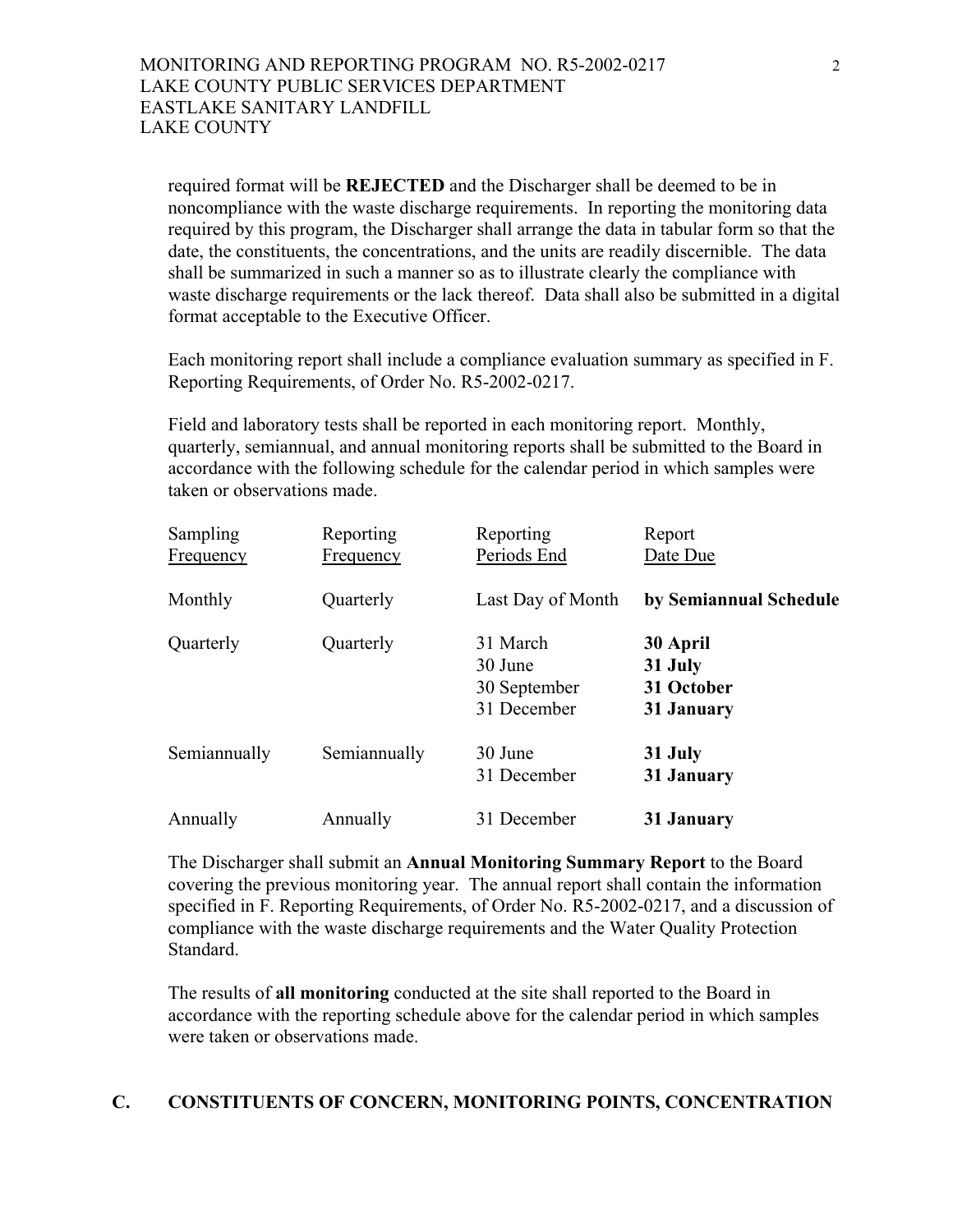#### **LIMITS, POINT OF COMPLIANCE AND COMPLIANCE PERIOD**

#### **1. Constituents of Concern**

 The constituents of concern include all the waste constituents, their reaction products, and hazardous constituents that are reasonably expected to be in or derived from waste contained in the Unit. The constituents of concern for all Units at the facility are those listed in Tables I through IV for the specified monitored medium, and Table VI. The Discharger shall monitor all constituents of concern every five years, or more frequently as required in accordance with a Corrective Action Program.

#### a**. Monitoring Parameters**

 Monitoring parameters are constituents of concern that are the waste constituents, reaction products, hazardous constituents, and physical parameters that provide a reliable indication of a release from a Unit. The monitoring parameters for all Units are those listed in Tables I through V for the specified monitored medium.

#### **2. Monitoring Points**

#### Groundwater:

The **background** Monitoring Points for groundwater shall be monitoring wells MW-3 and MW-9b as shown on Attachment B, and any other background wells installed after the adoption of this Order.

The **detection** Monitoring Points for groundwater shall be monitoring wells MW-5, MW-6, MW-7, MW-8 and MW-14 as shown on Attachment B, and any other detection monitoring wells installed after the adoption of this Order.

The **evaluation/corrective action** Monitoring Points for groundwater shall be monitoring wells MW-1, MW-2, MW-10, MW-11, MW-12 and MW-13 as shown on Attachment B, and any other evaluation or corrective action monitoring wells installed after the adoption of this Order.

#### Surface Water:

The **background** surface water Monitoring Point shall be SWMS-3 shown on Attachment B.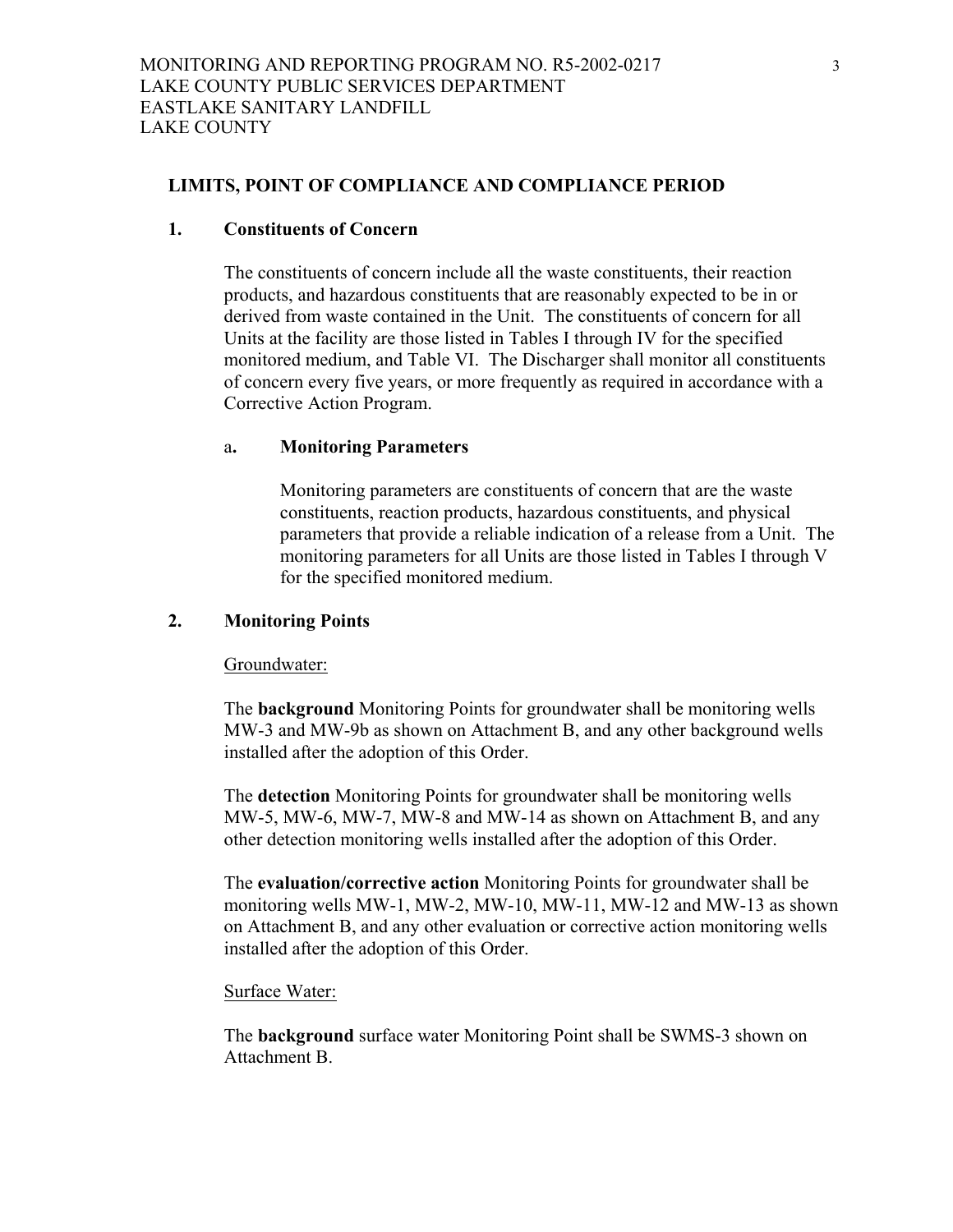The **detection** surface water Monitoring Point shall be SWMS-1 shown on Attachment B.

Unsaturated Zone:

The **detection** unsaturated zone Monitoring Point shall be the pan lysimeter located beneath the sump for the Area II lined landfill Unit.

# **3. Concentration Limits**

 For a naturally occurring constituent of concern, the concentration limit for each constituent of concern shall be determined as follows:

- a. By calculation in accordance with a statistical method pursuant to  $\S 20415$ of Title 27; or
- b. By an alternate statistical method acceptable to the Executive Officer in accordance with §20415 of Title 27.

 Concentration limits shall be updated semi-annually as new background data becomes available for each COC and shall be listed in each semi-annual monitoring report.

## **4. Point of Compliance**

 The point of compliance for the water standard at each Unit is a vertical surface located at the hydraulically downgradient limit of the Unit that extends through the uppermost aquifer underlying the Unit.

# **5. Compliance Period**

 The compliance period for each Unit shall be the number of years equal to the active life of the Unit plus the closure period. The compliance period is the minimum period during which the Discharger shall conduct a water quality monitoring program subsequent to a release from the Unit. The compliance period shall begin anew each time the Discharger initiates an evaluation monitoring program.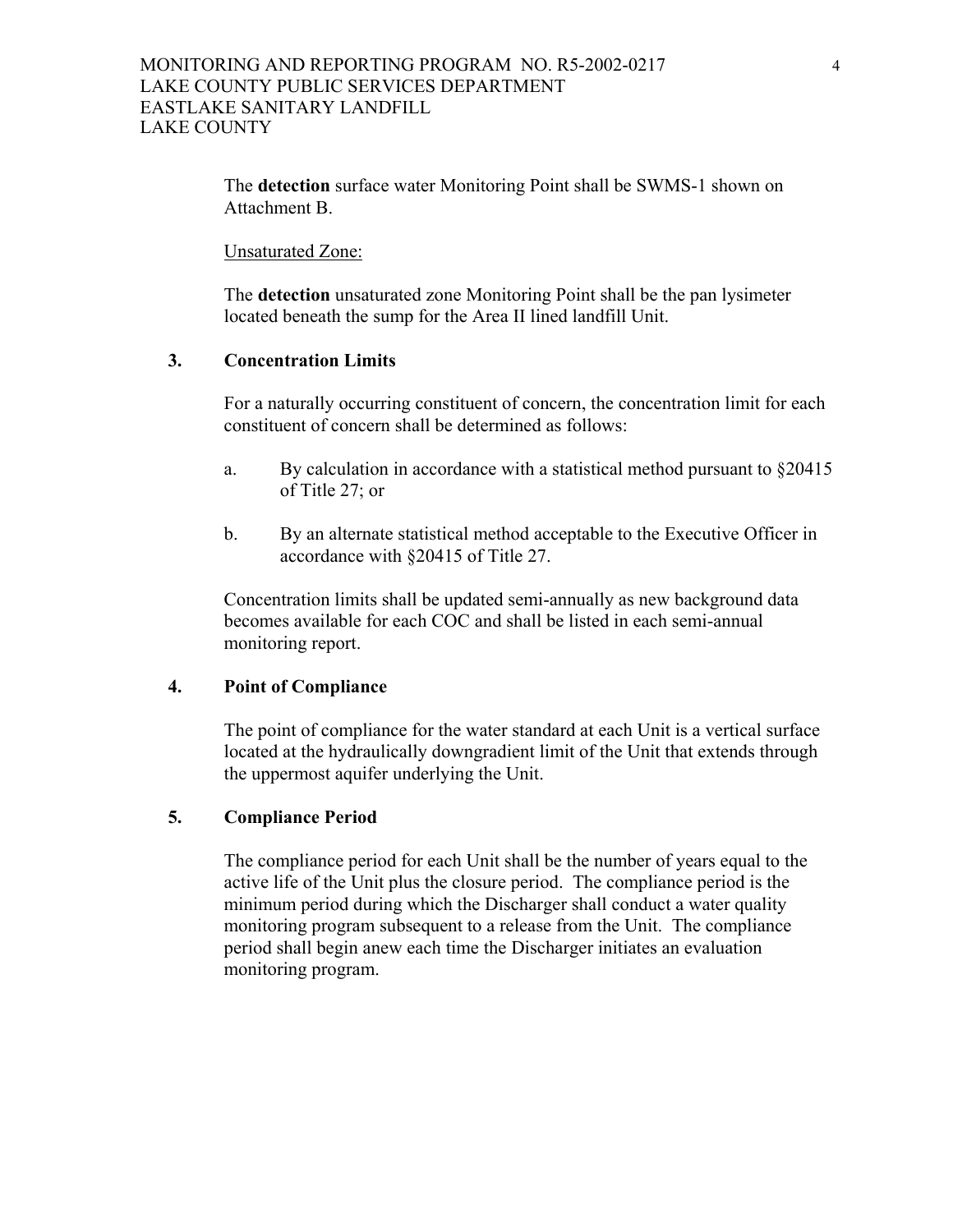# **D. MONITORING**

The Discharger shall comply with the detection monitoring program provisions of Title 27 for groundwater, surface water, and the unsaturated zone, in accordance with Detection Monitoring Specification E.1 and E.3 of Waste Discharge Requirements, Order No. R5-2002-0217. All monitoring shall be conducted in accordance with a Sample Collection and Analysis Plan, which includes quality assurance/quality control standards, that is acceptable to the Executive Officer.

All point of compliance monitoring wells established for the detection monitoring program shall constitute the monitoring points for the groundwater Water Quality Protection Standard. All detection monitoring program groundwater monitoring wells, unsaturated zone monitoring devices, leachate, and surface water monitoring points shall be sampled and analyzed for monitoring parameters and constituents of concern as indicated and listed in Tables I through IV.

Method detection limits and practical quantitation limits shall be reported. All peaks shall be reported, including those which cannot be quantified and/or specifically identified. Metals shall be analyzed in accordance with the methods listed in Table VI.

The Discharger may, with the approval of the Executive Officer, use alternative analytical test methods, including new USEPA approved methods, provided the methods have method detection limits equal to or lower than the analytical methods specified in this Monitoring and Reporting Program.

## **1. Groundwater**

The Discharger shall operate and maintain groundwater detection, evaluation and corrective action monitoring systems that complies with the applicable provisions of §20415, §20420, §20425 and §20430 of Title 27. The Discharger shall collect, preserve, and transport groundwater samples in accordance with the approved Sample Collection and Analysis Plan.

The Discharger shall determine the groundwater flow rate and direction in the uppermost aquifer and in any zones of perched water and in any additional zone of saturation monitored pursuant to this Monitoring and Reporting Program, and report the results semiannually, including the times of highest and lowest elevations of the water levels in the wells.

Hydrographs of each well shall be submitted showing the elevation of groundwater with respect to the elevations of the top and bottom of the screened interval and the elevation of the pump intake. Hydrographs of each well shall be prepared quarterly and submitted annually.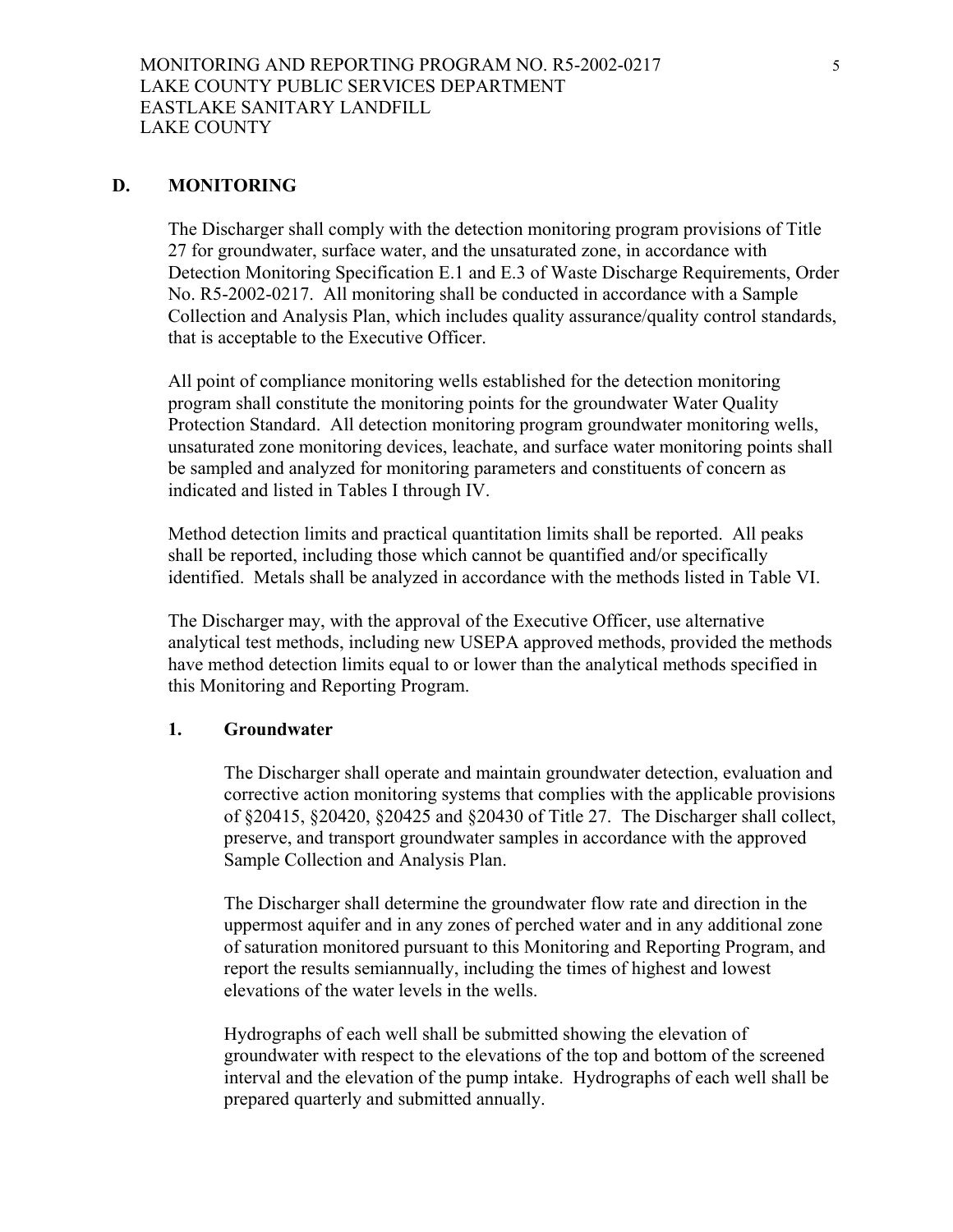Groundwater samples shall be collected from the point-of-compliance wells, background wells, and any additional wells added as part of the approved groundwater monitoring system. Samples shall be collected and analyzed for the monitoring parameters in accordance with the methods and frequency specified in Table I.

The monitoring parameters shall also be evaluated each reporting period with regards to the cation/anion balance, and the results shall be graphically presented using a Stiff diagram, a Piper graph, or a Schueller plot. Samples for the constituents of concern specified in Table I shall be collected and analyzed in accordance with the methods listed in Table VI every five years.

#### **2. Unsaturated Zone Monitoring**

The Discharger shall operate and maintain an unsaturated zone detection monitoring system that complies with the applicable provisions of §20415 and §20420 of Title 27 in accordance with a detection monitoring plan approved by the Executive Officer. The Discharger shall collect, preserve, and transport samples in accordance with the quality assurance/quality control standards contained in the approved Sample Collection and Analysis Plan.

Unsaturated zone samples shall be collected from the monitoring devices of the approved unsaturated zone monitoring system. The collected samples shall be analyzed for the listed constituents in accordance with the methods and frequency specified in Table II. All monitoring parameters shall be graphed so as to show historical trends at each monitoring point. Samples for the constituents of concern specified in Table II shall be collected and analyzed in accordance with the methods listed in Table VI every five years.

The pan lysimeters shall be checked monthly for liquid and monitoring shall also include the total volume of liquid removed from the system. Unsaturated zone monitoring reports shall be included with the corresponding semiannual groundwater monitoring and shall include an evaluation of potential impacts of the facility on the unsaturated zone and compliance with the Water Quality Protection Standard.

# **3. Leachate Monitoring**

All landfill and surface impoundment Unit leachate collection and removal system sumps shall be inspected monthly for leachate generation. Upon detection of leachate in a previously dry leachate collection and removal system, leachate shall be sampled **immediately** and analyzed for the constituents listed in Table III. Leachate shall then be sampled and analyzed annually during the fourth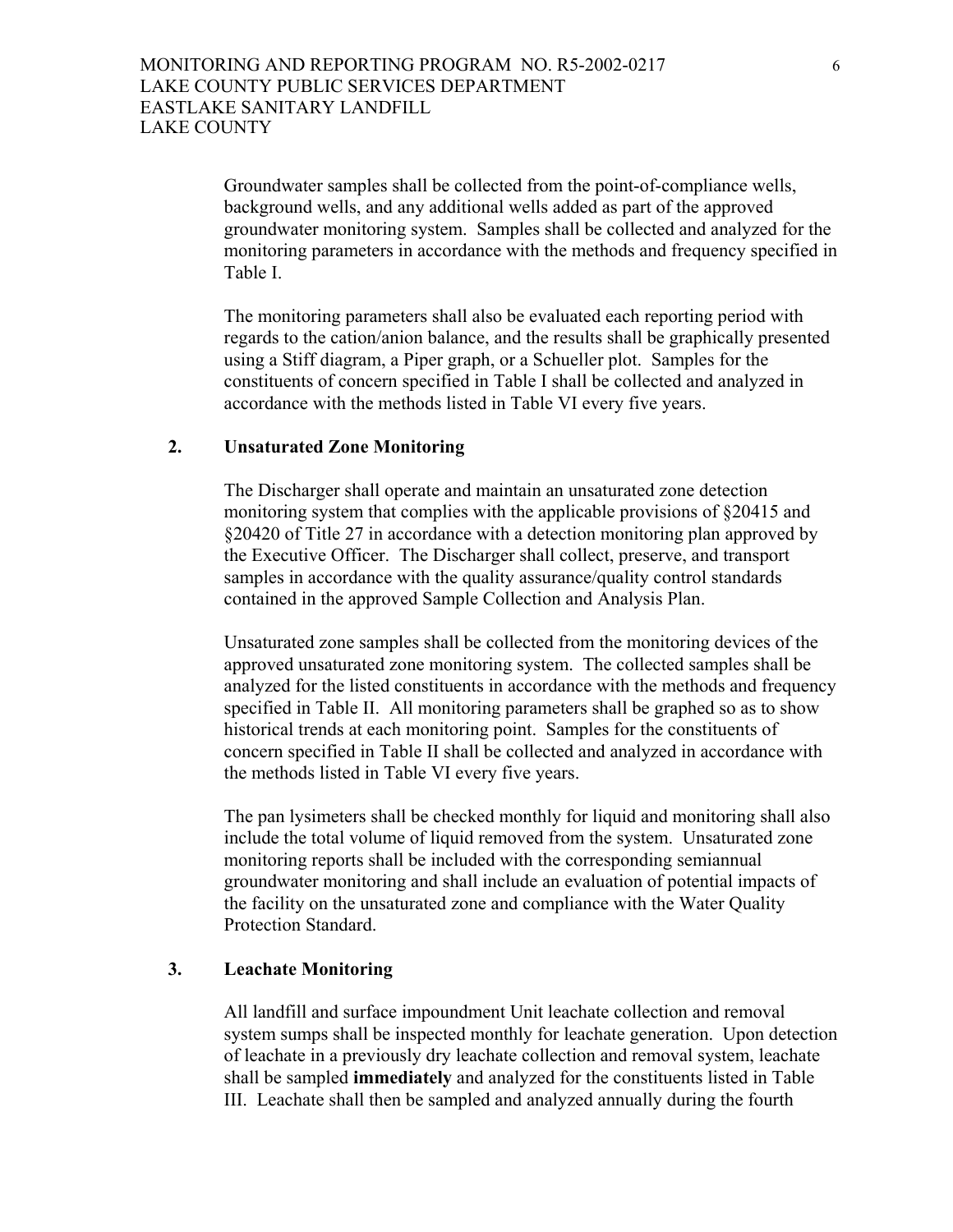quarter thereafter, with a retest during the following second quarter if constituents are detected that have not been previously detected. Leachate samples shall be collected and analyzed for the listed constituents in accordance with the methods and frequency specified in Table III. The constituents of concern list shall include all constituents listed in Table VI. The quantity of leachate pumped from each sump shall be measured and reported monthly as Leachate Flow Rate (in gallons).

Leachate which seeps to the surface from the Unit shall be sampled and analyzed for the constituents listed in Table III upon detection. The quantity of leachate shall be *estimated* and reported as Leachate Flow Rate (in gallons/day).

## **4. Surface Water Monitoring**

The Discharger shall install and operate a surface water detection monitoring system where appropriate that complies with the applicable provisions of  $\S 20415$ and §20420 of Title 27 and has been approved by the Executive Officer.

For all monitoring points and background monitoring points assigned to surface water detection monitoring, samples shall be collected and analyzed for the monitoring parameters in accordance with the methods and frequency specified in Table IV. All surface water monitoring samples shall be collected and analyzed for the constituents of concern specified in Table IV every five years. All monitoring parameters shall be graphed so as to show historical trends at each sample location.

#### **5. Facility Monitoring**

#### a. **Facility Inspection**

Annually, prior to the anticipated rainy season, but no later than **30 September**, the Discharger shall conduct an inspection of the facility. The inspection shall assess damage to the drainage control system, groundwater monitoring equipment (including wells, etc.), and shall include the Standard Observations contained in section F.4.f. of Order No. R5-2002-0217. Any necessary construction, maintenance, or repairs shall be completed by **31 October**. By **15 November** of each year, the Discharger shall submit an annual report describing the results of the inspection and the repair measures implemented, including photographs of the problem and the repairs.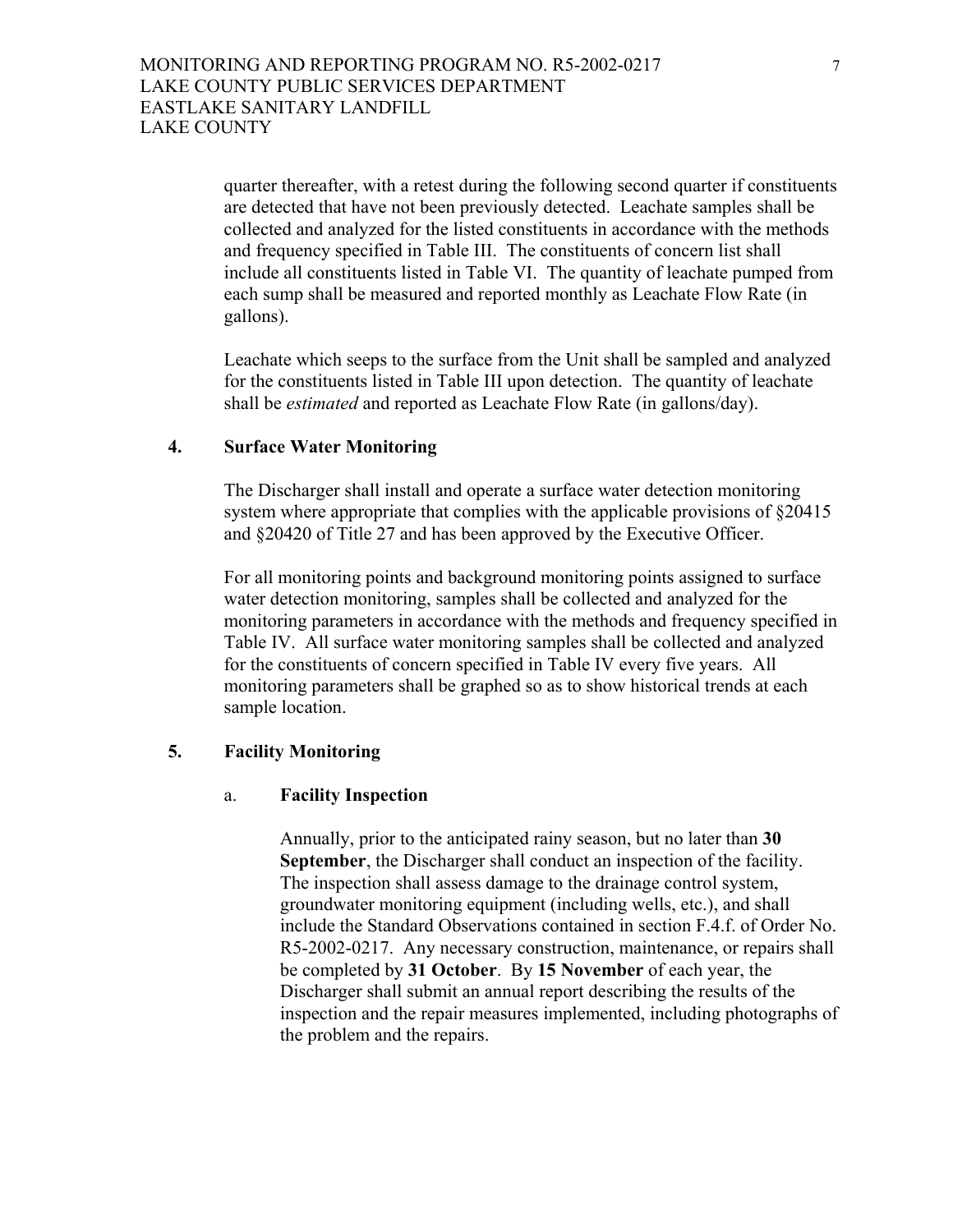#### b. **Storm Events**

The Discharger shall inspect all precipitation, diversion, and drainage facilities for damage **within 7 days** following *major storm events*. Necessary repairs shall be completed **within 30 days** of the inspection. The Discharger shall report any damage and subsequent repairs within 45 days of completion of the repairs, including photographs of the problem and the repairs.

The Discharger shall implement the above monitoring program on the effective date of this Program.

Ordered by:

THOMAS R. PINKOS, Executive Officer

 6 December 2002 (Date)

WLB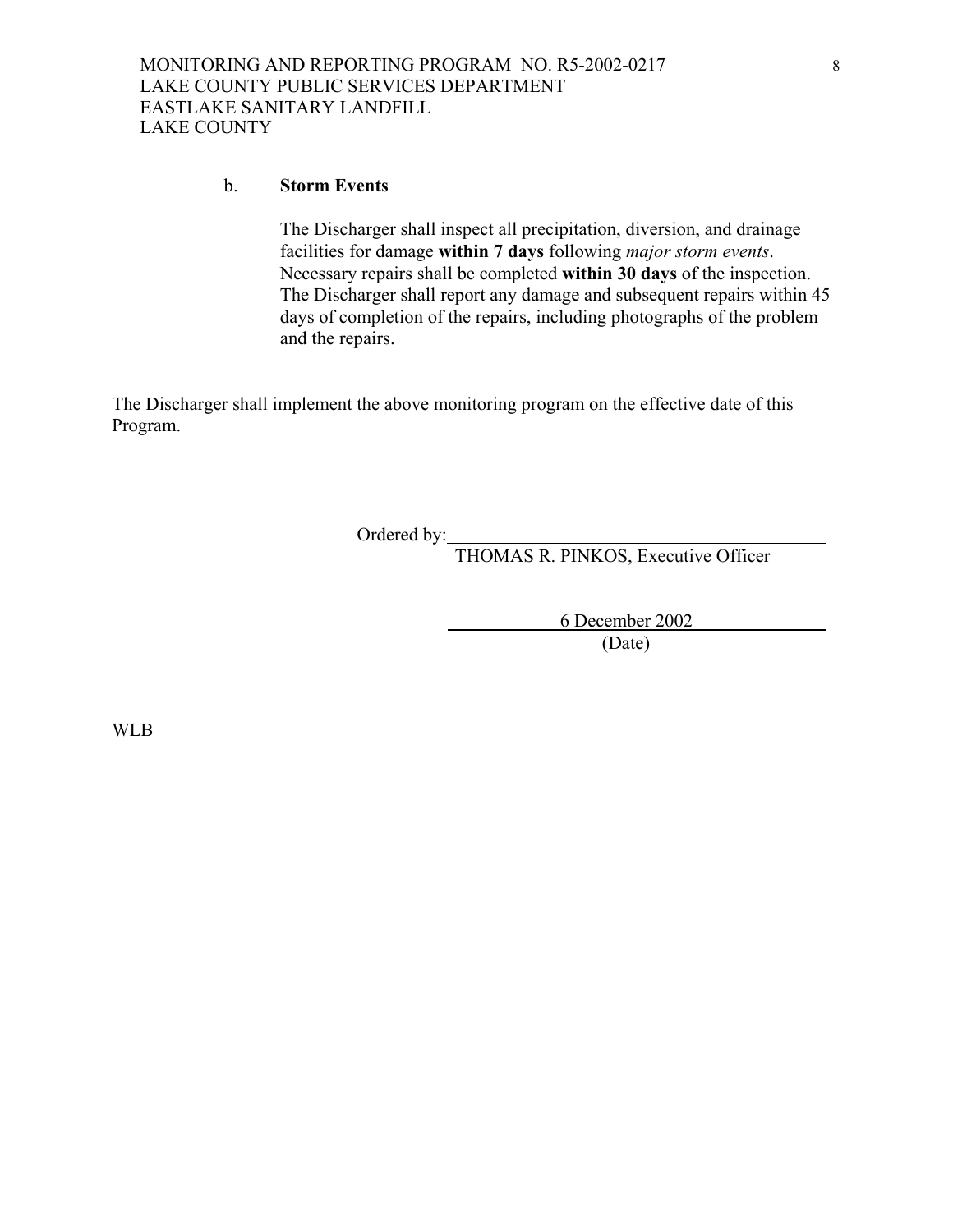# **TABLE I**

#### **GROUNDWATER MONITORING PROGRAM**

# Parameter Units Erequency

## **Field Parameters**

| Ft. & hundredths, M.S.L. | Quarterly  |
|--------------------------|------------|
| $0\text{C}$              | Semiannual |
| $\mu$ mhos/cm            | Semiannual |
| pH units                 | Semiannual |
| Turbidity units          | Semiannual |
|                          |            |

# **Monitoring Parameters**

| Total Dissolved Solids (TDS)      | mg/L      | Semiannual |
|-----------------------------------|-----------|------------|
| Chloride                          | mg/L      | Semiannual |
| Carbonate                         | mg/L      | Semiannual |
| Bicarbonate                       | mg/L      | Semiannual |
| Nitrate - Nitrogen                | mg/L      | Semiannual |
| Sulfate                           | mg/L      | Semiannual |
| Calcium                           | mg/L      | Semiannual |
| Magnesium                         | mg/L      | Semiannual |
| Potassium                         | mg/L      | Semiannual |
| Sodium                            | mg/L      | Semiannual |
| <b>Volatile Organic Compounds</b> | $\mu$ g/L | Semiannual |
| (USEPA Method 8260, see Table V)  |           |            |

# **Constituents of Concern (see Table VI)**

| <b>Total Organic Carbon</b>         | mg/L      | 5 years |
|-------------------------------------|-----------|---------|
| Inorganics (dissolved)              | mg/L      | 5 years |
| <b>Volatile Organic Compounds</b>   | $\mu$ g/L | 5 years |
| (USEPA Method 8260B, extended list) |           |         |
| Semi-Volatile Organic Compounds     | $\mu$ g/L | 5 years |
| (USEPA Method 8270C)                |           |         |
| Chlorophenoxy Herbicides            | $\mu$ g/L | 5 years |
| (USEPA Method 8151A)                |           |         |
| Organophosphorus Compounds          | $\mu$ g/L | 5 years |
| (USEPA Method 8141A)                |           |         |
|                                     |           |         |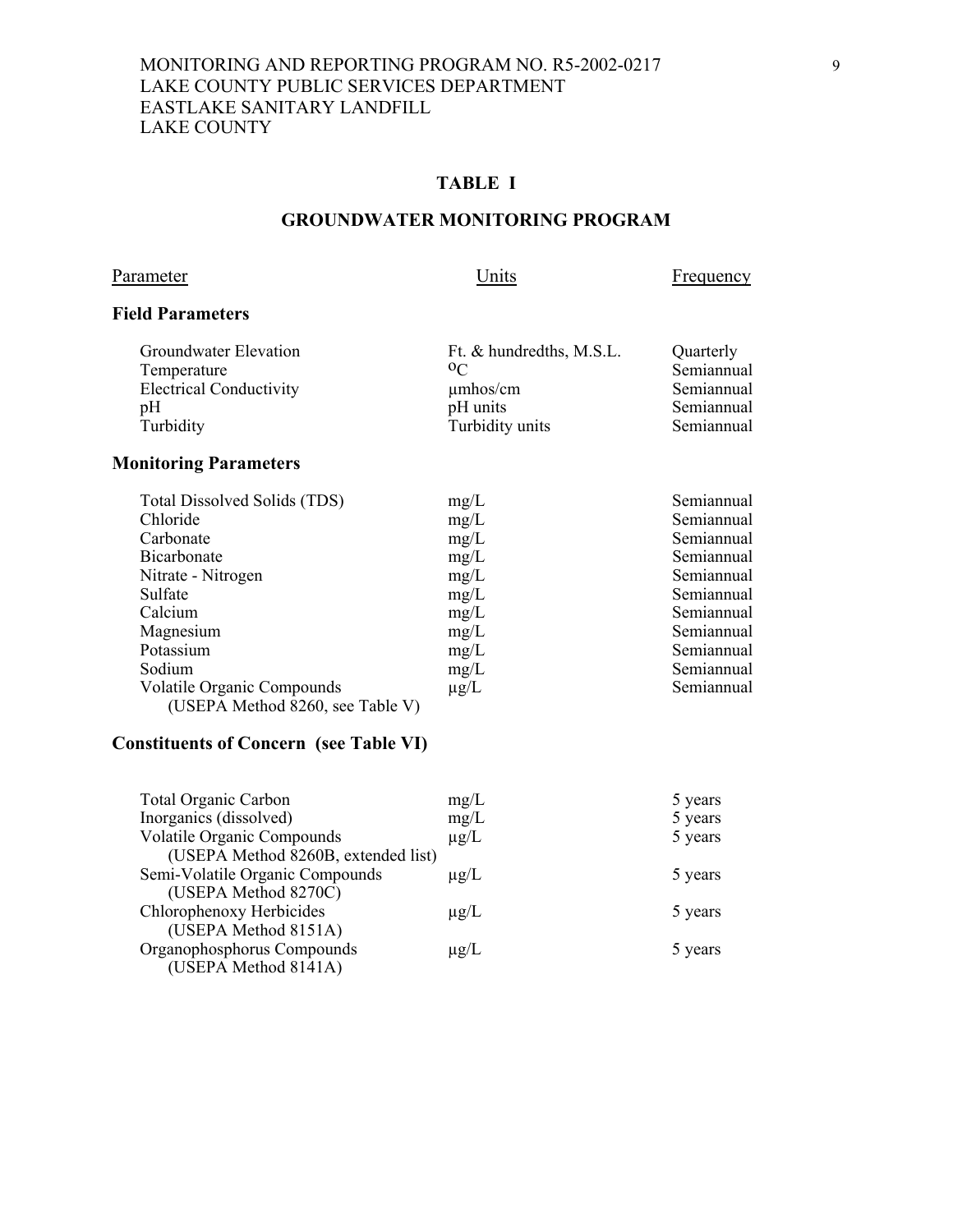# **TABLE II**

#### **UNSATURATED ZONE MONITORING PROGRAM**

# **SOIL-PORE GAS**

| Parameter                                                                                                                                                                                                               | Units                                                                                     | <b>Frequency</b>                                                                                                                                       |
|-------------------------------------------------------------------------------------------------------------------------------------------------------------------------------------------------------------------------|-------------------------------------------------------------------------------------------|--------------------------------------------------------------------------------------------------------------------------------------------------------|
| <b>Monitoring Parameters</b>                                                                                                                                                                                            |                                                                                           |                                                                                                                                                        |
| Volatile Organic Compounds<br>(USEPA Method TO-14)                                                                                                                                                                      | $\mu$ g/cm <sup>3</sup>                                                                   | Semiannual                                                                                                                                             |
| Methane                                                                                                                                                                                                                 | $\frac{0}{0}$                                                                             | Semiannual                                                                                                                                             |
| <b>PAN LYSIMETERS (or other vadose zone monitoring device)</b>                                                                                                                                                          |                                                                                           |                                                                                                                                                        |
| Parameter                                                                                                                                                                                                               | Units                                                                                     | <b>Frequency</b>                                                                                                                                       |
| <b>Field Parameters</b>                                                                                                                                                                                                 |                                                                                           |                                                                                                                                                        |
| <b>Electrical Conductivity</b><br>pH                                                                                                                                                                                    | $\mu$ mhos/cm<br>pH units                                                                 | Semiannual<br>Semiannual                                                                                                                               |
| <b>Monitoring Parameters</b>                                                                                                                                                                                            |                                                                                           |                                                                                                                                                        |
| Total Dissolved Solids (TDS)<br>Chloride<br>Carbonate<br>Bicarbonate<br>Nitrate - Nitrogen<br>Sulfate<br>Calcium<br>Magnesium<br>Potassium<br>Sodium<br>Volatile Organic Compounds<br>(USEPA Method 8260B, see Table V) | mg/L<br>mg/L<br>mg/L<br>mg/L<br>mg/L<br>mg/L<br>mg/L<br>mg/L<br>mg/L<br>mg/L<br>$\mu$ g/L | Semiannual<br>Semiannual<br>Semiannual<br>Semiannual<br>Semiannual<br>Semiannual<br>Semiannual<br>Semiannual<br>Semiannual<br>Semiannual<br>Semiannual |
| <b>Constituents of Concern (see Table VI)</b>                                                                                                                                                                           |                                                                                           |                                                                                                                                                        |
| <b>Total Organic Carbon</b><br>Inorganics (dissolved)<br>Volatile Organic Compounds<br>(USEPA Method 8260B, extended list)                                                                                              | mg/L<br>mg/L<br>$\mu$ g/L                                                                 | 5 years<br>5 years<br>5 years                                                                                                                          |
| Semi-Volatile Organic Compounds<br>(USEPA Method 8270C)                                                                                                                                                                 | $\mu$ g/L                                                                                 | 5 years                                                                                                                                                |
| Chlorophenoxy Herbicides<br>(USEPA Method 8151A)                                                                                                                                                                        | $\mu$ g/L                                                                                 | 5 years                                                                                                                                                |
| Organophosphorus Compounds<br>(USEPA Method 8141A)                                                                                                                                                                      | $\mu$ g/L                                                                                 | 5 years                                                                                                                                                |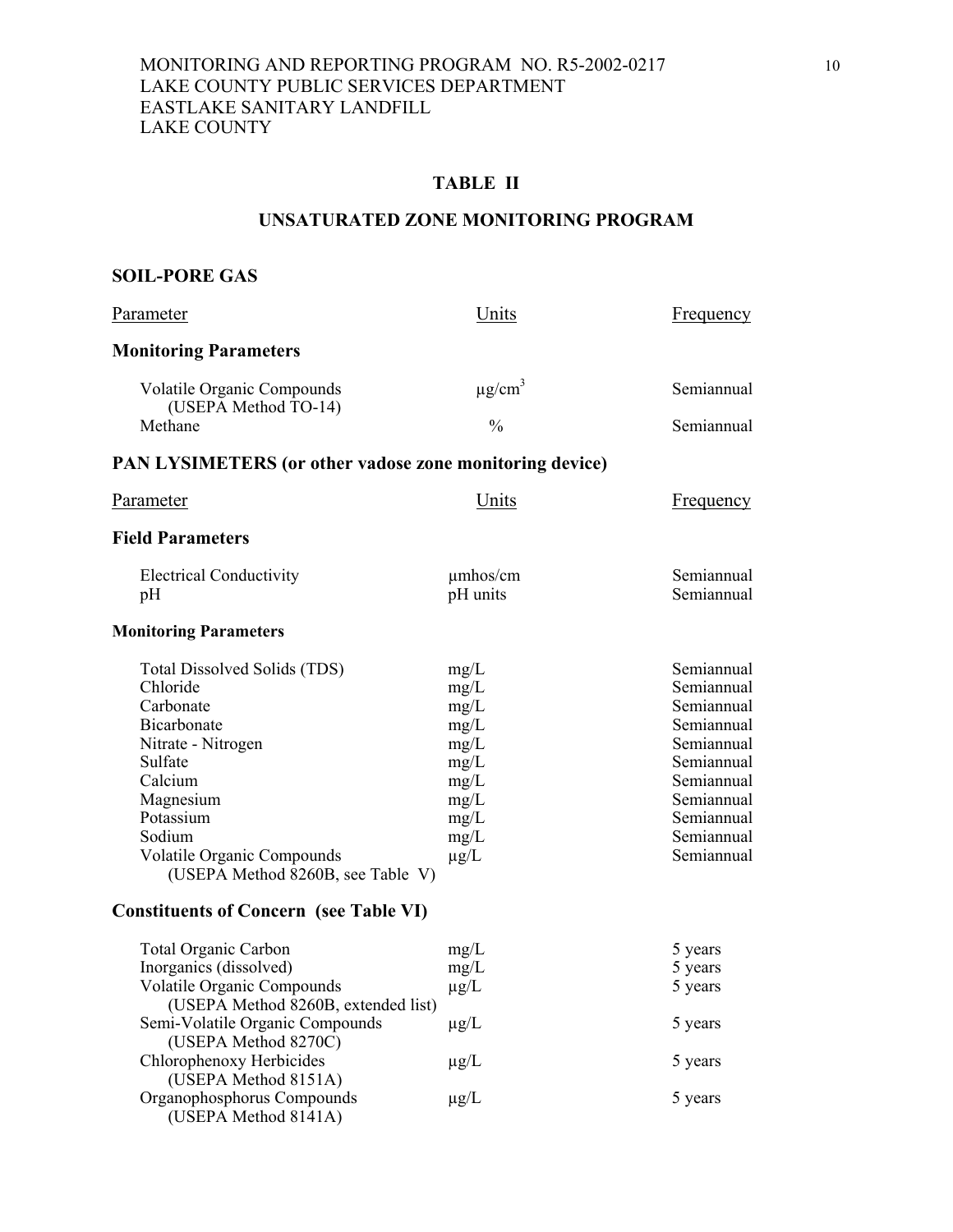# **TABLE III**

#### **LEACHATE MONITORING PROGRAM**

Parameter Units Erequency

#### **Field Parameters**

| Monthly<br>Monthly<br>Monthly<br>Monthly |
|------------------------------------------|
|                                          |

# **Monitoring Parameters**

| Total Dissolved Solids (TDS)      | mg/L      | Annually |
|-----------------------------------|-----------|----------|
| Chloride                          | mg/L      | Annually |
| Carbonate                         | mg/L      | Annually |
| Bicarbonate                       | mg/L      | Annually |
| Nitrate - Nitrogen                | mg/L      | Annually |
| Sulfate                           | mg/L      | Annually |
| Calcium                           | mg/L      | Annually |
| Magnesium                         | mg/L      | Annually |
| Potassium                         | mg/L      | Annually |
| Sodium                            | mg/L      | Annually |
| <b>Volatile Organic Compounds</b> | $\mu$ g/L | Annually |
| (USEPA Method 8260B, see Table V) |           |          |

# **Constituents of Concern (see Table VI)**

| <b>Total Organic Carbon</b>         | mg/L      | 5 years |
|-------------------------------------|-----------|---------|
| Inorganics (dissolved)              | mg/L      | 5 years |
| <b>Volatile Organic Compounds</b>   | $\mu$ g/L | 5 years |
| (USEPA Method 8260B, extended list) |           |         |
| Semi-Volatile Organic Compounds     | $\mu$ g/L | 5 years |
| (USEPA Method 8270C)                |           |         |
| Chlorophenoxy Herbicides            | $\mu$ g/L | 5 years |
| (USEPA Method 8151A)                |           |         |
| Organophosphorus Compounds          | $\mu$ g/L | 5 years |
| (USEPA Method 8141A)                |           |         |
|                                     |           |         |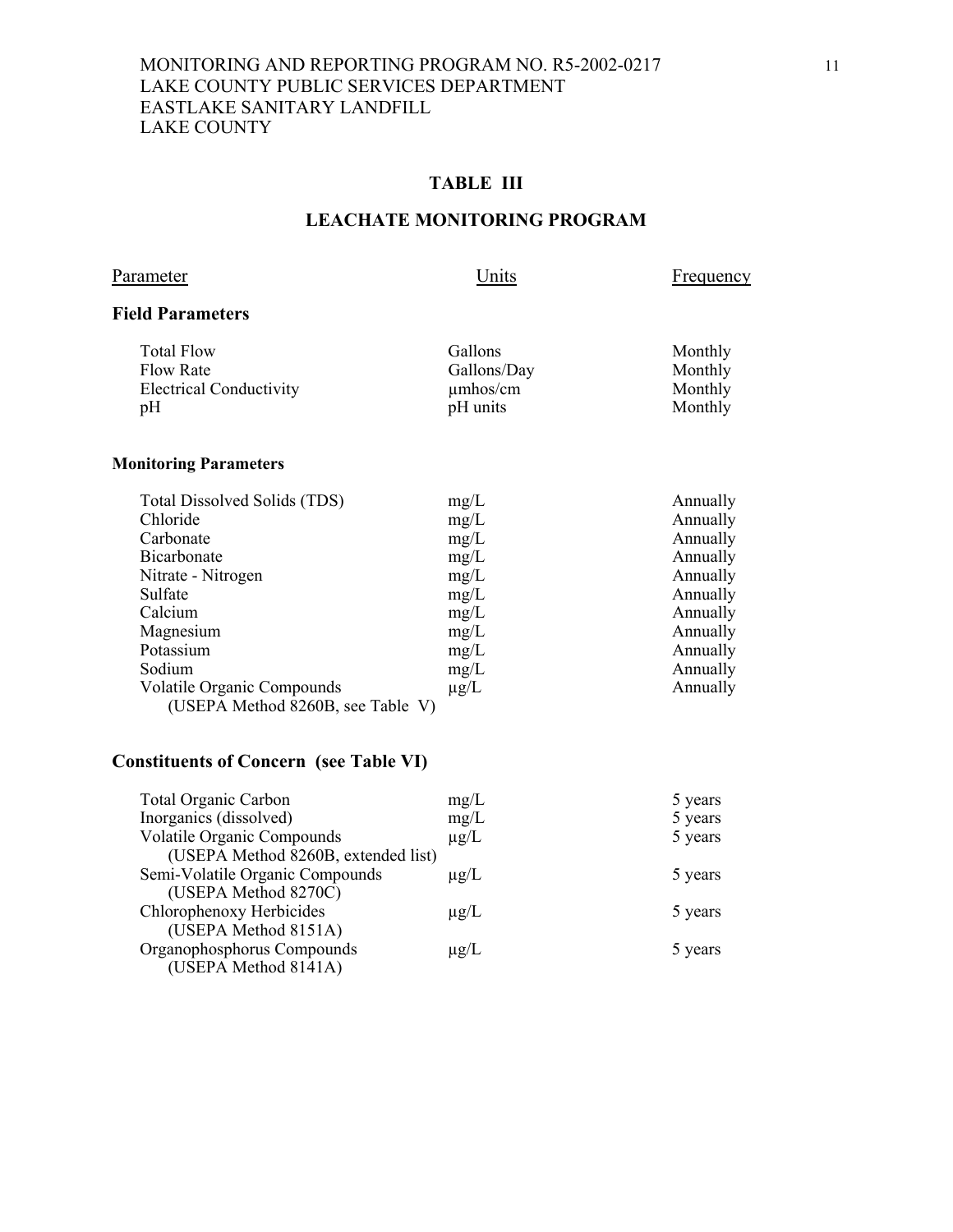# **TABLE IV**

#### **SURFACE WATER MONITORING PROGRAM**

# Parameter Units Erequency

#### **Field Parameters**

| 0 <sup>C</sup><br>Temperature<br><b>Electrical Conductivity</b><br>$\mu$ mhos/cm<br>pH units<br>pH<br>Turbidity units<br>Turbidity | Semiannual<br>Semiannual<br>Semiannual<br>Semiannual |
|------------------------------------------------------------------------------------------------------------------------------------|------------------------------------------------------|
|                                                                                                                                    |                                                      |

# **Monitoring Parameters**

| Total Dissolved Solids (TDS)      | mg/L      | Semiannual |
|-----------------------------------|-----------|------------|
| Carbonate                         | mg/L      | Semiannual |
| <b>Bicarbonate</b>                | mg/L      | Semiannual |
| Chloride                          | mg/L      | Semiannual |
| Nitrate - Nitrogen                | mg/L      | Semiannual |
| Sulfate                           | mg/L      | Semiannual |
| Calcium                           | mg/L      | Semiannual |
| Magnesium                         | mg/L      | Semiannual |
| Potassium                         | mg/L      | Semiannual |
| Sodium                            | mg/L      | Semiannual |
| <b>Volatile Organic Compounds</b> | $\mu$ g/L | Semiannual |
| (USEPA Method 8260B, see Table V) |           |            |

# **Constituents of Concern (see Table VI)**

| <b>Total Organic Carbon</b>         | mg/L      | 5 years |
|-------------------------------------|-----------|---------|
| Inorganics (dissolved)              | mg/L      | 5 years |
| <b>Volatile Organic Compounds</b>   | $\mu$ g/L | 5 years |
| (USEPA Method 8260B, extended list) |           |         |
| Semi-Volatile Organic Compounds     | $\mu$ g/L | 5 years |
| (USEPA Method 8270C)                |           |         |
| Chlorophenoxy Herbicides            | $\mu$ g/L | 5 years |
| (USEPA Method 8151A)                |           |         |
| Organophosphorus Compounds          | $\mu$ g/L | 5 years |
| (USEPA Method 8141A)                |           |         |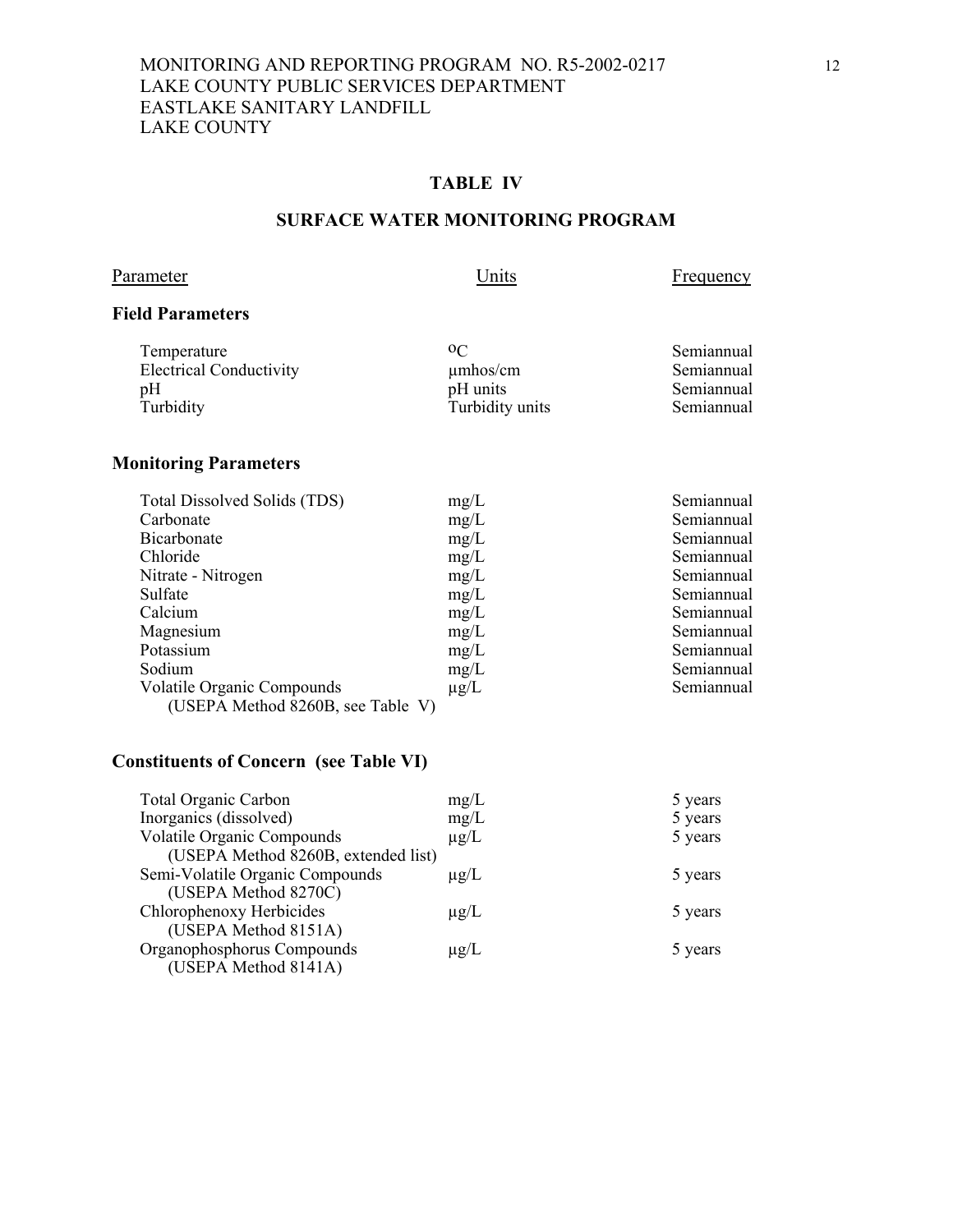#### **TABLE V**

#### **MONITORING PARAMETERS FOR DETECTION MONITORING**

#### **Surrogates for Metallic Constituents:**

 pH Total Dissolved Solids Electrical Conductivity Chloride Sulfate Nitrate nitrogen

#### **Constituents included in VOC analysis:**

#### **USEPA Method 8260B**

 Acetone Acrylonitrile Benzene Bromochloromethane Bromodichloromethane Bromoform (Tribromomethane) Carbon disulfide Carbon tetrachloride Chlorobenzene Chloroethane (Ethyl chloride) Chloroform (Trichloromethane) Dibromochloromethane (Chlorodibromomethane) 1,2-Dibromo-3-chloropropane (DBCP) 1,2-Dibromoethane (Ethylene dibromide; EDB) o-Dichlorobenzene (1,2-Dichlorobenzene) m-Dichlorobenzene (1,3-Dichlorobenzene) p-Dichlorobenzene (1,4-Dichlorobenzene) trans- l ,4-Dichloro-2-butene Dichlorodifluoromethane (CFC-12) 1,1-Dichloroethane (Ethylidene chloride) 1,2-Dichloroethane (Ethylene dichloride) 1,1 -Dichloroethylene (1,1 -Dichloroethene; Vinylidene chloride) cis- 1,2-Dichloroethylene (cis- 1,2-Dichloroethene) trans-1,2-Dichloroethylene (trans-1,2-Dichloroethene) 1,2-Dichloropropane (Propylene dichloride) cis- 1,3-Dichloropropene trans- 1,3-Dichloropropene Di-isopropylether (DIPE) Ethanol Ethyltertiary butyl ether Ethylbenzene 2-Hexanone (Methyl butyl ketone) Hexachlorobutadiene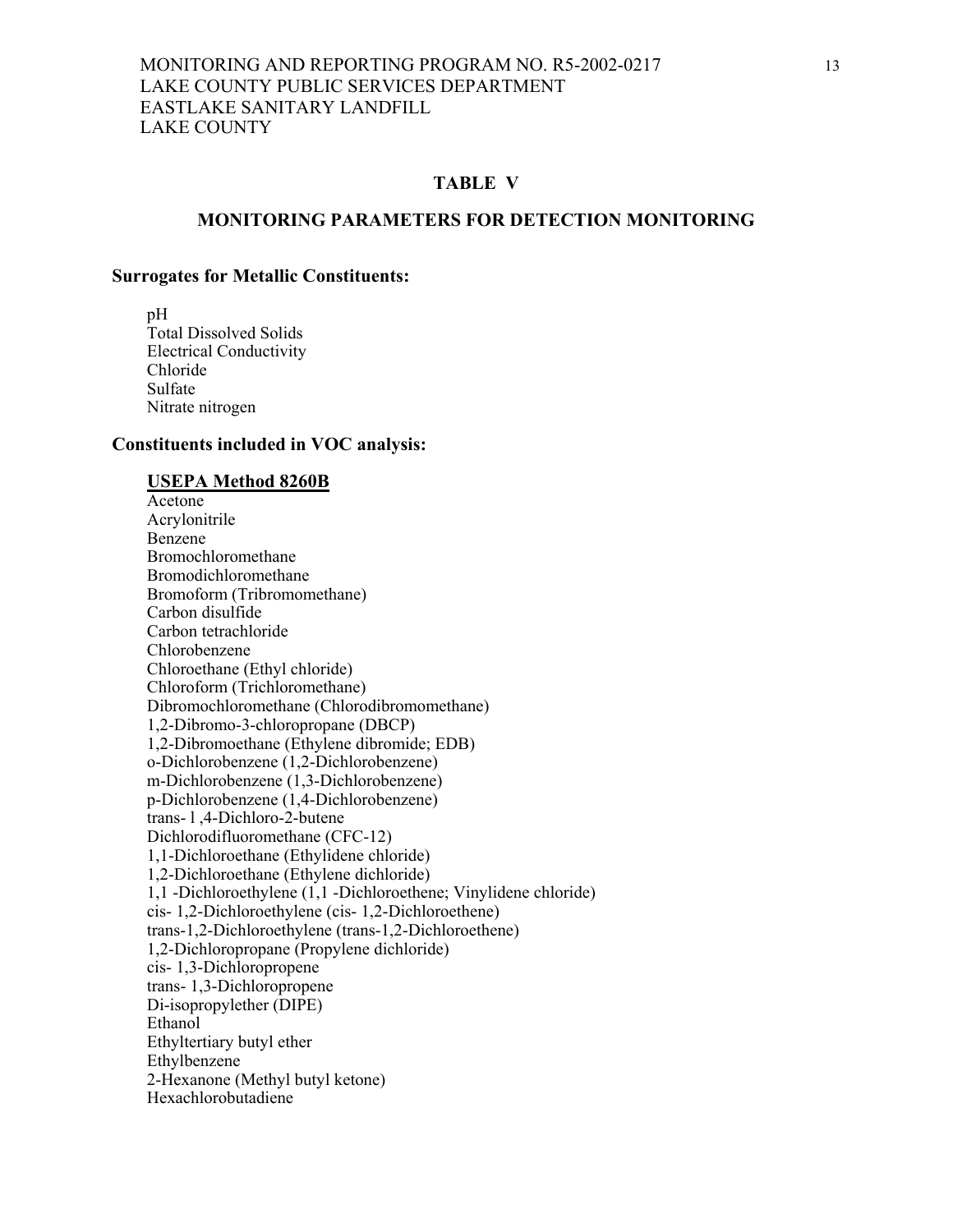#### **TABLE V**

#### **MONITORING PARAMETERS FOR DETECTION MONITORING**

#### **Continued**

 Hexachloroethane Methyl bromide (Bromomethene) Methyl chloride (Chloromethane) Methylene bromide (Dibromomethane) Methylene chloride (Dichloromethane) Methyl ethyl ketone (MEK: 2-Butanone) Methyl iodide (Iodomethane) Methyl t-butyl ether 4-Methyl-2-pentanone (Methyl isobutylketone) Naphthalene Styrene Tertiary amyl methyl ether Tertiary butyl alcohol 1,1,1,2-Tetrachloroethane 1,1.2,2-Tetrachloroethane Tetrachloroethylene (Tetrachloroethene; Perchloroethylene) Toluene 1,2,4-Trichlorobenzene 1,1,1-Trichloethane (Methylchloroforrn) 1,1,2-Trichloroethane Trichloroethylene (Trichloroethene) Trichlorofluoromethane (CFC- 11) 1,2,3-Trichloropropane Vinyl acetate Vinyl chloride Xylenes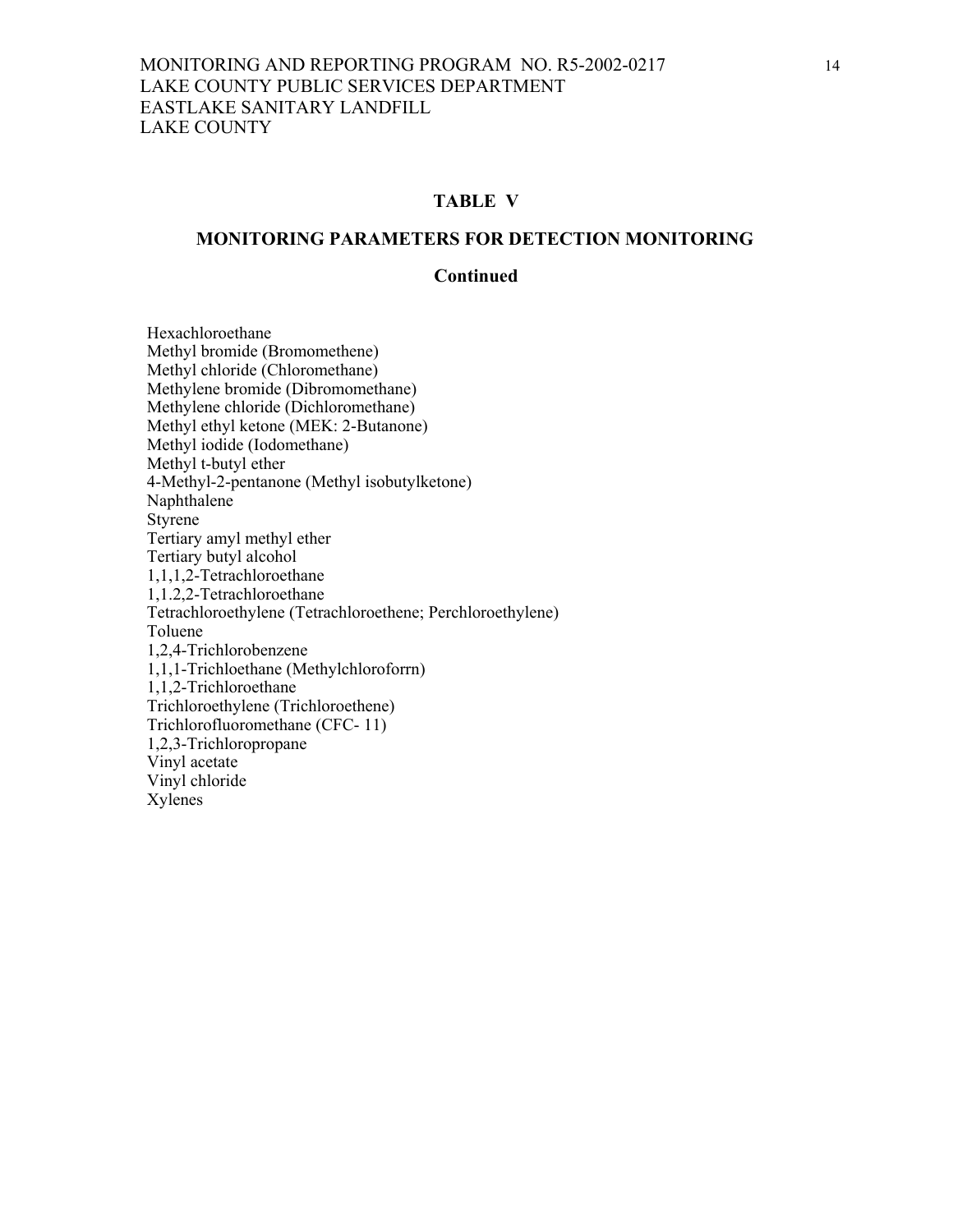# **TABLE VI**

#### **CONSTITUENTS OF CONCERN & APPROVED USEPA ANALYTICAL METHODS**

| <b>Inorganics (dissolved):</b> | <b>USEPA Method</b> |  |
|--------------------------------|---------------------|--|
| Aluminum                       | 6010                |  |
| Antimony                       | 7041                |  |
| <b>Barium</b>                  | 6010                |  |
| Beryllium                      | 6010                |  |
| Cadmium                        | 7131A               |  |
| Chromium                       | 6010                |  |
| Cobalt                         | 6010                |  |
| Copper                         | 6010                |  |
| Silver                         | 6010                |  |
| Tin                            | 6010                |  |
| Vanadium                       | 6010                |  |
| Zinc                           | 6010                |  |
| <b>Iron</b>                    | 6010                |  |
| Manganese                      | 6010                |  |
| Arsenic                        | 7062                |  |
| Lead                           | 7421                |  |
| Mercury                        | 7470A               |  |
| Nickel                         | 7521                |  |
| Selenium                       | 7742                |  |
| Thallium                       | 7841                |  |
| Cyanide                        | 9010B               |  |
| Sulfide                        | 9030B               |  |
|                                |                     |  |

#### **Volatile Organic Compounds:**

#### **USEPA Method 8260**

 Acetone Acetonitrile (Methyl cyanide) Acrolein Acrylonitrile Allyl chloride (3-Chloropropene) Benzene Bromochloromethane (Chlorobromomethane) Bromodichloromethane (Dibromochloromethane) Bromoform (Tribromomethane) Carbon disulfide Carbon tetrachloride Chlorobenzene Chloroethane (Ethyl chloride) Chloroform (Trichloromethane) Chloroprene Dibromochloromethane (Chlorodibromomethane)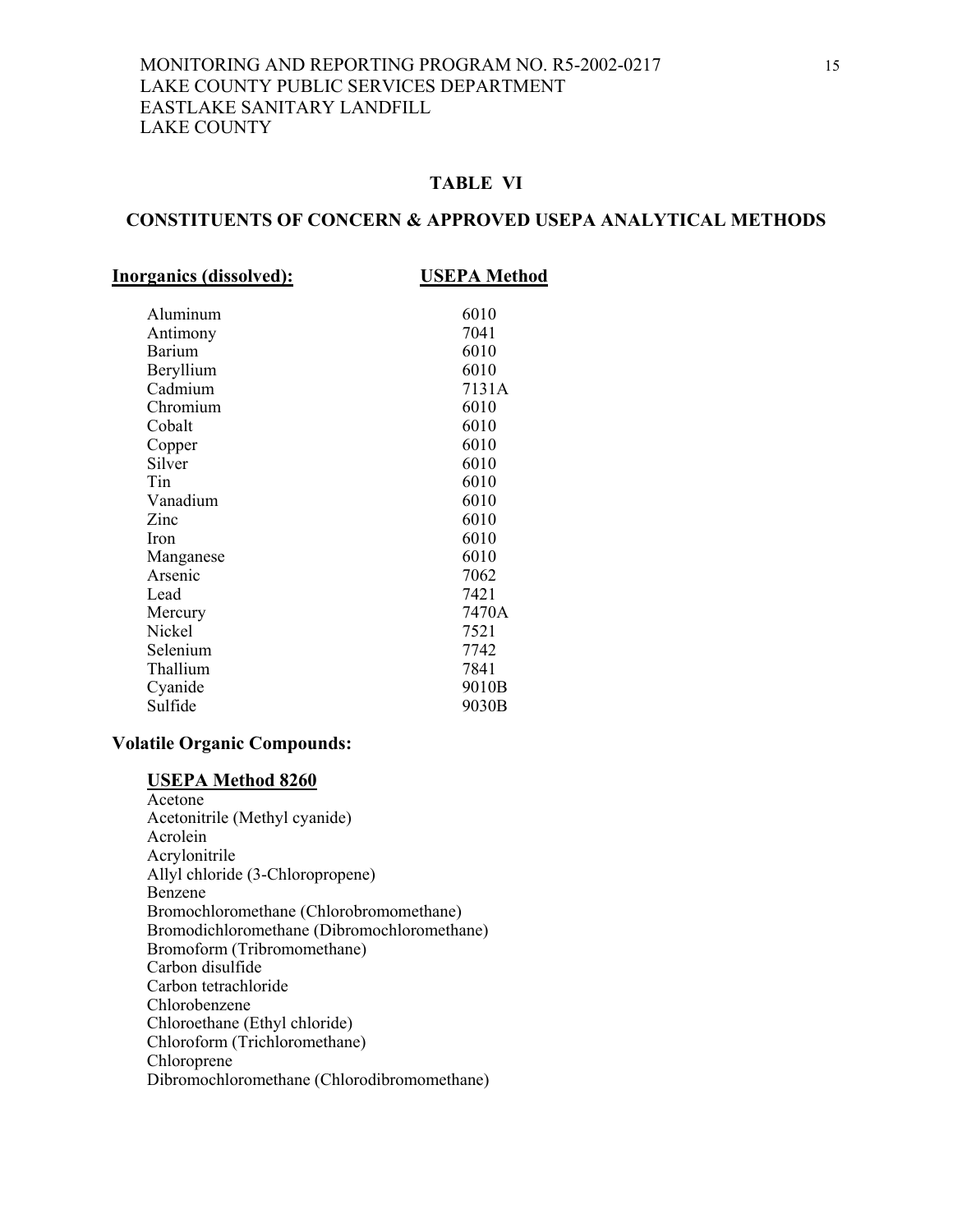#### **TABLE VI**

#### **CONSTITUENTS OF CONCERN & APPROVED USEPA ANALYTICAL METHODS**

#### **Continued**

 1,2-Dibromo-3-chloropropane (DBCP) 1,2-Dibromoethane (Ethylene dibromide; EDB) o-Dichlorobenzene (1,2-Dichlorobenzene) m-Dichlorobenzene (1,3-Dichlorobenzene) p-Dichlorobenzene (1,4-Dichlorobenzene) trans- 1,4-Dichloro-2-butene Dichlorodifluoromethane (CFC 12) 1,1 -Dichloroethane (Ethylidene chloride) 1,2-Dichloroethane (Ethylene dichloride) 1,1 -Dichloroethylene (1, l-Dichloroethene; Vinylidene chloride) cis- l ,2-Dichloroethylene (cis- 1,2-Dichloroethene) trans- l ,2-Dichloroethylene (trans- 1,2-Dichloroethene) 1,2-Dichloropropane (Propylene dichloride) 1,3-Dichloropropane (Trimethylene dichloride) 2,2-Dichloropropane (Isopropylidene chloride) 1,1 -Dichloropropene cis- 1,3-Dichloropropene trans- l ,3-Dichloropropene Di-isopropylether (DIPE) Ethanol Ethyltertiary butyl ether Ethylbenzene Ethyl methacrylate Hexachlorobutadiene Hexachloroethane 2-Hexanone (Methyl butyl ketone) Isobutyl alcohol Methacrylonitrile Methyl bromide (Bromomethane) Methyl chloride (Chloromethane) Methyl ethyl ketone (MEK; 2-Butanone) Methyl iodide (Iodomethane) Methyl t-butyl ether Methyl methacrylate 4-Methyl-2-pentanone (Methyl isobutyl ketone) Methylene bromide (Dibromomethane) Methylene chloride (Dichloromethane) Naphthalene Propionitrile (Ethyl cyanide) Styrene Tertiary amyl methyl ether Tertiary butyl alcohol 1,1,1,2-Tetrachloroethane 1,1,2,2-Tetrachloroethane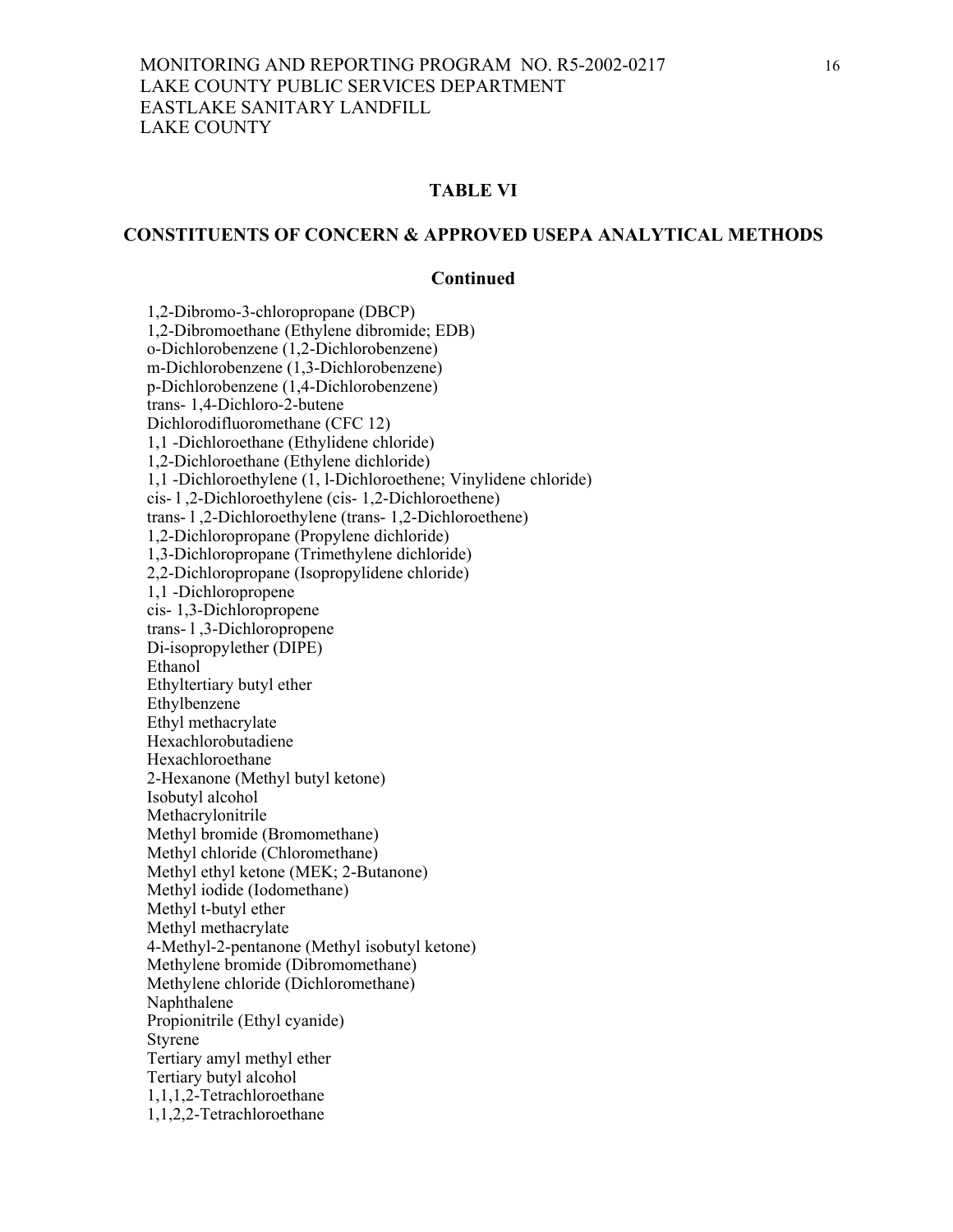## **TABLE VI**

#### **CONSTITUENTS OF CONCERN & APPROVED USEPA ANALYTICAL METHODS**

#### **Continued**

Tetrachloroethylene (Tetrachloroethene; Perchloroethylene; PCE) Toluene 1,2,4-Trichlorobenzene 1,1,1 -Trichloroethane, Methylchloroform 1,1,2-Trichloroethane Trichloroethylene (Trichloroethene; TCE) Trichlorofluoromethane (CFC- 11) 1,2,3-Trichloropropane Vinyl acetate Vinyl chloride (Chloroethene) Xylene (total)

# **Semi-Volatile Organic Compounds:**

| <b>USEPA Method 8270 - base, neutral, &amp; acid extractables</b>     |  |
|-----------------------------------------------------------------------|--|
| Acenaphthene                                                          |  |
| Acenaphthylene                                                        |  |
| Acetophenone                                                          |  |
| 2-Acetylaminofluorene (2-AAF)                                         |  |
| Aldrin                                                                |  |
| 4-Aminobiphenyl                                                       |  |
| Anthracene                                                            |  |
| Benzo[a]anthracene (Benzanthracene)                                   |  |
| Benzo[b]fluoranthene                                                  |  |
| Benzo[k]fluoranthene                                                  |  |
| Benzo[g,h,i]perylene                                                  |  |
| Benzo[a]pyrene                                                        |  |
| Benzyl alcohol                                                        |  |
| Bis(2-ethylhexyl) phthalate                                           |  |
| alpha-BHC                                                             |  |
| beta-BHC                                                              |  |
| delta-BHC                                                             |  |
| gamma-BHC (Lindane)                                                   |  |
| Bis(2-chloroethoxy)methane                                            |  |
| Bis(2-chloroethyl) ether (Dichloroethyl ether)                        |  |
| Bis(2-chloro-1-methyethyl) ether (Bis(2-chloroisopropyl) ether; DCIP) |  |
| 4-Bromophenyl phenyl ether                                            |  |
| Butyl benzyl phthalate (Benzyl butyl phthalate)                       |  |
| Chlordane                                                             |  |
| p-Chloroaniline                                                       |  |
| Chlorobenzilate                                                       |  |
| p-Chloro-m-cresol (4-Chloro-3-methylphenol)                           |  |
| 2-Chloronaphthalene                                                   |  |
| 2-Chlorophenol                                                        |  |
|                                                                       |  |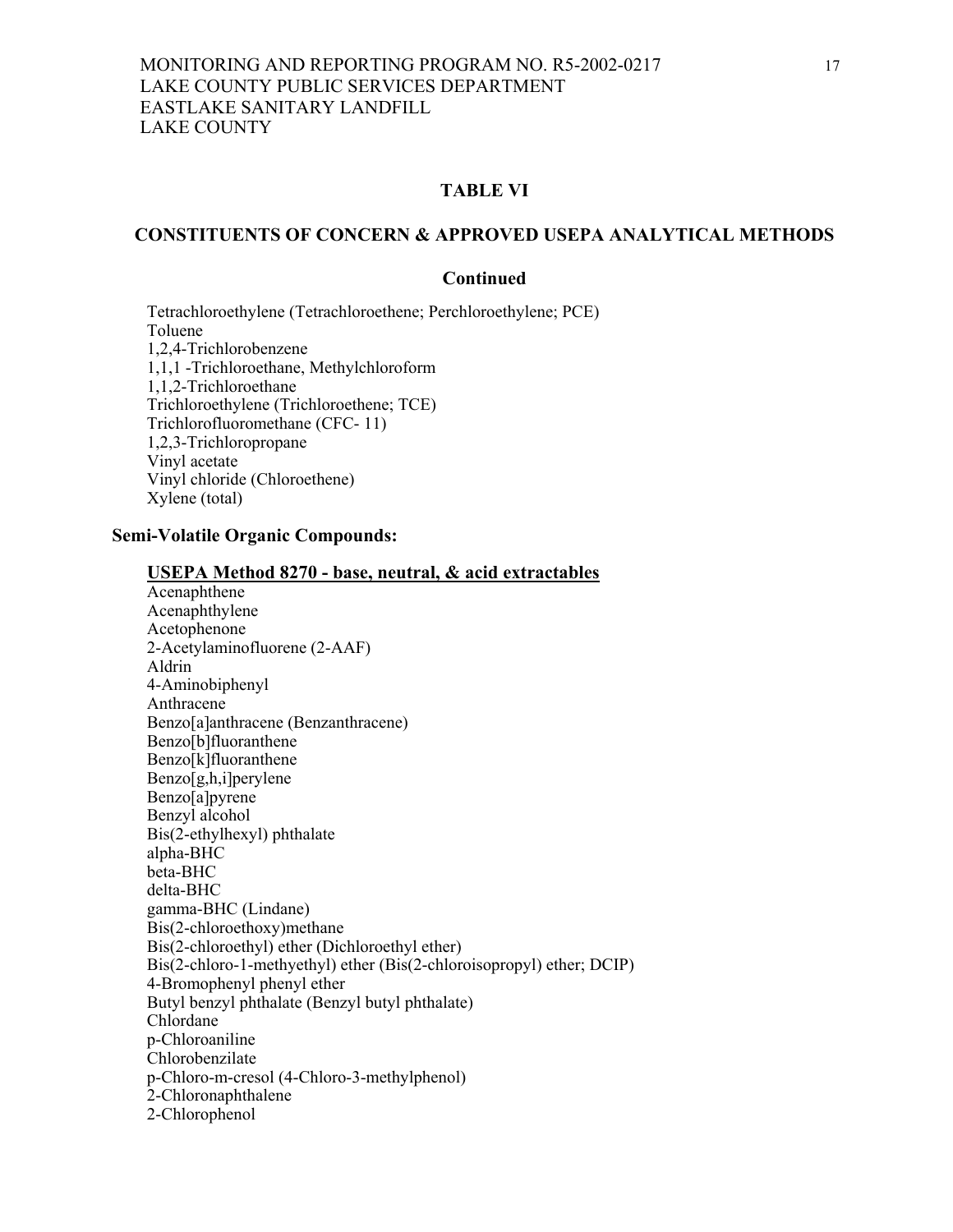## **TABLE VI**

# **CONSTITUENTS OF CONCERN & APPROVED USEPA ANALYTICAL METHODS**

#### **Continued**

4-Chlorophenyl phenyl ether Chrysene o-Cresol (2-methylphenol) m-Cresol (3-methylphenol) p-Cresol (4-methylphenol) 4,4'-DDD 4,4'-DDE 4,4'-DDT Diallate Dibenz[a,h]anthracene Dibenzofuran Di-n-butyl phthalate 3,3'-Dichlorobenzidine 2,4-Dichlorophenol 2,6-Dichlorophenol Dieldrin Diethyl phthalate p-(Dimethylamino)azobenzene 7,12-Dimethylbenz[a]anthracene 3,3'-Dimethylbenzidine 2,4-Dimehtylphenol (m-Xylenol) Dimethyl phthalate m-Dinitrobenzene 4,6-Dinitro-o-cresol (4,6-Dinitro-2-methylphenol) 2,4-Dinitrophenol 2,4-Dinitrotoluene 2,6-Dinitrotoluene Di-n-octyl phthalate Diphenylamine Endosulfan I Endosulfan II Endosulfan sulfate Endrin Endrin aldehyde Ethyl methanesulfonate Famphur Fluoranthene Fluorene Heptachlor Heptachlor epoxide Hexachlorobenzene Hexachlorocyclopentadiene Hexachloropropene Indeno $(1,2,3-c,d)$  pyrene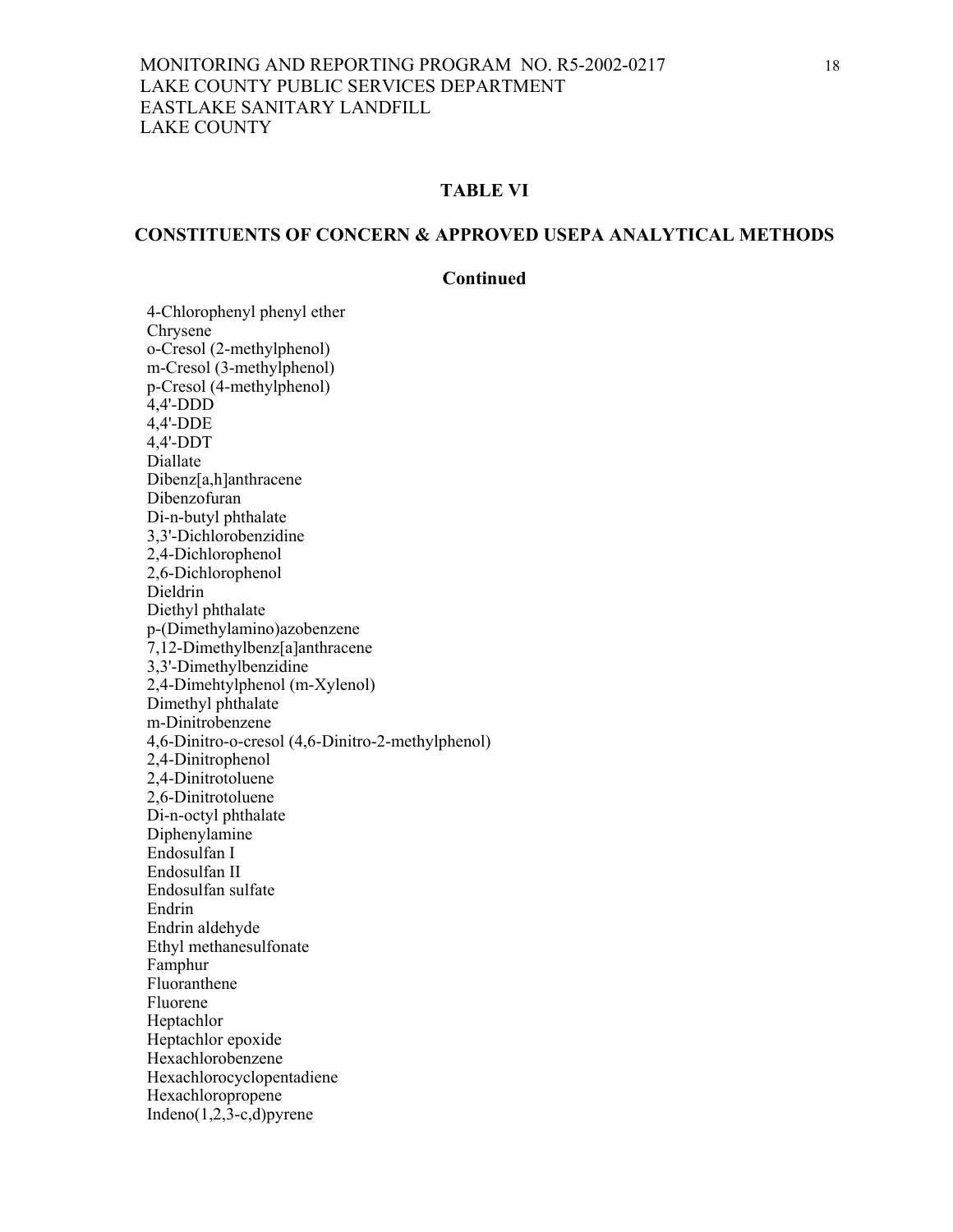#### **TABLE VI**

#### **CONSTITUENTS OF CONCERN & APPROVED USEPA ANALYTICAL METHODS**

#### **Continued**

 Isodrin Isophorone Isosafrole Kepone Methapyrilene Methoxychlor 3-Methylcholanthrene Methyl methanesulfonate 2-Methylnaphthalene 1,4-Naphthoquinone 1-Naphthylamine 2-Naphthylamine o-Nitroaniline (2-Nitroaniline) m-Nitroaniline (3-Nitroaniline) p-Nitroaniline (4-Nitroaniline) Nitrobenzene o-Nitrophenol (2-Nitrophenol) p-Nitrophenol (4-Nitrophenol) N-Nitrosodi-n-butylamine (Di-n-butylnitrosamine) N-Nitrosodiethylamine (Diethylnitrosamine) N-Nitrosodimethylamine (Dimethylnitrosamine) N-Nitrosodiphenylamine (Diphenylnitrosamine) N-Nitrosodipropylamine (N-Nitroso-N-dipropylamine; Di-n-propylnitrosamine) N-Nitrosomethylethylamine (Methylethylnitrosamine) N-Nitrosopiperidine N-Nitrosospyrrolidine 5-Nitro-o-toluidine Pentachlorobenzene Pentachloronitrobenzene (PCNB) Pentachlorophenol Phenacetin Phenanthrene Phenol p-Phenylenediamine Polychlorinated biphenyls (PCBs; Aroclors) Pronamide Pyrene Safrole 1,2,4,5-Tetrachlorobenzene 2,3,4,6-Tetrachlorophenol o-Toluidine Toxaphene 2,4,5-Trichlorophenol 0,0,0-Triethyl phosphorothioate